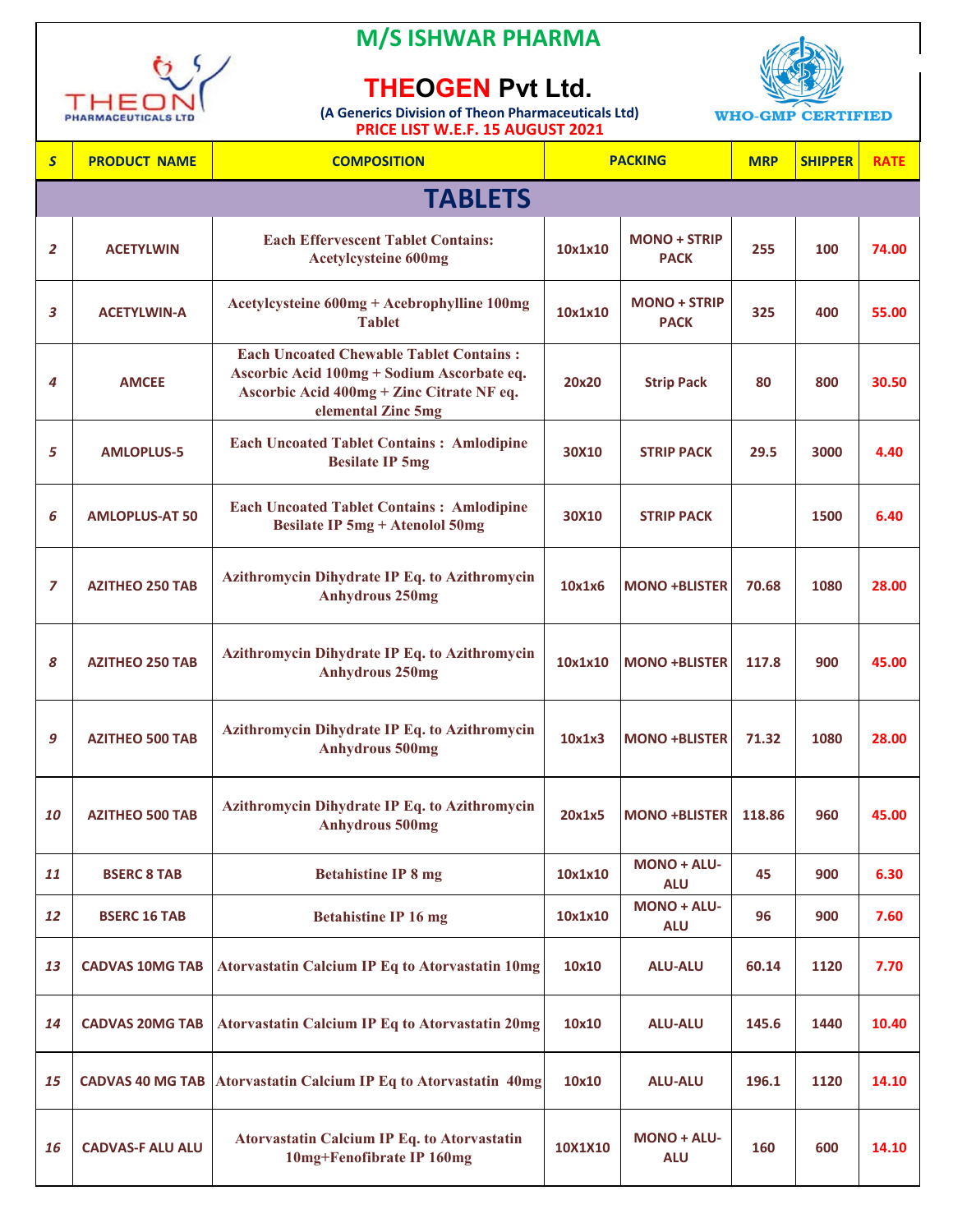| $\mathsf{S}$ | <b>PRODUCT NAME</b>                 | <b>COMPOSITION</b>                                                                                                                       | <b>PACKING</b> |                                  | <b>MRP</b> | <b>SHIPPER</b> | <b>RATE</b> |
|--------------|-------------------------------------|------------------------------------------------------------------------------------------------------------------------------------------|----------------|----------------------------------|------------|----------------|-------------|
| 17           | <b>CARITHROTIC-250</b>              | Each film coated tablet contain :-Clarithromycin<br>250mg                                                                                | 10x1x10        | <b>ALU-ALU</b>                   | 236        | 400            | 63.00       |
| 18           | <b>CARITHROTIC-500</b>              | Each film coated tablet contain :- Clarithromycin<br>500 <sub>mg</sub>                                                                   | 10x1x10        | <b>ALU-ALU</b>                   | 474        | 400            | 122.00      |
| 19           | <b>CITVIN TABLET</b>                | Each film coated tablet contain:-Cetrizine 10 mg                                                                                         | 50x10          | <b>BLISTER</b>                   | 17.36      | 2700           | 1.25        |
| 20           | <b>CITVIN GREEN</b>                 | Each film coated tablet contain:-Cetrizine 10 mg                                                                                         | 50x10          | <b>BLISTER</b>                   | 17.36      | 2700           | 1.25        |
| 21           | <b>CIFUROX 250 TAB</b>              | <b>Cefuroxime Axetil IP Eq to Anhydrous</b><br><b>Cefuroxime 250mg</b>                                                                   | 10x1x4         | <b>MONO + ALU-</b><br><b>ALU</b> | 225        | 600            | 27.00       |
| 22           | <b>CIFUROX-500 TAB</b>              | <b>Cefuroxime Axetil IP Eq to Anhydrous</b><br><b>Cefuroxime 500mg</b>                                                                   | 10x1x4         | <b>MONO + ALU-</b><br><b>ALU</b> | 375        | 1260           | 48.50       |
| 23           | <b>CIFUROX-CLV TAB</b>              | <b>Cefuroxime Axetil IP Eq to Anhydrous Cefuroxim</b><br>500mg + Potassium Clavulanate Diluted IP Eq to<br><b>Clavulanic Acid 125 mg</b> | 10X1X6         | <b>Strip Pack</b>                | 385        | 400            | 87.00       |
| 24           | <b>CIFUROX - CV</b>                 | <b>Cefuroxime Axetil IP Eq to Anhydrous Cefuroxim</b><br>500mg + Potassium Clavulanate Diluted IP Eq to<br><b>Clavulanic Acid 125 mg</b> | 10X1X10        | <b>ALU-ALU</b>                   | 590        | 300            | 133.00      |
| 25           | <b>CENCRIZ FX TAB</b>               | Montelukast sodium IP Eq. to Montelukast 10mg<br>+ Fexofenadine Hydrochloride IP 120mg                                                   | 10x1x10        | <b>Strip Pack</b>                | 165        | 600            | 27.00       |
| 26           | <b>CENCRIZ M TAB</b>                | Montelukast sodium IP Eq to Montelukast 10mg<br>+ Levocetirizine Hydrochloride IP 5mg                                                    | 10x1x10        | <b>MONO + ALU-</b><br><b>ALU</b> | 120        | 900            | 14.40       |
| 27           | <b>CENCRIZ-M KID</b>                | Each uncoated dispersible tablet contain:-<br>Levocetirizine 2.5mg + Montelukast 4mg                                                     | 10x1x10        | Alu-Alu                          | 89         | 900            | 11.60       |
| 28           | <b>CENCRIZ-BL</b>                   | <b>Each Film Coated Bilayered Tablet Contains:</b><br>Montelukast sodium IP Eq to Montelukast 10mg +<br><b>Bilastine 20mg</b>            | 10x1x10        | MONO + ALU-<br><b>ALU</b>        | 190        | 840            | 33.00       |
| 29           | <b>CIFEXIN KID</b>                  | <b>Each Uncoated Dispersible Tablet Contains:</b><br>Cefixime as Trihydrate IP Eq. to Cefixime<br><b>Anhydrous 50mg</b>                  | 10x10          | <b>ALU-ALU</b>                   | 80         | 1680           | 12.20       |
| 30           | <b>CIFEXIN-100 TAB</b>              | <b>Each Uncoated Dispersible Tablet Contains:</b><br>Cefixime as Trihydrate IP Eq. to Cefixime<br><b>Anhydrous 100mg</b>                 | 10x10          | <b>ALU-ALU</b>                   | 89.14      | 1080           | 23.00       |
| 31           | <b>CIFEXIN-200 TAB</b><br>(ALU-ALU) | Cefixime as Trihydrate IP Eq. to Cefixime<br><b>Anhydrous 200mg</b>                                                                      | 10x10          | <b>ALU-ALU</b>                   | 107.18     | 1470           | 32.00       |
| 32           | <b>CIFEXIN-CLV TAB</b>              | <b>Cefixime Trihydrate IP Eq. to Anhydrous</b><br>Cefixime 200mg + potassium Clavulanate Diluted<br>IP Eq. to Clavulanic Acid 125mg      | 10x1x6         | <b>Strip Pack</b>                | 220        | 450            | 47.00       |
| 33           | <b>CIFEXIN-CV TAB</b>               | <b>Cefixime Trihydrate IP Eq. to Anhydrous</b><br>Cefixime 200mg + potassium Clavulanate Diluted<br>IP Eq. to Clavulanic Acid 125mg      | 10X1X10        | <b>ALU-ALU</b>                   | 345        | 450            | 72.00       |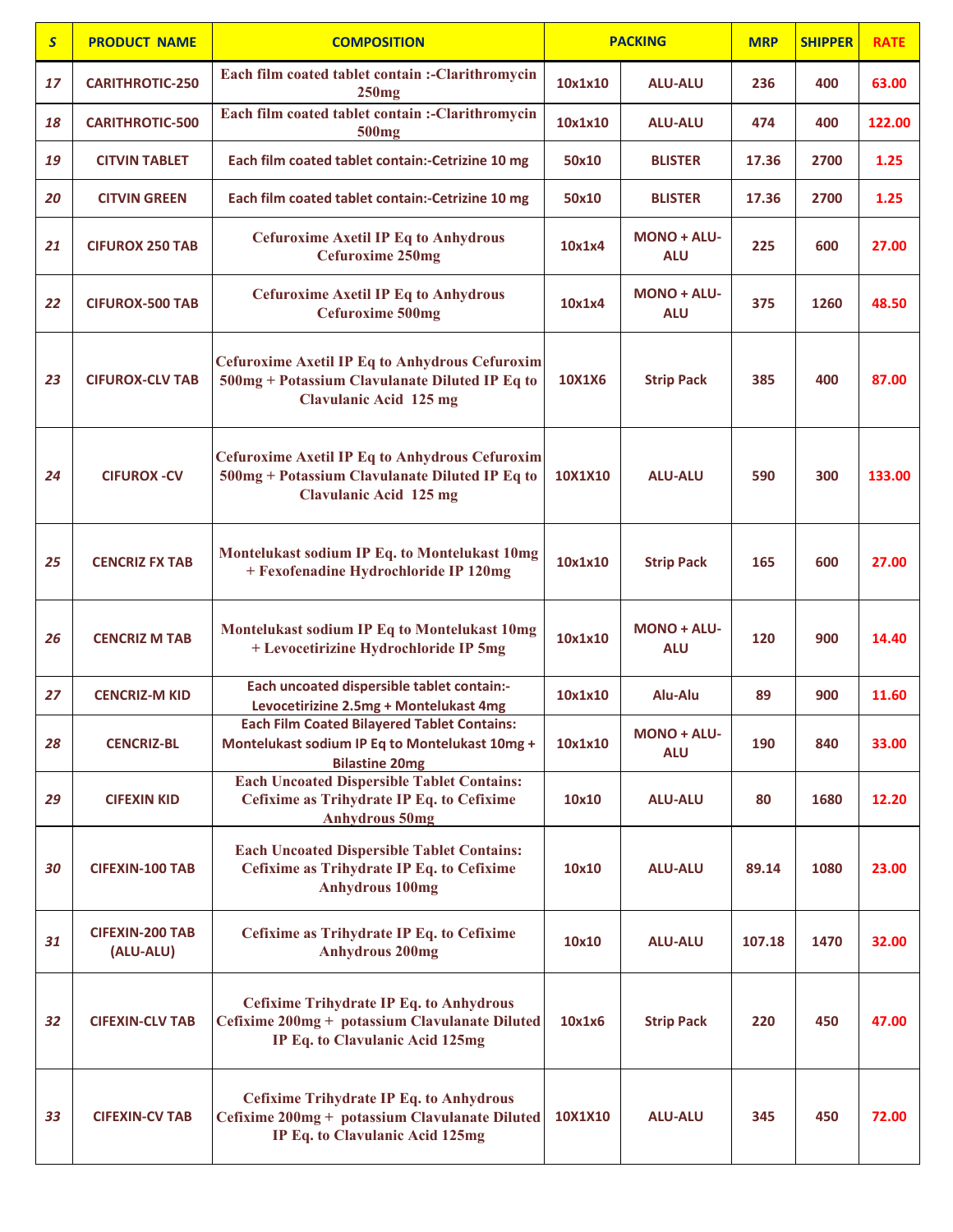| $\mathsf{S}$ | <b>PRODUCT NAME</b>                   | <b>COMPOSITION</b>                                                                                                                                         |         | <b>PACKING</b>                   | <b>MRP</b> | <b>SHIPPER</b> | <b>RATE</b> |
|--------------|---------------------------------------|------------------------------------------------------------------------------------------------------------------------------------------------------------|---------|----------------------------------|------------|----------------|-------------|
| 34           | <b>CIFEXIN LB DT</b>                  | Each uncoated dispersible tablet contains:<br><b>Cefixime Trihydrate IP Eq. to Anhydrous</b><br>Cefixime 200mg + Lactic Acid Bacillus 60 Million<br>spores | 20x10   | <b>ALU-ALU</b>                   | 180.00     | 1440           | 32.50       |
| 35           | <b>CIFEXIN-LB</b>                     | Each uncoated dispersible tablet contains:<br><b>Cefixime Trihydrate IP Eq. to Cefixime</b><br>Anhydrous 200mg + Lactic Acid bacillus 60<br>million spores | 10x1x10 | <b>MONO + ALU-</b><br><b>ALU</b> | 180.00     | 810            | 33.50       |
| 36           | <b>CIFEXIN-O TAB</b>                  | <b>Cefixime Trihydrate IP Eq. to Anhydrous</b><br>Cefixime 200mg + Ofloxacin IP 200mg                                                                      | 10x1x10 | <b>MONO + ALU-</b><br><b>ALU</b> | 270.00     | 450            | 48.00       |
| 37           | <b>CITIZEST TABLET</b>                | <b>Citicoline Sodium IP Eq to Citicoline 500mg</b>                                                                                                         | 10x1x10 | <b>MONO + ALU-</b><br><b>ALU</b> | 625        | 240            | 140.00      |
| 38           | <b>CITIZEST-P TAB</b>                 | Citicoline Sodium IP Eq to Citicolin 500mg +<br><b>Piracetam IP 400mg</b>                                                                                  | 10x1x10 | <b>MONO + ALU-</b><br><b>ALU</b> | 669        | 400            | 143.00      |
| 39           | <b>CITIZEST-P FORTE</b>               | Citicoline Sodium IP Eq to Citicolin 500mg +<br><b>Piracetam IP 800mg</b>                                                                                  | 10x1x10 | <b>STRIP PACK</b>                | 719        | 120            | 151.00      |
| 40           | <b>DOXOZIP TABLET</b>                 | Doxofylline IP 400mg                                                                                                                                       | 10x10   | <b>BLISTER PACK</b>              | 90         | 1680           | 17.10       |
| 41           | <b>DYLOSURE-SP TAB</b>                | Diclofenac Potassium BP 50mg + Paracetamol IP<br>325mg + Serratiopeptidase IP 10mg                                                                         | 20x10   | <b>ALU-ALU</b>                   | 65         | 640            | 10.10       |
| 42           | <b>DYLOSURE MR TAB</b>                | Diclofenac Sodium B.P. 50mg+ Paracetamol<br>I.P.325mg+chlorozoxazone U.S.P. 250mg                                                                          | 15X2X10 | <b>BLISTER PACK</b>              | 75         | 900            | 8.60        |
| 43           | <b>ETORION 90 Tab.</b>                | <b>Etoricoxib IP 90mg</b>                                                                                                                                  | 10x10   | <b>ALU-ALU</b>                   | 85         | 2800           | 17.10       |
| 44           | <b>ETORION-120</b><br><b>TABLET</b>   | <b>Etoricoxib IP 120 mg</b>                                                                                                                                | 10x10   | <b>ALU-ALU</b>                   | 117        | 2800           | 22.50       |
| 45           | <b>ETORION-TH TABLET</b>              | Etoricoxib IP 60mg + Thiocholchicoside IP 4mg                                                                                                              | 10x1x10 | MONO + ALU-<br><b>ALU</b>        | 285        | 900            | 38.00       |
| 46           | <b>ETORION-P</b>                      | Etoricoxib IP 60mg + Paracetamol IP 325mg                                                                                                                  | 10x10   | <b>BLISTER PACK</b>              | 120        | 750            | 18.30       |
| 49           | <b>FEBUXOGEN 40 TAB</b>               | <b>Febuxostat IP 40mg</b>                                                                                                                                  | 10x1x10 | MONO + ALU-<br><b>ALU</b>        | 105        | 900            | 12.90       |
| 50           | <b>FEBUXOGEN-80 TAB</b>               | <b>Febuxostat IP 80mg</b>                                                                                                                                  | 10X10   | <b>ALU-ALU</b>                   | 190        | 1120           | 16.40       |
| 51           | <b>FEROFER TABLET</b>                 | Faropenem Sodium Eq. to Faropenem 200mg                                                                                                                    | 10x1x6  | <b>Strip Pack</b>                | 620        | 750            | 230.00      |
| 52           | <b>FERYSCO-XT</b>                     | Ferrous Ascorbate Eq. to Elemental Iron I.P.<br>100mg + Folic Acid I.P 1.5mg + Zinc Sulphate<br>(Monohydrate) IP Eq. to elemental Zinc 22.5mg              | 10x1x10 | <b>MONO + ALU-</b><br><b>ALU</b> | 180        | 450            | 17.10       |
| 53           | <b>FEVIFEX 180MG</b><br><b>TABLET</b> | <b>Fexofenadine Hydrochloride IP 180mg</b>                                                                                                                 | 10x1x10 | <b>MONO +BLISTER</b>             | 172        | 1080           | 22.50       |
| 54           | <b>MOREPLAY FORCE</b>                 | Sildenafil 50mg + Dapoxetine 30mg                                                                                                                          | 24.1.4  | <b>MONO +BLISTER</b>             | 220        | 504            | 19.00       |
| 55           | <b>GABNEM-M-TAB</b>                   | Gabapentin IP 300mg + Methylcobalamin IP<br>500 mcg                                                                                                        | 10x1x10 | <b>MONO + ALU-</b><br><b>ALU</b> | 120        | 400            | 29.50       |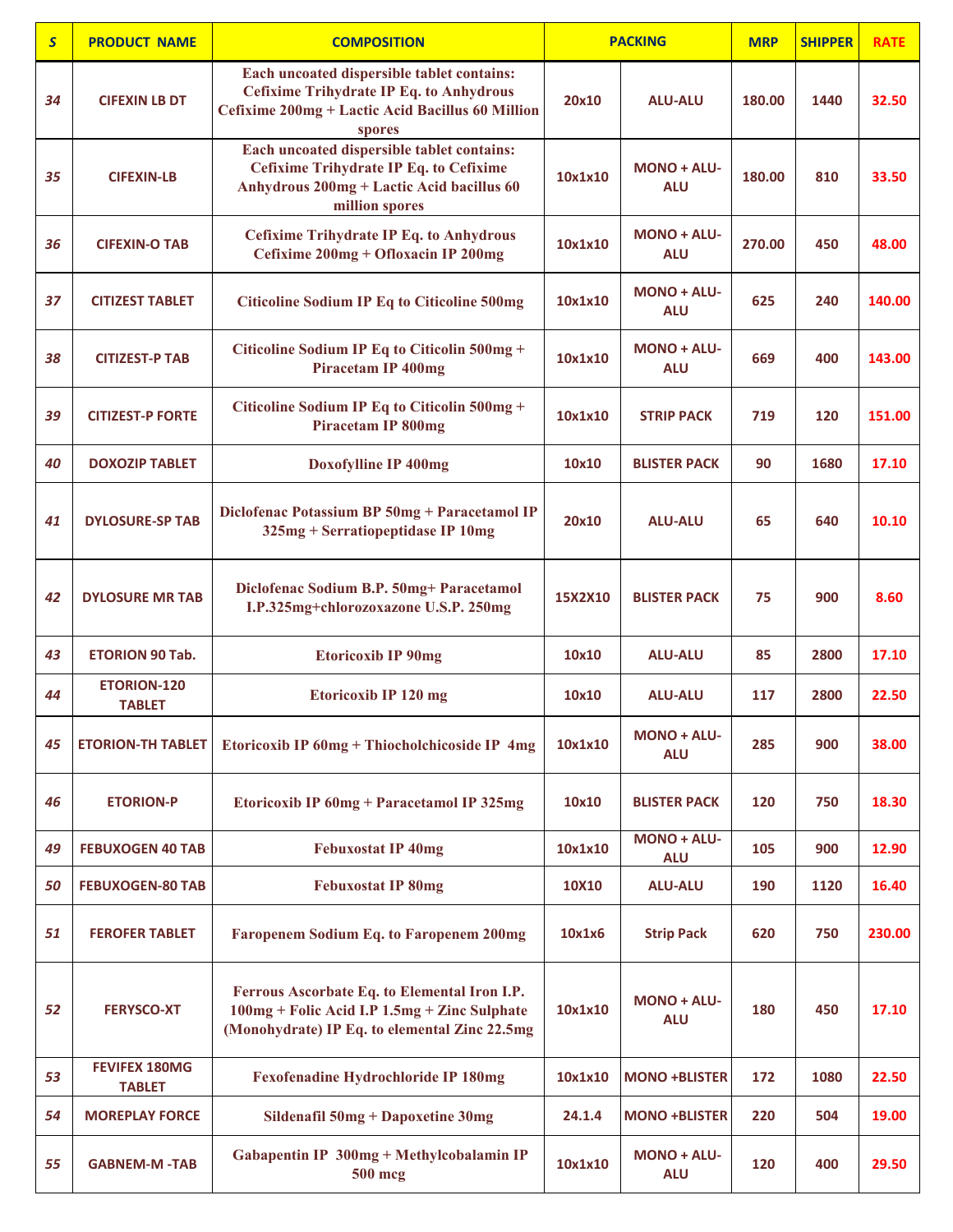| $\mathsf{S}$ | <b>PRODUCT NAME</b>      | <b>COMPOSITION</b>                                                                                                                                                                                                                                                                                                                                                                                                                                                                                                                                                                                                                                                                                                                                        |         | <b>PACKING</b>       | <b>MRP</b> | <b>SHIPPER</b> | <b>RATE</b> |
|--------------|--------------------------|-----------------------------------------------------------------------------------------------------------------------------------------------------------------------------------------------------------------------------------------------------------------------------------------------------------------------------------------------------------------------------------------------------------------------------------------------------------------------------------------------------------------------------------------------------------------------------------------------------------------------------------------------------------------------------------------------------------------------------------------------------------|---------|----------------------|------------|----------------|-------------|
| 56           | <b>GABNEM-NT TABLET</b>  | Each film coated tablet contain:-Gabapentin<br>400mg + Nortriptylline 10mg                                                                                                                                                                                                                                                                                                                                                                                                                                                                                                                                                                                                                                                                                | 10x1x10 | <b>ALU ALU</b>       | 235        | 840            | 30.50       |
| 57           | <b>HYORAX TABLET</b>     | Hydroxyzine Hydrochloride I.P. 25 mg                                                                                                                                                                                                                                                                                                                                                                                                                                                                                                                                                                                                                                                                                                                      | 20X15   | <b>BLISTER</b>       | 70         | 2160           | 6.60        |
| 58           | <b>IVERMIN-12</b>        | <b>Each Uncoated Tablet Contains: Ivermectin 12</b><br>mg.                                                                                                                                                                                                                                                                                                                                                                                                                                                                                                                                                                                                                                                                                                | 20x10   | <b>ALU-ALU PACK</b>  | 240        | 3340           | 19.60       |
| 59           | <b>IVADARIN</b>          | <b>Ivabradine 5 mg</b>                                                                                                                                                                                                                                                                                                                                                                                                                                                                                                                                                                                                                                                                                                                                    | 10x10   | <b>Blister</b>       |            |                | 0.00        |
| 60           | <b>LAVITRIT-250 TAB</b>  | LEVETIRACETAM TABLET I.P 250 MG                                                                                                                                                                                                                                                                                                                                                                                                                                                                                                                                                                                                                                                                                                                           | 10X10   | <b>BLISTER</b>       | 64         | 1000           | 18.30       |
| 61           | <b>LAVITRIT-500 TAB</b>  | LEVETIRACETAM TABLET I.P 500 MG                                                                                                                                                                                                                                                                                                                                                                                                                                                                                                                                                                                                                                                                                                                           | 10X10   | <b>BLISTER</b>       | 129.58     | 1000           | 42.50       |
| 62           | <b>LCART-MF-TAB</b>      | L-Carnitine 500mg + Cynocobalamin 1mcg +<br><b>Folic Acid 400mcg</b>                                                                                                                                                                                                                                                                                                                                                                                                                                                                                                                                                                                                                                                                                      | 10x1x10 | <b>ALU ALU</b>       | 190        | 400            | 39.50       |
| 63           | <b>LIVOCERIN ALU ALU</b> | Levocetrizine Dihydrochloride I.P. 5 mg                                                                                                                                                                                                                                                                                                                                                                                                                                                                                                                                                                                                                                                                                                                   | 30X10   | ALU ALU              | 54         | 3960           | 3.10        |
| 64           | <b>LIVOCERIN BLISTER</b> | Levocetrizine Dihydrochloride I.P. 5 mg                                                                                                                                                                                                                                                                                                                                                                                                                                                                                                                                                                                                                                                                                                                   | 10x7x10 | <b>BLISTER</b>       | 46         | 4900           | 2.10        |
| 65           | <b>LIVOLOX ALU ALU</b>   | Levofloxacin Hemihydrate I.P Eq. to Levofloxacin<br>500 <sub>mg</sub>                                                                                                                                                                                                                                                                                                                                                                                                                                                                                                                                                                                                                                                                                     | 10X10   | <b>ALU-ALU</b>       | 88.36      | 360            | 27.00       |
| 66           | <b>MINERALVIT-TAB</b>    | <b>Magnesium oxide Heavy IP 40mg + Monobasic</b><br><b>Potassium PhosphateUSP 90mg + Di-Basic</b><br>calcium phosphateAnhydrous USP/BP 90mg +<br>Chromium chloride 33mcg + Folic acid IP<br>400mcg + Alpha Lipoic Acid USP 100mg +<br>Vitamin A IP 600mcg + Vitamin<br>B1(Thiaminemononitrate) IP 1.4mg + Vitamin B2<br>(Riboflavin) IP 1.6mg + Vitamin B6(Pyrodoxine<br>HCL) IP 2.0mg + Vitamin B12(Cyanocobalamine)<br>IP 1mcg + Cholecalciferol (Vit D3) IP(850 IU/mg<br>Stabilized) 600IU + Vitamin C coated(Ascorbic<br>acid) IP 40mg + Niacinamide IP (vit B3) 18mg +<br>Calcium Pantothenate IP 5mg + Vitamin E IP<br>22.5IU + Zinc oxide IP 12mg + Sodium Selenate<br>BP 40mcg + Manganese Sulphate IP 2.0mg +<br><b>Copper Sulphate IP 0.9mg</b> | 10X1X10 | <b>Strip Pack</b>    | 120        | 330            | 28.00       |
| 67           | <b>MOMET G1 TAB</b>      | Glimepiride IP 1mg + Metformin Hydrochloride<br><b>IP 500mg SR</b>                                                                                                                                                                                                                                                                                                                                                                                                                                                                                                                                                                                                                                                                                        | 10x10   | <b>BLISTER PACK</b>  | 48         | 1200           | 9.40        |
| 68           | <b>MOMET G2 TAB</b>      | Glimepiride IP 2mg + Metformin Hydrochloride<br><b>IP 500mg SR</b>                                                                                                                                                                                                                                                                                                                                                                                                                                                                                                                                                                                                                                                                                        | 10x10   | <b>BLISTER PACK</b>  | 62         | 1200           | 9.80        |
| 69           | <b>MOMET G1 FORTE</b>    | Glimepiride IP 1mg + Metformin Hydrochloride<br><b>IP 1000mg SR</b>                                                                                                                                                                                                                                                                                                                                                                                                                                                                                                                                                                                                                                                                                       | 10x10   | <b>BLISTER PACK</b>  | 87         | 480            | 13.50       |
| 70           | <b>MOMET G2 FORTE</b>    | Glimepiride IP 2mg + Metformin Hydrochloride<br><b>IP 1000mg SR</b>                                                                                                                                                                                                                                                                                                                                                                                                                                                                                                                                                                                                                                                                                       | 10x10   | <b>BLISTER PACK</b>  | 104        | 480            | 14.10       |
| 71           | <b>MOMET GV1 TAB</b>     | Glimepiride IP 1mg + Voglibose IP 0.2mg +<br>Metformin Hydrochloride IP 500mg SR                                                                                                                                                                                                                                                                                                                                                                                                                                                                                                                                                                                                                                                                          | 10x1x10 | <b>MONO +BLISTER</b> | 75         | 600            | 14.70       |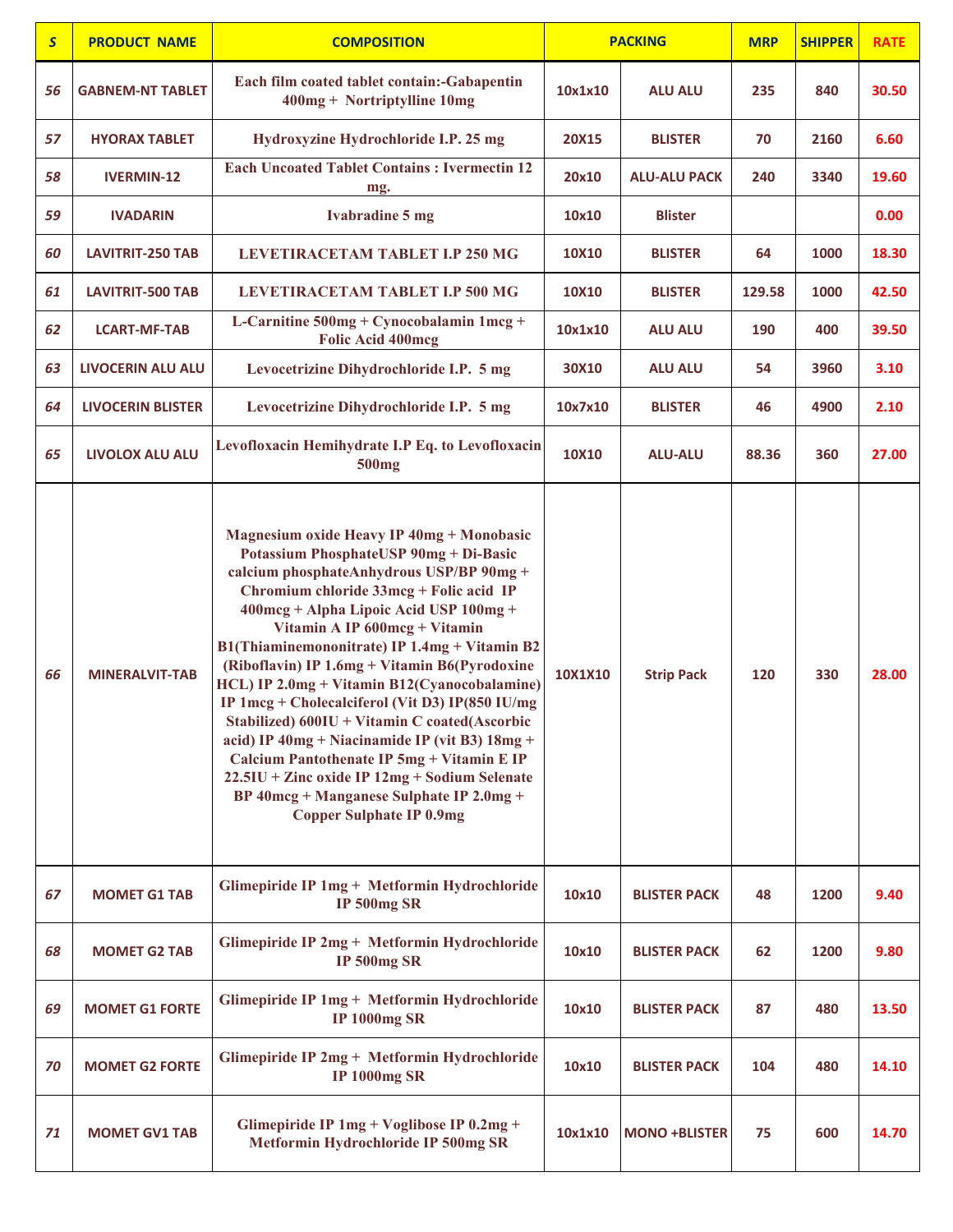| $\mathsf{S}$ | <b>PRODUCT NAME</b>   | <b>COMPOSITION</b>                                                                                                             |         | <b>PACKING</b>                       | <b>MRP</b> | <b>SHIPPER</b> | <b>RATE</b> |
|--------------|-----------------------|--------------------------------------------------------------------------------------------------------------------------------|---------|--------------------------------------|------------|----------------|-------------|
| 72           | <b>MOMET GV2 TAB</b>  | Glimepiride IP $2mg + Voglibose$ IP $0.2mg +$<br>Metformin Hydrochloride IP 500mg SR                                           | 10x1x10 | <b>MONO +BLISTER</b>                 | 132.16     | 1280           | 14.70       |
| 73           | MOMET-GP1             | Glimepiride IP 1mg + Pioglitazone Hydrochloride<br>IP Eq. to pioglitazone 15mg + Metformin<br><b>Hydrochloride IP 500mg SR</b> | 10x10   | <b>BLISTER PACK</b>                  | 17.13      | 1200           | 11.40       |
| 74           | <b>MOMET-GP2</b>      | Glimepiride IP 2mg + Pioglitazone Hydrochloride<br>IP Eq. to pioglitazone 15mg + Metformin<br><b>Hydrochloride IP 500mg SR</b> | 10x10   | <b>BLISTER PACK</b>                  | 87.87      | 1200           | 11.50       |
| 75           | <b>MOMET-V2</b>       | Voglibose IP 0.2mg + Metformin 500mg SR                                                                                        | 10x10   | <b>ALU-ALU</b>                       | 95         | 360            | 12.60       |
| 76           | <b>MOMET-V3</b>       | Voglibose IP 0.3mg + Metformin 500mg SR                                                                                        | 10x10   | <b>ALU-ALU</b>                       | 115        | 320            | 13.60       |
| 77           | <b>NIMOFEV-P</b>      | Nimesulide B.P. 100mg + Paracetamol I.P. 325mg                                                                                 | 60x10   | <b>BLISTER</b>                       | 47.5       | 2000           | 5.20        |
| 78           | <b>OLISAVE-20</b>     | <b>Olmesartan Medoxomil IP 20mg</b>                                                                                            | 10X10   | <b>ALU-ALU</b>                       | 89.4       | 1120           | 13.50       |
| 79           | <b>OLISAVE-40</b>     | <b>Olmesartan Medoxomil IP 40mg</b>                                                                                            | 10X10   | <b>ALU-ALU</b>                       | 158.1      | 1120           | 18.30       |
| 80           | <b>OLISAVE-H</b>      | Olmesartan Medoxomil IP 40mg +<br>Hydrochlorthiazide IP 12.5mg                                                                 | 10X10   | <b>ALU-ALU</b>                       | 141.1      | 1120           | 20.00       |
| 81           | <b>OLISAVE-AM</b>     | <b>Olmesartan Medoxomil IP 20mg + Amlodipine</b><br>$IP$ 5mg                                                                   | 10X10   | <b>ALU-ALU</b>                       | 105        | 2800           | 18.30       |
| 82           | <b>PERGABLIN-M</b>    | <b>Each Uncoated Bi-layered tablet contains:</b><br>Pregabalin IP 75mg SR + Methylcobalamin IP<br><b>1500mcg</b>               |         | 10x1x10 MONO +BLISTER                | 175        | 1500           | 21.00       |
| 83           | <b>PERGABLIN-NM</b>   | Pregabalin IP 75 mg + Methylcobalamin IP<br>1500mcg + Nortriptyline Hydrochloride IP Eq. to<br><b>Nortriptyline 10mg</b>       | 10x1x10 | <b>ALU-ALU</b>                       | 230        | 420            | 30.50       |
| 84           | <b>PERGABLIN-NT</b>   | Pregabalin 75mg + Nortriptyline 10mg                                                                                           | 10x1x10 | MONO + ALU-<br><b>ALU</b>            | 180        | 900            | 15.90       |
| 85           | PEROCIMOL-500         | <b>Each uncoated tablet contain:-Paracetamol</b><br><b>500mg</b>                                                               | 40X15   | <b>BLISTER</b>                       | 15.28      | 1200           | 7.70        |
| 86           | PEROCIMOL-650         | Each uncoated tablet contain:-Paracetamol<br><b>650mg</b>                                                                      | 25x2x10 | <b>BLISTER</b>                       | 20.16      | 1350           | 5.40        |
| 87           | <b>PRASREL</b>        | Prasugrel 10 mg                                                                                                                |         |                                      |            | 400.00         | 42.50       |
| 88           | <b>PHASIMOX</b>       | Moxifloxacin Hydrochloride IP Eq. to<br><b>Moxifloxacin 400mg</b>                                                              | 10x1x4  | <b>MONO + ALU-</b><br><b>ALU</b>     | 113.16     | 600            | 54.00       |
| 89           | <b>RIVAPROTECT-10</b> | Rivaroxaban 10 mg                                                                                                              | 10x1x14 | <b>Mono + BLISTER</b><br><b>PACK</b> | 540        | 750            | 34.00       |
| 90           | RIXAFIN-400           | <b>RIFAXIMIN 400 MG</b>                                                                                                        | 10X1X10 | <b>STRIP PACK</b>                    | 325        | 300            | 102.00      |
| 91           | RIXAFIN-550           | <b>RIFAXIMIN 550 MG</b>                                                                                                        | 10X1X10 | <b>STRIP PACK</b>                    | 415        | 300            | 140.00      |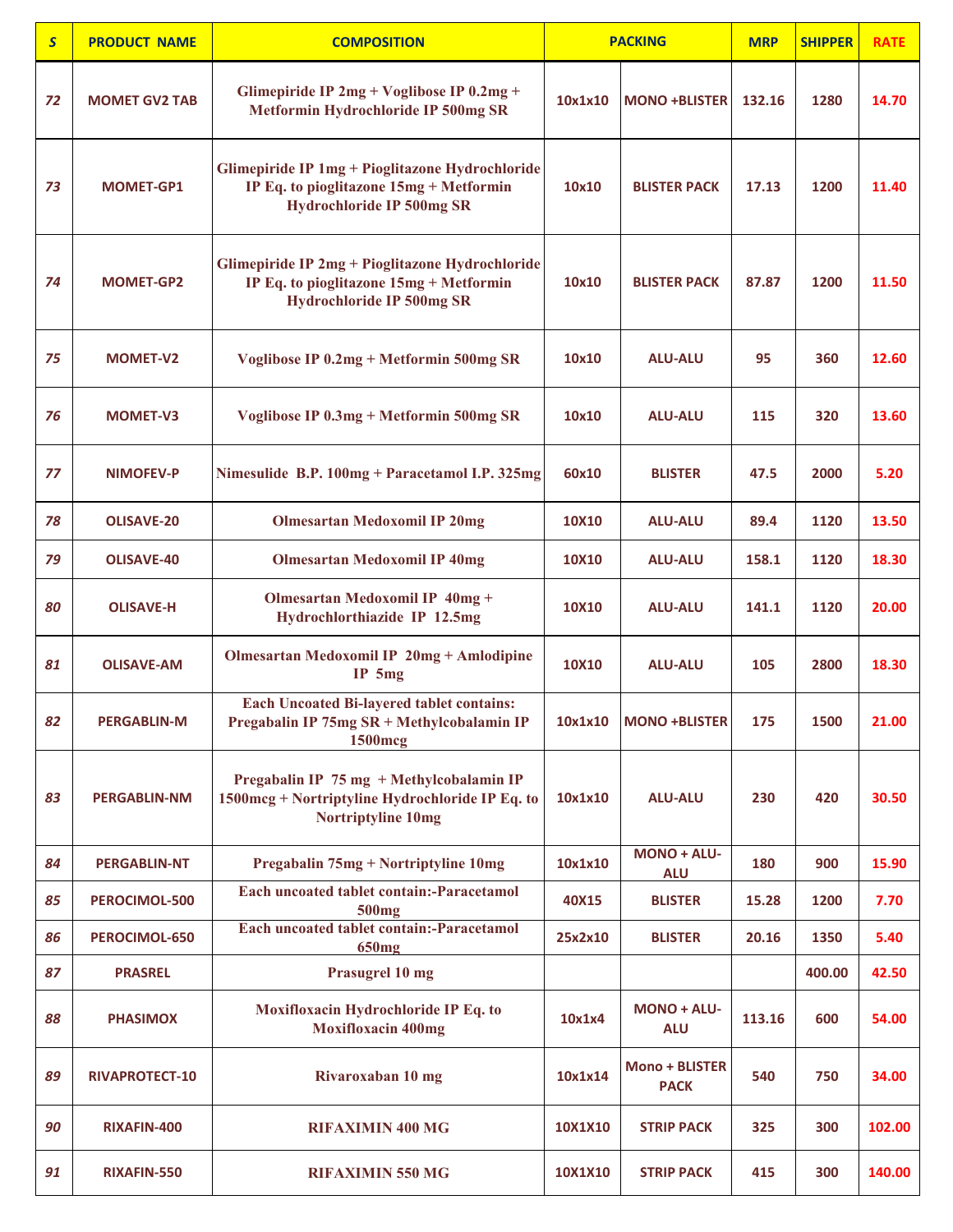| $\overline{\mathbf{S}}$ | <b>PRODUCT NAME</b>    | <b>COMPOSITION</b>                                                                                             |         | <b>PACKING</b>                   | <b>MRP</b> | <b>SHIPPER</b> | <b>RATE</b> |
|-------------------------|------------------------|----------------------------------------------------------------------------------------------------------------|---------|----------------------------------|------------|----------------|-------------|
| 92                      | TAPDRO-50              | Each film coated tablet contains:-Tapentadol<br>50mg                                                           | 10x1x10 | <b>BLISTER</b>                   | 149        | 1890           | 49.00       |
| 93                      | <b>TAPDRO-100</b>      | Each film coated tablet contains:-Tapentadol<br><b>100mg</b>                                                   | 10x1x10 | <b>BLISTER</b>                   | 239        | 800            | 88.00       |
| 94                      | <b>TIPGLIT-20 TAB</b>  | Teneligliptin Hydrobromide Hydrate Eq. to<br><b>Teneligliptin 20mg</b>                                         | 10X10   | <b>ALU-ALU</b>                   | 108        | 1920           | 11.00       |
| 95                      | TIPGLIT-M 20X10        | Teneligliptin Hydrobromide Hydrate 20mg +<br>Metformin Hydrochloride IP 500mg SR                               | 20x10   | <b>BLISTER</b>                   | 107.7      | 400            | 17.10       |
| 96                      | <b>TIPGLIT-M-1000</b>  | Teneligliptin Hydrobromide Hydrate 20mg +<br>Metformin Hydrochloride IP 1000mg (As<br><b>Extended release)</b> | 10X10   | <b>ALU-ALU</b>                   | 121.7      | 150            | 24.50       |
| 97                      | <b>TICURE</b>          | <b>Ticagrelor</b>                                                                                              | 10X10   | <b>ALU-ALU</b>                   | 325        | 1120           | 153.00      |
| 98                      | <b>TELIONE-40</b>      | <b>Telmisartan IP 40mg</b>                                                                                     | 10x10   | <b>ALU-ALU</b>                   | 72.24      | 1120           | 9.20        |
| 99                      | <b>TELIONE-80</b>      | <b>Telmisartan IP 80mg</b>                                                                                     | 10x1x10 | <b>MONO + ALU-</b><br><b>ALU</b> | 102.14     | 400            | 19.60       |
| 100                     | <b>TELIONE-AH</b>      | Telmisartan IP 40mg + Amlodipine Besilate IP<br>5mg + Hydrochlorthiazide IP 12.5mg                             | 10x10   | <b>ALU-ALU</b>                   | 128        | 1120           | 11.00       |
| 101                     | <b>TELIONE-AM</b>      | Telmisartan IP 40mg + Amlodipine Besilate IP<br>5 <sub>mg</sub>                                                | 10x1x10 | <b>MONO + ALU-</b><br><b>ALU</b> | 72.1       | 900            | 11.20       |
| 102                     | <b>TELIONE-CH</b>      | Telmisartan IP 40mg+ Chlorthalidone IP 12.5mg                                                                  | 10x1x10 | MONO + ALU-<br><b>ALU</b>        | 85.56      | 360            | 16.50       |
| 103                     | <b>TELIONE-H</b>       | Telmisartan IP 40mg+ Hydrochlorothiazide<br>12.5mg                                                             | 10X10   | <b>ALU-ALU</b>                   | 79.95      | 1440           | 9.90        |
| 104                     | <b>TELIONE H 80</b>    | Telmisartan IP 80mg+ Hydrochlorothiazide<br>12.5mg                                                             | 10X10   | <b>ALU-ALU</b>                   | 160        | 600            | 21.50       |
| 105                     | <b>TELIONE-LN</b>      | Telmisartan 40mg + Cilnidipine 10mg                                                                            | 10x10   | Alu-Alu                          | 109        | 1120           | 14.20       |
| 106                     | <b>TELIONE-MT 25</b>   | Metoprolol Succinate IP 25 mg + Telmisartan IP<br>$40$ mg                                                      | 10x10   | Alu-Alu                          | 110        | 1200           | 14.10       |
| 107                     | <b>TELIONE-MT 50</b>   | Metoprolol Succinate IP 50 mg + Telmisartan IP<br>$40$ mg                                                      | 10x10   | Alu-Alu                          | 120        | 1200           | 14.70       |
| 108                     | <b>TELIONE-TRIO</b>    | Telmisartan 40mg + Cilnidipine 10mg +<br><b>Chlorthalidone 6.25mg</b>                                          | 10x10   | Alu-Alu                          | 140        | 450            | 14.70       |
| 109                     | THEOCAL-500 TAB.       | <b>Calcium Carbonate IP 1250mg Eq to Elemental</b><br>calcium 500mg, Vitamin D3 IP 250 IU                      | 20x15   | <b>BLISTER PACK</b>              | 85         | 840            | 5.20        |
| 110                     | <b>THEOCIP 250 TAB</b> | Ciprofloxacin Hydrochloride IP Eq. to<br>Ciprofloxacin 250mg                                                   | 20x10   | <b>BLISTER PACK</b>              | 21.84      | 1360           | 11.00       |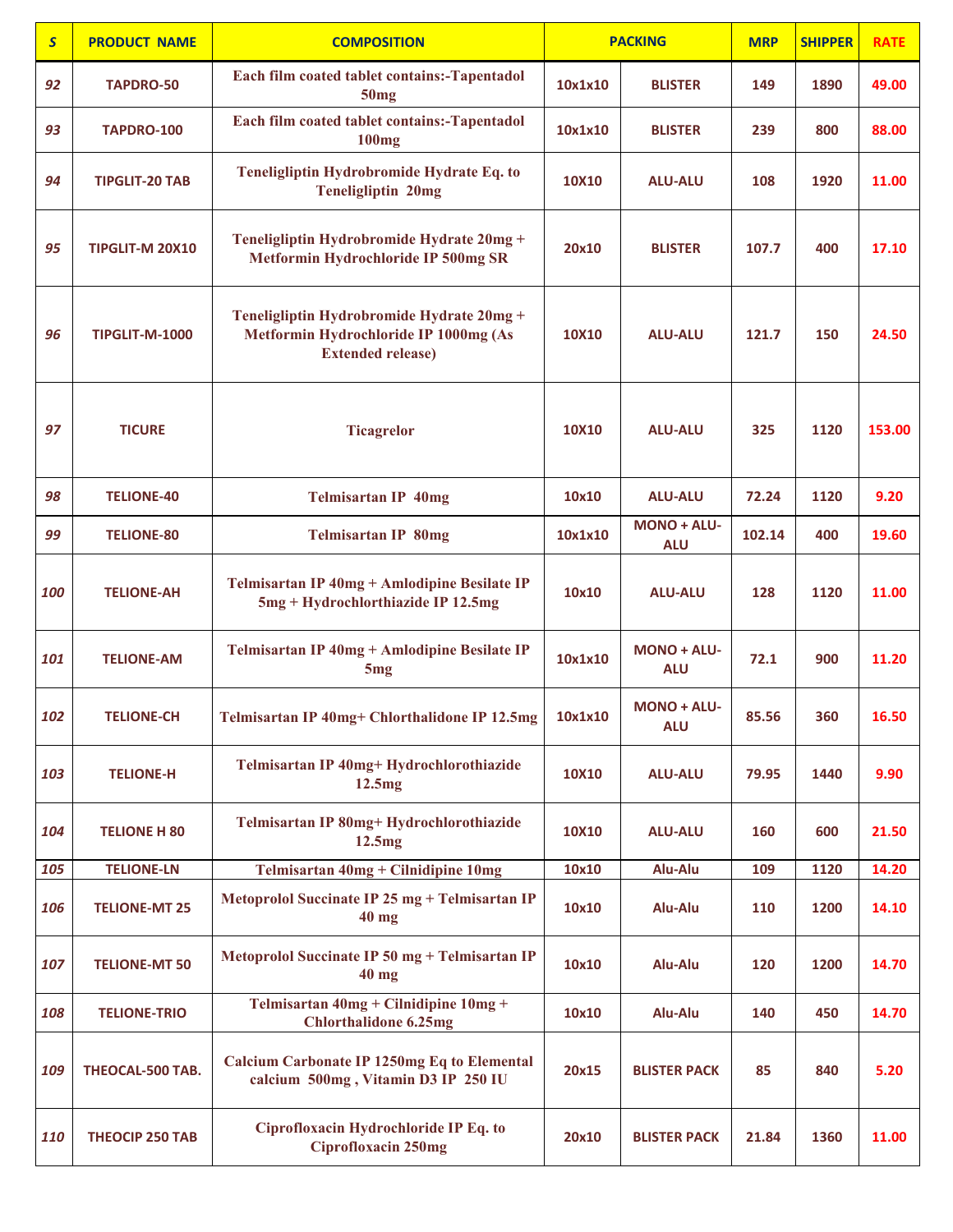| $\mathsf{S}$ | <b>PRODUCT NAME</b>                     | <b>COMPOSITION</b>                                                                                                                                      |              | <b>PACKING</b>            | <b>MRP</b> | <b>SHIPPER</b> | <b>RATE</b> |
|--------------|-----------------------------------------|---------------------------------------------------------------------------------------------------------------------------------------------------------|--------------|---------------------------|------------|----------------|-------------|
| 111          | <b>THEOCIP 500 TAB</b>                  | Ciprofloxacin Hydrochloride IP Eq. to<br><b>Ciprofloxacin 500mg</b>                                                                                     | 20x10        | <b>BLISTER PACK</b>       | 38.30      | 1680           | 19.60       |
| 112          | <b>THEOCOLD FAST</b><br><b>RELIEF</b>   | Paracetamol, Chlorpheniramine maleate,<br><b>Phenylephrine HCL &amp; Caffeine Tablet</b>                                                                | 25x2x10      | <b>BLISTER PACK</b>       | 48.00      | 2000           | 5.70        |
| 113          | <b>THEOCOF-N-COLD</b><br><b>ALU-ALU</b> | paracetamol 325 mg, phenylephrine<br>hydrochloride 5 mg, guaphensin 50 mg, cetrizine<br>dihydrochloride 5 mg, ambroxol hydrochloride<br>$15 \text{ mg}$ | <b>20X10</b> | <b>ALU-ALU</b>            | 90.00      | 1000           | 9.10        |
| 114          | THEOCOF-N-COLD                          | paracetamol 325 mg, phenylephrine<br>hydrochloride 5 mg, guaphensin 50 mg, cetrizine<br>dihydrochloride 5 mg, ambroxol hydrochloride<br>$15 \text{ mg}$ | <b>20X10</b> | <b>BLISTER PACK</b>       | 64         | 1500           | 9.40        |
| 115          | THEOCOLD P-500<br><b>TAB</b>            | paracetamol 500mg, phenylephrin 5mg+<br>diphenhydramine 25mg + caffeine 30mg                                                                            | 15x2x10      | <b>BLISTER PACK</b>       | 59.00      | 1620           | 7.50        |
| 116          | <b>THEOCOLD PINK</b>                    | Paracetamol I.P. 325mg + Phenylephrine<br>Hydrochloride I.P. 5mg + Cetirizine<br><b>Hydrochloride I.P. 5mg</b>                                          | 25X2X10      | <b>BLISTER PACK</b>       | 32.00      | 2000           | 4.80        |
| 117          | <b>THEOCOLD PLUS TAB</b>                | Paracetamol IP 325 mg + Phenylephrine<br>Hydrochloride IP 5mg + Diphenhydramine<br>Hydrochloride IP 25 mg + Caffeine IP<br>(Anhydrous) 30mg             | <b>20X10</b> | <b>BLISTER PACK</b>       | 54         | 1620           | 6.50        |
| 118          | <b>THEOCOLD N FLU</b>                   | Nimesulide100 $mG +$ phenylephrine<br>hydrochloride 5mG + levocetrizine<br>dihydrochloride 5 MG                                                         | 10X2X10      | <b>BLISTER PACK</b>       | 56         | 1080           | 7.00        |
| 119          | <b>THEODROT-MF</b>                      | Drotaverin Hydrochloride IP 80mg + Mefenamic<br>Acid IP 250mg                                                                                           | 10X10        | <b>BLISTER PACK</b>       | 115.00     | 1920           | 12.20       |
| 120          | <b>THEOFEN-T</b>                        | Diclofenac Sodium IP 50mg (as enteric coated<br>granules)+ Thiocholchicoside IP 4mg                                                                     | 10x1x10      | MONO + ALU-<br><b>ALU</b> | 158.00     | 900            | 40.50       |
| 121          | <b>THEOFLO-200 TAB</b>                  | <b>Ofloxacin IP 200mg</b>                                                                                                                               | 20x10        | <b>BLISTER PACK</b>       | 60.5       | 1500           | 10.70       |
| 122          | <b>THEOFLO OZ TAB</b>                   | Ofloxacin IP 200mg + Ornidazole IP 500mg                                                                                                                | 20x10        | <b>BLISTER PACK</b>       | 140        | 1000           | 19.30       |
| 123          | <b>THEOZINC</b>                         | <b>Zinc Sulphate 50 mg</b>                                                                                                                              | 20x10        | <b>BLISTER</b>            | 80         | 3600           | 6.80        |
| 124          | <b>MOMET 500</b>                        | <b>Metformin 500mg</b>                                                                                                                                  | 10x10        | <b>BLISTER PACK</b>       | 20.00      | 1200           | 4.40        |
| 125          | <b>THEOMOX 125 DT</b>                   | Each uncoated dispersible tablet contains:<br>Amoxycillin Trihydrate IP Eq. to Amoxycillin<br>125mg                                                     | 20x10        | <b>Strip Pack</b>         | 45         | 1800           | 7.20        |
| 126          | <b>THEOMOX 250 DT</b>                   | Each uncoated dispersible tablet contains:<br>Amoxycillin Trihydrate IP Eq. to Amoxycillin<br>250mg                                                     | 20x10        | <b>Strip Pack</b>         | 65         | 1800           | 10.90       |
| 127          | THEOMOX 500 DT                          | <b>Each Uncoated Dispersible Tablet Contains:</b><br><b>Amoxycillin Trihydrate IP Eq to Amoxycillin</b><br>500 <sub>mg</sub>                            | 20x10        | <b>Strip Pack</b>         | 89         | 600            | 22.50       |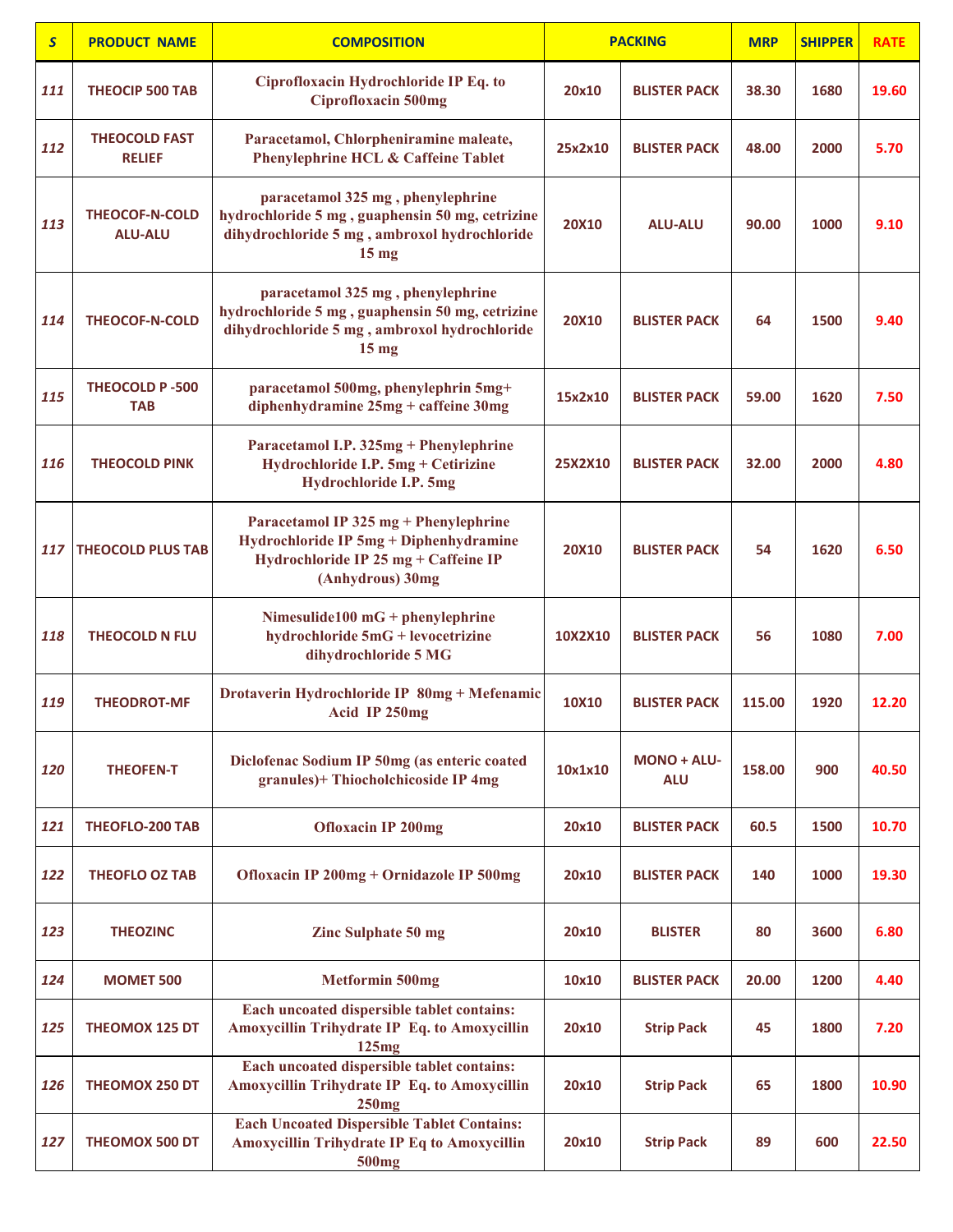| $\mathsf{S}$ | <b>PRODUCT NAME</b>                      | <b>COMPOSITION</b>                                                                                                                                                                  |             | <b>PACKING</b>                   | <b>MRP</b> | <b>SHIPPER</b> | <b>RATE</b> |
|--------------|------------------------------------------|-------------------------------------------------------------------------------------------------------------------------------------------------------------------------------------|-------------|----------------------------------|------------|----------------|-------------|
| 128          | <b>THEOMOX CLV TAB</b>                   | <b>Amoxycillin Trihydrate IP Eq to Amoxycillin</b><br>500mg + Potassium Clavulanate Diluted IP Eq. to<br><b>Clavulanic Acid 125mg</b>                                               | 10x1x6      | <b>MONO + ALU-</b><br><b>ALU</b> | 118.13     | 600            | 32.00       |
| 129          | <b>THEOMOX CLV LB</b><br><b>TAB</b>      | <b>Amoxycillin Trihydrate IP Eq. to Amoxycillin</b><br>500mg + Potassium Clavulanate Diluted IP Eq. to<br>Clavulanic Acid 125mg + Lactic Acid bacillius 60<br><b>Million spores</b> | 10x1x6      | <b>Strip Pack</b>                | 170        | 600            | 32.00       |
| 130          | <b>THEOMOX-CLV 375</b>                   | <b>Amoxycillin Trihydrate IP Eq. to Amoxycillin</b><br>250mg + Potassium Clavulanate Diluted IP Eq. to<br><b>Clavulanic Acid 125mg</b>                                              | 10x1x6      | <b>Strip Pack</b>                | 140        | 600            | 31.50       |
| 131          |                                          | Amoxycillin Trihydrate IP Eq. to Amoxycillin<br><b>THEOMOX CLV 1000</b> $ 875mg + Potassium Clavulanate Diluted IP Eq. to$<br><b>Clavulanic Acid 125mg</b>                          | 10x1x10     | <b>Strip Pack</b>                | 318        | 120            | 74.00       |
| 132          | <b>THEOMOX CLV KIDS</b>                  | <b>Amoxycillin Trihydrate IP Eq to Amoxycillin</b><br>200mg + Potassium Clavulanate Diluted IP Eq. to<br><b>Clavulanic Acid 28.5mg</b>                                              | 10x1x6      | MONO + ALU-<br><b>ALU</b>        | 105        | 600            | 16.50       |
| 133          | <b>THEOMOX CLV PLUS</b>                  | <b>Amoxycillin Trihydrate IP Eq. to Amoxycillin</b><br>500mg + Potassium Clavulanate Diluted IP Eq. to<br>Clavulanic Acid 125mg + Lactic Acid bacillius 60<br><b>Million spores</b> | <b>20X6</b> | <b>Strip Pack</b>                | 170        | 1080           | 32.50       |
| 134          | <b>THEOMOX CV TAB</b>                    | <b>Amoxycillin Trihydrate IP Eq to Amoxycillin</b><br>500mg + Potassium Clavulanate Diluted IP Eq. to<br><b>Clavulanic Acid 125mg</b>                                               | 1x10        | Alu-Alu + Pouch<br>+ Mono Carton | 196.89     | 300            | 67.00       |
| 135          | <b>THEOMOX CV TAB</b><br>(WITHOUT POUCH) | <b>Amoxycillin Trihydrate IP Eq to Amoxycillin</b><br>500mg + Potassium Clavulanate Diluted IP Eq. to<br><b>Clavulanic Acid 125mg</b>                                               | 1x10        | Alu-Alu + Mono<br>Carton         | 196.89     | 300            | 58.00       |
| 136          | <b>THEOMOX CV LB</b>                     | <b>Amoxycillin Trihydrate IP Eq. to Amoxycillin</b><br>500mg + Potassium Clavulanate Diluted IP Eq. to<br>Clavulanic Acid 125mg + Lactic Acid bacillius 60<br><b>Million spores</b> | 10x1x10     | <b>Strip Pack</b>                | 285        | 360            | 57.00       |
| 137          | <b>THEONAC MR TAB</b>                    | Aceclofenac IP 100mg + Paracetamol IP 325mg +<br><b>Chlorzoxazone USP 250mg</b>                                                                                                     | 10x10       | <b>ALU-ALU</b>                   | 90         | 750            | 12.20       |
| 138          | <b>THEONAC P</b><br><b>TAB(BLISTER)</b>  | Aceclofenac IP 100mg + Paracetamol IP 325mg                                                                                                                                         | 20x10       | <b>BLISTER PACK</b>              | 56         | 600            | 7.10        |
| 139          | <b>THEONAC-P (ALU-</b><br>ALU)           | Aceclofenac IP 100mg + Paracetamol IP 325mg                                                                                                                                         | 20X10       | <b>ALU-ALU</b>                   | 62         | 900            | 8.30        |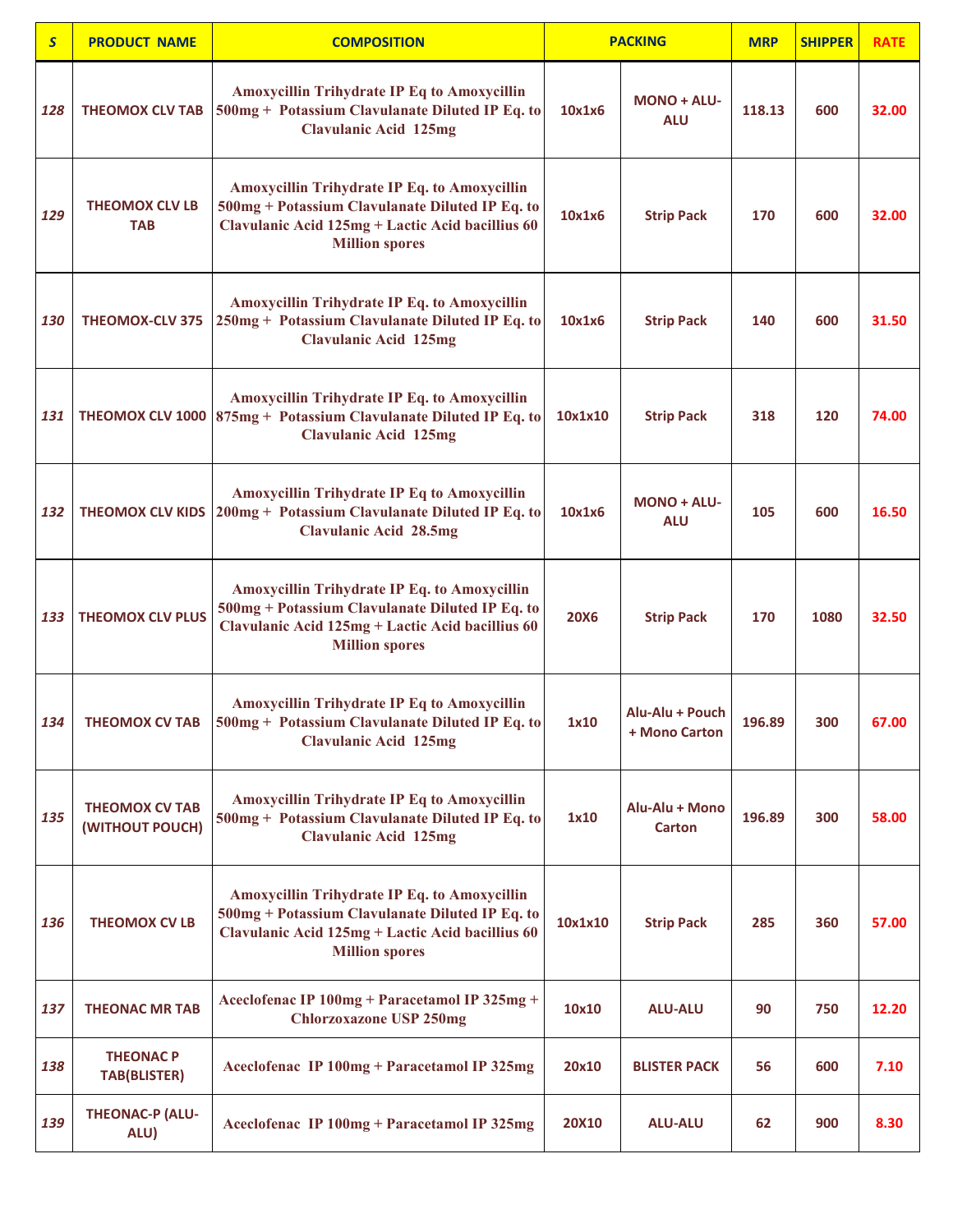| $\mathsf{S}$ | <b>PRODUCT NAME</b>                     | <b>COMPOSITION</b>                                                                                                                   |               | <b>PACKING</b>                   | <b>MRP</b> | <b>SHIPPER</b> | <b>RATE</b> |
|--------------|-----------------------------------------|--------------------------------------------------------------------------------------------------------------------------------------|---------------|----------------------------------|------------|----------------|-------------|
| 140          | <b>THEONAC-PTH-4</b><br><b>BLISTER</b>  | Aceclofenac IP 100mg + Paracetamol IP 325mg +<br><b>Thiocholchicoside IP 4mg</b>                                                     | 10x1x10       | <b>MONO +BLISTER</b>             | 192        | 600            | 33.00       |
| 141          | <b>THEONAC SP TAB</b>                   | Aceclofenac I.P. 100mg + Paracetamol I.P. 325mg<br>+ Serratiopeptidase I.P 15mg (30000 enteric<br>coated units)                      | 20x10         | <b>ALU-ALU</b>                   | 110        | 900            | 12.20       |
| 142          | <b>THEONAC SR TAB</b>                   | <b>Each film coated Sustained release tablet</b><br><b>Contains: Aceclofenac IP 200mg</b>                                            | 10x10         | <b>BLISTER PACK</b>              | 75         | 1800           | 8.50        |
| 143          | <b>THEONAC-TH (ALU -</b><br>ALU)        | Aceclofenac IP 100mg + Thiocholchicoside IP 4mg                                                                                      | 10x1x10       | <b>MONO + ALU-</b><br><b>ALU</b> | 155        | 1100           | 33.00       |
| 144          | <b>THEOPANTO-40</b>                     | <b>Pantoprazole 40mg</b>                                                                                                             | 20x10         | <b>ALU-ALU</b>                   | 98         | 1240           | 7.70        |
| 145          | <b>THEOPANTO-D</b>                      | Each enteric coated tablet contains: Pantoprazole<br>Sodium Sesquihydrate I.P. Eq. to Pantoprazole<br>40mg + Domperidone I.P. 10mg   | 20x10         | <b>ALU-ALU</b>                   | 95         | 2400           | 8.20        |
| 146          | <b>THEOPOD-50 TAB</b><br><b>ALU ALU</b> | Each uncoated dispersible tablet contains:<br><b>Cefpodoxime Proxetil I.P Eq. to Cefpodoxime</b><br>50mg                             | 10x1x10       | <b>MONO + ALU-</b><br><b>ALU</b> | 130        | 450            | 20.00       |
| 147          | THEOPOD-100 (ALU-<br>ALU)               | Each uncoated dispersible tablet contains:<br><b>Cefpodoxime Proxetil I.P Eq. to Cefpodoxime</b><br><b>100mg</b>                     | 10x1x10       | <b>MONO + ALU-</b><br><b>ALU</b> | 148        | 450            | 27.50       |
| 148          | <b>THEOPOD-200 TAB</b>                  | <b>Cefpodoxime Proxetil IP Eq. to Cefpodoxime</b><br><b>200mg</b>                                                                    | 10x1x10       | <b>MONO + ALU-</b><br><b>ALU</b> | 250        | 450            | 46.00       |
| 149          | <b>THEOPOD CLV TAB</b>                  | <b>Cefpodoxime Proxetil IP Eq. to Cefpodoxime</b><br>200mg + potassium Clavulanate Diluted IP Eq. to<br><b>Clavulanic Acid 125mg</b> | 10x1x6        | <b>MONO + ALU-</b><br><b>ALU</b> | 250        | 600            | 50.00       |
| 150          | <b>THEOPOD CV TAB</b>                   | <b>Cefpodoxime Proxetil IP Eq. to Cefpodoxime</b><br>200mg + potassium Clavulanate Diluted IP Eq. to<br><b>Clavulanic Acid 125mg</b> | 10X1X10       | <b>MONO + ALU-</b><br><b>ALU</b> | 455        | 960            | 82.00       |
| 151          | <b>THEOPOD O TAB</b>                    | <b>Cefpodoxime Proxetil IP Eq. to Cefpodoxime</b><br>200mg + Ofloxacin IP 200mg                                                      | 10x1x10       | MONO + ALU-<br><b>ALU</b>        | 205.7      | 450            | 58.00       |
| 152          | <b>THEORAB-20 MG</b><br>TAB             | Each Enteric coated tablet contains: Rabeprazole<br><b>Sodium IP 20mg</b>                                                            | 20x10         | <b>ALU-ALU</b>                   | 85         | 3340           | 7.00        |
| 153          | <b>THEOTERB TAB</b>                     | Terbinafine Hydrochloride USP 250mg                                                                                                  | <b>10X1X7</b> | <b>MONO +BLISTER</b>             | 230        | 360            | 24.00       |
| 154          | <b>THEOTRIT AL 80 TAB</b>               | Artemether IP 80mg + Lumefantrine USP 480mg                                                                                          | 10x1x6        | <b>MONO + ALU-</b><br><b>ALU</b> | 135.45     | 540            | 39.50       |
| 155          | <b>THEOZACORT TAB</b><br>6MG            | Deflazacort 6 mg                                                                                                                     | 10x1x10       | MONO + ALU-<br><b>ALU</b>        | 120        | 750            | 14.70       |
| 156          | <b>TRENAMIC TAB.</b>                    | <b>Tranexamic Acid IP 500mg</b>                                                                                                      | 10X10         | <b>BLISTER PACK</b>              | 178.5      | 1200           | 54.00       |
| 157          | <b>TRENAMIC-M</b>                       | Tranexamic Acid IP 500mg + Mefenamic Acid IP<br>250mg                                                                                | 10x1x10       | <b>MONO +BLISTER</b>             | 230        | 560            | 66.00       |
| 158          | <b>TRENAMIC-E</b>                       | Tranexamic Acid IP 500mg + Ethamsylate BP<br>250mg                                                                                   | 10x1x10       | <b>MONO +BLISTER</b>             | 220        | 560            | 65.00       |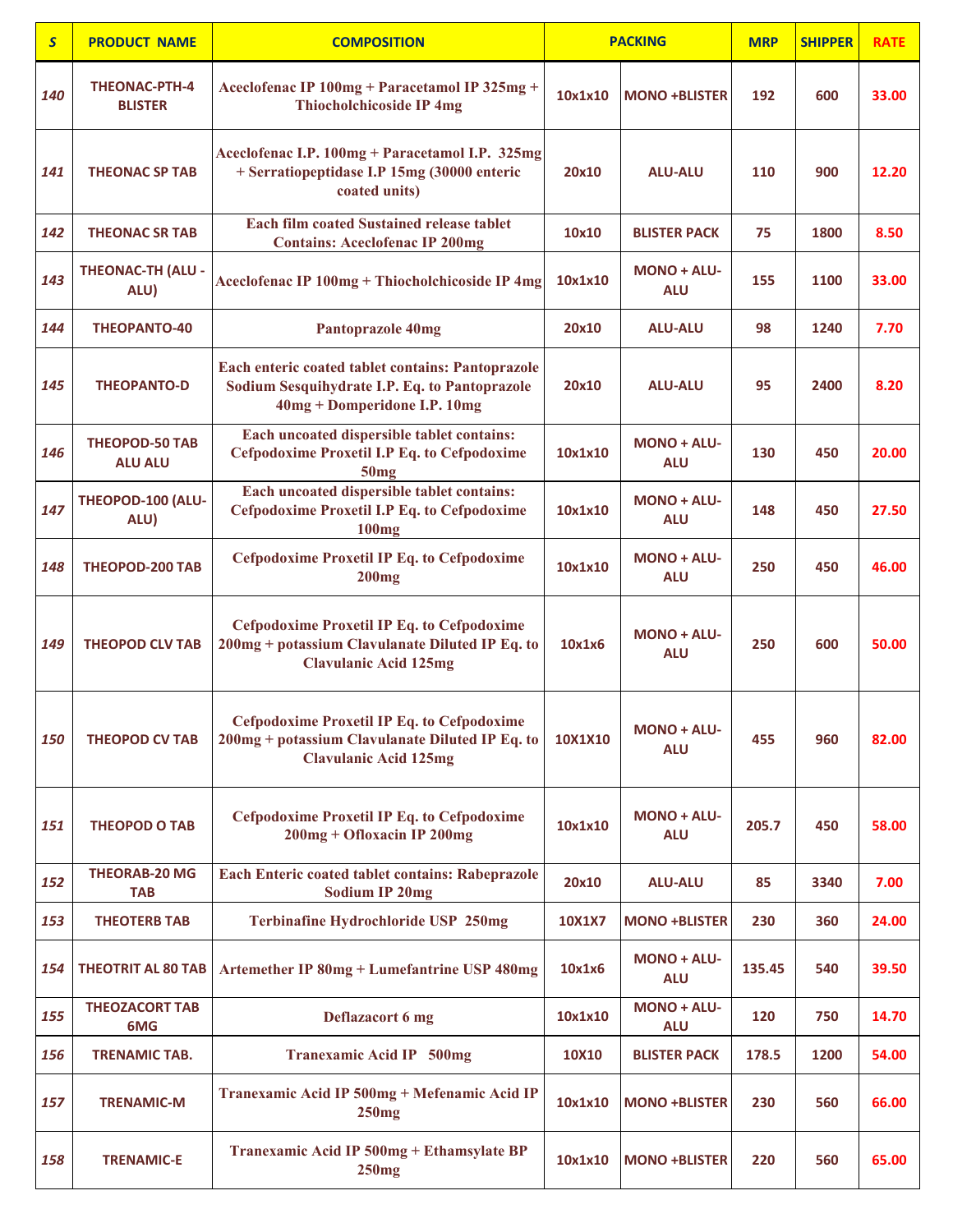| $\overline{\mathsf{S}}$ | <b>PRODUCT NAME</b>                 | <b>COMPOSITION</b>                                                                                                                    |               | <b>PACKING</b>                   | <b>MRP</b> | <b>SHIPPER</b> | <b>RATE</b> |
|-------------------------|-------------------------------------|---------------------------------------------------------------------------------------------------------------------------------------|---------------|----------------------------------|------------|----------------|-------------|
| 159                     | <b>UCOTRYP</b>                      | <b>Each Enteric Coated Tablet Contains: Trypsin</b><br>Chymotrypsin 1,00,000 AU                                                       | <b>20X10</b>  | <b>BLISTER</b>                   | 119        | 1440           | 13.50       |
| 160                     | <b>UCOTRYP-AP ALU</b><br><b>ALU</b> | <b>Each Enteric coated tablet contains: Aceclofenac</b><br>IP 100mg + Paracetamol IP 325mg + Trypsin<br>Chymotrypsin 50,000 AU        | 10x1x10       | <b>MONO + ALU-</b><br><b>ALU</b> | 152        | 840            | 24.50       |
| 161                     | <b>UCOTRYP-D</b>                    | Each Enteric coated tablet contains: Trypsin BP<br>48mg + Bromelain 90mg + Rutoside Trihydrate<br>BP 100mg+ Diclofenac Sodium IP 50mg | 10x1x10       | <b>MONO +BLISTER</b>             | 150        | 360            | 27.50       |
| 162                     | <b>UCOPREIN GM TAB</b>              | Diacerin IP 50mg + Glucosamine Sulfate<br>Potassium Chloride USP 750mg +<br>Methylsulfonylmethane USP 250mg                           | 10x1x10       | <b>MONO +BLISTER</b>             | 230        | 420            | 35.50       |
| 163                     | <b>UCOTRYP RB TAB</b>               | Each Enteric coated tablet contains: Trypsin BP<br>48mg + Bromelain 90mg + Rutoside Trihydrate<br><b>BP</b> 100 <sub>mg</sub>         | 10x1x10       | <b>MONO +BLISTER</b>             | 160        | 600            | 33.50       |
| 164                     | <b>USOTIN-C PLUS</b>                | Rosuvastatin Calcium IP Eq. to Rosuvastatin<br>10mg + Clopidogrel 75mg                                                                | 10x10         | <b>ALU-ALU</b>                   | 145        | 1120           | 18.70       |
| 165                     | <b>USOTIN-F ALU ALU</b>             | Rosuvastatin Calcium IP Eq. to Rosuvastatin<br>10mg + Fenofibrate IP 160mg                                                            | 10x10         | <b>ALU-ALU</b>                   | 180        | 1120           | 16.50       |
| 166                     | <b>USOTIN 10 MG TAB</b>             | Rosuvastatin Calcium IP Eq. to Rosuvastatin<br>10mg                                                                                   | 10x10         | <b>ALU-ALU</b>                   | 121.59     | 1120           | 11.30       |
| 167                     | <b>USOTIN-20 MG TAB</b>             | Rosuvastatin Calcium IP Eq. to Rosuvastatin<br>20mg                                                                                   | 10x10         | <b>ALU-ALU</b>                   | 259.5      | 1120           | 16.50       |
| 168                     | UXOLIV-150                          | <b>Ursodeoxycholic Acid IP 150mg</b>                                                                                                  | 10x1x10       | <b>MONO +BLISTER</b>             | 180        | 1560           | 53.00       |
| 169                     | UXOLIV-300                          | <b>Ursodeoxycholic Acid IP 300mg</b>                                                                                                  | 10x1x10       | <b>MONO +BLISTER</b>             | 385        | 600            | 97.00       |
| 170                     | <b>VIDLAMEF-50</b>                  | <b>Vildagliptin 50mg</b>                                                                                                              | 5X2X15        | Alu-Alu                          | 250        | 600            | 25.50       |
| 171                     | VIDLAMEF-100                        | <b>Vildagliptin 100mg</b>                                                                                                             | 5X2X15        | Alu-Alu                          | 295        | 600            | 44.00       |
| 172                     | <b>VIDLAMEF-M 500</b>               | Vildagliptin 50mg + Metformin 500mg                                                                                                   | 5X2X15        | Alu-Alu                          | 276        | 450            | 25.50       |
| 173                     | <b>VIDLAMEF-M 850</b>               | Vildagliptin 50mg + Metformin 850mg                                                                                                   | 5X2X15        | Alu-Alu                          | 300        | 450            | 36.50       |
| 174                     | <b>VIDLAMEF-M 1000</b>              | Vildagliptin 50mg + Metformin 1000mg                                                                                                  | 5X2X15        | Alu-Alu                          | 340        | 450            | 32.00       |
| 175                     | <b>VOMIVOKE TABLET</b><br>MD        | Ondansetron 4 mg tab.(MD)                                                                                                             | 25X10         | <b>ALU-ALU</b>                   | 51.52      | 1250           | 3.80        |
| 176                     | <b>VOGREL (BLISTER)</b>             | <b>Clopidogrel Bisulphate IP Eq. to Clopidogrel</b><br>75mg                                                                           | 10X10         | <b>BLISTER PACK</b>              | 68         | 360            | 10.10       |
| 177                     | <b>VOGREL-A ALU ALU</b>             | Clopidogrel Bisulphate IP Eq. to Clopidogrel 75mg +<br><b>Aspirin IP 75mg</b>                                                         | 10x10         | <b>ALU-ALU</b>                   | 68         | 450            | 16.20       |
| 178                     | <b>VORILANCE</b>                    | Voriconazole I.P. 200 mg                                                                                                              | <b>10X1X4</b> | <b>MONO + ALU-</b><br><b>ALU</b> | 3448       | 600            | 380.00      |
| 179                     | <b>VINKPRED 4 MG TAB</b>            | Methylprednisolone IP 4mg                                                                                                             | 10x10         | <b>BLISTER PACK</b>              | 65         | 3920           | 11.30       |
| 180                     | <b>VINKPRED 8 MG TAB</b>            | <b>Methylprednisolone IP 8mg</b>                                                                                                      | 10x10         | <b>BLISTER PACK</b>              | 53.64      | 2880           | 15.90       |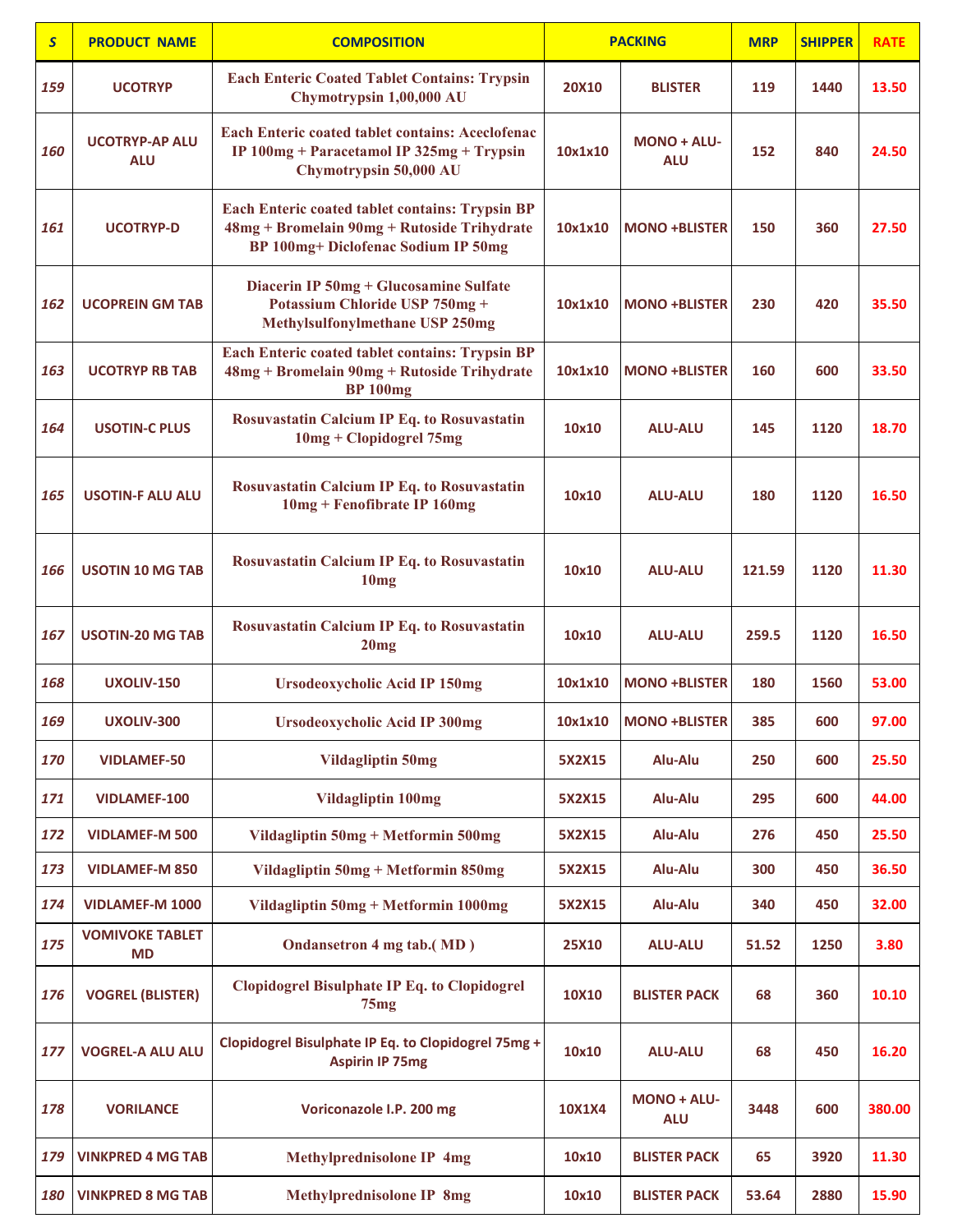| $\overline{\mathbf{S}}$ | <b>PRODUCT NAME</b>                  | <b>COMPOSITION</b>                                                                                                                                                                                   |                | <b>PACKING</b>                   | <b>MRP</b> | <b>SHIPPER</b> | <b>RATE</b> |
|-------------------------|--------------------------------------|------------------------------------------------------------------------------------------------------------------------------------------------------------------------------------------------------|----------------|----------------------------------|------------|----------------|-------------|
| 181                     | <b>VINKPRED-16 MG</b><br><b>TAB</b>  | <b>Methylprednisolone IP 16mg</b>                                                                                                                                                                    | 10x10          | <b>BLISTER PACK</b>              | 93.74      | 3920           | 39.00       |
| 182                     | <b>WENLOID TAB</b>                   | <b>Linezolid IP 600mg</b>                                                                                                                                                                            | 10x1x4         | <b>Strip Pack</b>                | 144.84     | 450            | 38.00       |
| 183                     | <b>ZINCOLEX PLUS TAB</b>             | Ginseng, Multiminerals, Antioxidents &<br><b>Multivitamin</b>                                                                                                                                        | 10x2x15        | <b>MONO + ALU-</b><br><b>ALU</b> | 155        | 1200           | 17.10       |
|                         |                                      | <b>CAPSULES</b>                                                                                                                                                                                      |                |                                  |            |                |             |
| 184                     | <b>BICNOLEX - CAP</b>                | <b>THEIAMINE MONONITRATE,</b><br><b>RIBOFLAVINE PYRIDOXINE</b><br><b>HYDROCHLORIDE NICINAMIDE</b><br>CYNOCOBALAMIN, CALCIUM<br><b>PANTOTHENATE FOLIC ACID &amp; ASCORBIC</b><br><b>ACID CAPSULES</b> | <b>20X15</b>   | <b>STRIP PACK</b>                | 59         | 480            | 8.00        |
| 185                     | <b>CADVAS GOLD 20-</b><br><b>CAP</b> | Atorvastatin 20 mg + Aspirin 75 mg +<br><b>Clopidogrel 75mg capsules</b>                                                                                                                             | 10X10          | <b>ALU-ALU</b>                   | 59         | 620            | 22.00       |
| 186                     | <b>DOXSHIELD-LB</b>                  | Doxycycline $100 \text{ mg} + \text{LB}$                                                                                                                                                             | 20x10          | <b>BLISTER PACK</b>              | 115        | 2160           | 35.50       |
| 187                     | <b>ESOMIOL-DSR CAP</b>               | <b>Esomeprazole 40mg(EC Pellets)+ Domperidon</b><br>30mg (SR Pellets)                                                                                                                                | 10x1x10        | <b>MONO + ALU-</b><br><b>ALU</b> | 185        | 600            | 17.30       |
| 188                     | <b>ESOMIOL-LSR CAP</b>               | Esomeprazole 40mg(EC Pellets)+ Levosulpiride<br>75mg (SR Pellets)                                                                                                                                    | 10x1x10        | <b>MONO + ALU-</b><br><b>ALU</b> | 194        | 600            | 25.00       |
| 189                     | <b>FILFOL-Z CAPS</b>                 | Carbonyal Iron 50mg Eq. to Elemental Iron 50mg<br>+ Zinc Sulphate Monohydrate IP 61.8mg eq to<br>Elemental Zinc 22.5mg+ Folic Acid IP 0.5mg                                                          | 10x2x15        | <b>BLISTER PACK</b>              | 123        | 960            | 8.60        |
| 190                     | <b>GENEBRO CAPSULE</b>               | Acebrophylline 100 mg                                                                                                                                                                                | 10x10          | <b>BLISTER PACK</b>              | 95         | 1500           | 13.80       |
| 191                     | <b>LAVIPENE CAPS</b>                 | Antioxidents, Lycopene, Vitamins &<br><b>Multiminerals Caps</b>                                                                                                                                      | 20x1x10        | <b>ALU ALU</b>                   | 165        | 640            | 11.60       |
| 192                     | <b>MYKKO-P CAPSULES</b>              | Pregabalin 75mg + Methylcobalamine 750mcg                                                                                                                                                            | 10x1x10        | <b>MONO + ALU-</b><br><b>ALU</b> | 150        | 840            | 21.00       |
| 193                     | <b>MYKKO PLUS</b>                    | Methylcobalamine IP 1500mcg, Alpha Lipoic<br>Acid USP 100mg, Folic Acid IP 1.5mg &<br>Pyridoxine Hydrocgloride I.P 3mg                                                                               | 10X1X10        | <b>MONO + ALU-</b><br><b>ALU</b> | 176        | 840            | 24.50       |
| 194                     | <b>OMIOLE 20 CAPS</b>                | <b>Omeprazole IP 20mg</b>                                                                                                                                                                            | 20x15          | <b>Strip Pack</b>                | 41.83      | 1200           | 8.20        |
| 195                     | <b>OMIOLE-D CAPS</b>                 | <b>Omeprazole</b> IP 20mg (EC Pellets) + Domperidon<br><b>IP 10mg (IR Pellets)</b>                                                                                                                   | 20x15          | <b>Strip Pack</b>                | 110        | 1200           | 9.60        |
| 196                     | <b>Oslalife</b>                      | <b>Each Hard Gelatin Capsule Contains:</b><br>Oseltamivir I.P. 75 mg                                                                                                                                 | 10x1x10        | <b>BLISTER PACK</b>              | 700        | 1120           | 177.00      |
| 197                     | <b>PERBYTIC CAPS</b>                 | <b>Streptococcus Faeccalis 30 Million + Clostridium</b><br><b>Butayricum 2 Million + Bacillus Mesentricus 1</b><br>Million + Lactic Acid Bacillus (lactobacillus<br><b>Sporogenes) 50 Million</b>    | <b>Capsule</b> | 10x10/Alu-Alu                    | 104        | 1260           | 16.80       |
| 198                     | <b>PERGABLIN 75</b>                  | <b>Pregabalin IP 75mg</b>                                                                                                                                                                            | 10x1x10        | <b>MONO + ALU-</b><br><b>ALU</b> | 102        | 840            | 15.20       |
| 199                     | <b>PHASILEX 250</b>                  | <b>Cephalexin IP Eq. to Anhydrous Cephalexin</b><br>250mg                                                                                                                                            | 20x10          | <b>BLISTER PACK</b>              | 64.84      | 1800           | 20.50       |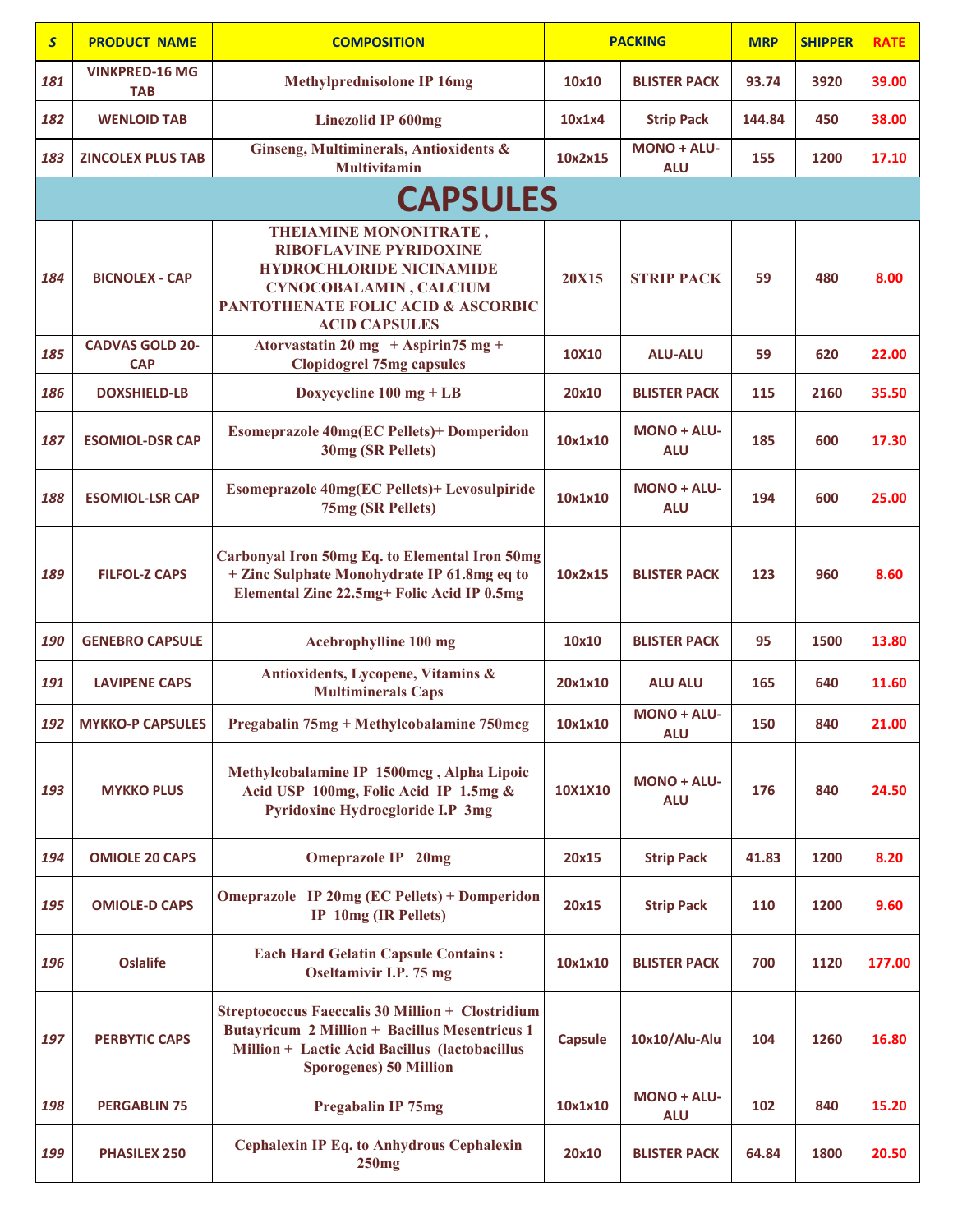| $\mathsf{s}$ | <b>PRODUCT NAME</b>                                          | <b>COMPOSITION</b>                                                                                                               |              | <b>PACKING</b>                   | <b>MRP</b> | <b>SHIPPER</b> | <b>RATE</b> |
|--------------|--------------------------------------------------------------|----------------------------------------------------------------------------------------------------------------------------------|--------------|----------------------------------|------------|----------------|-------------|
| 200          | <b>PHASILEX 500</b>                                          | <b>Cephalexin IP Eq. to Anhydrous Cephalexin</b><br>500 <sub>mg</sub>                                                            | 20x10        | <b>BLISTER PACK</b>              | 135.13     | 1400           | 37.50       |
| 201          | <b>THEOCAL K2-7 CAPS</b>                                     | Calcitriol, Calcium Carbonate, Vitamin k2-7, &<br><b>Zinc Cap</b>                                                                | 10x1x10      | <b>ALU ALU</b>                   | 215        | 500            | 12.20       |
| 202          | <b>THEOCOLL-4</b>                                            | <b>Thiocholchicoside IP 4mg</b>                                                                                                  | 10x1x10      | <b>MONO +BLISTER</b>             | 220.00     | 1080           | 33.00       |
| 203          | <b>THEOGEN'S</b><br><b>MULTIVITAMIN</b><br><b>FORTE CAPS</b> | MULTIVITAMIN WITH GINSENG,<br>LYCOPENE, L-LYSINE FOLIC ACID,<br><b>ANTIOXIDENTS &amp; METHYLCOBALAMIN</b><br><b>CAPSULES</b>     | 20X1X10      | <b>ALU-ALU</b>                   | 192        | 640            | 14.20       |
| 204          | <b>THEOMOX 250</b><br>CAP(R/W)                               | Amoxycillin Trihydrate IP Eq. to Amoxycillin<br>250mg                                                                            | 30X10        | <b>BLISTER PACK</b>              | 24.19      | 1800           | 10.10       |
| 205          | <b>THEOMOX 250 (G/Y)</b>                                     | Amoxycillin Trihydrate IP Eq. to Amoxycillin<br>250mg                                                                            | 30X10        | <b>BLISTER PACK</b>              | 24.19      | 1800           | 10.10       |
| 206          | <b>THEOMOX 500 CAP</b><br>(Y Y)                              | <b>Amoxycillin Trihydrate IP Eq. to Amoxycillin</b><br>500 <sub>mg</sub>                                                         | 20x10        | <b>BLISTER PACK</b>              | 72.12      | 1120           | 19.30       |
| 207          | <b>THEOMOX-500 CAPS</b><br>(M/Y)                             | <b>Amoxycillin Trihydrate IP Eq. to Amoxycillin</b><br>500 <sub>mg</sub>                                                         | 20x10        | <b>BLISTER PACK</b>              | 70.78      | 1120           | 19.30       |
| 208          | <b>THEOPANTO DSR</b><br><b>CAP</b>                           | Pantoprazole Sodium Sesquihydrate IP Eq. to<br>Pantoprazole 40mg (Enteric Coated) +<br><b>Domperidone IP 30mg SR</b>             | 20x10        | <b>ALU-ALU</b>                   | 130        | 1200           | 12.60       |
| 209          | <b>THEOPANTO LSR CAP</b>                                     | Pantoprazole Sodium Sesquihydrate IP Eq. to<br>Pantoprazole 40mg (Enteric Coated) +<br><b>Levosulpiride 75mg SR</b>              | 10x1x10      | <b>ALU-ALU</b>                   | 205        | 600            | 22.00       |
| 210          | <b>THEOPANTO IT</b>                                          | Pantoprazole Sodium Sesquihydrate IP Eq. to<br>Pantoprazole 40mg (as enteric coated) + Itopride<br><b>Hydrochloride 150mg SR</b> | 10x1x10      | <b>Strip Pack</b>                | 220        | 180            | 31.50       |
| 211          | <b>THEORAB IT</b>                                            | Rabeprazole Sodium I.P. 20mg (As Enteric<br>Coated pellets) + Itopride Hydrochloride 150mg<br><b>SR</b>                          | 10x1x10      | <b>Strip Pack</b>                | 185.00     | 240            | 25.00       |
| 212          | <b>THEORAB DSR CAP</b>                                       | Rabeprazole Sodium IP 20mg (Enteric Coated) +<br><b>Domperidone IP 30mg SR</b>                                                   | 20x10        | <b>ALU-ALU</b>                   | 120        | 1200           | 10.30       |
| 213          | <b>THEORAB LSR CAP</b>                                       | Rabeprazole Sodium IP 20mg (Enteric Coated) +<br><b>Levosulpiride 75mg SR</b>                                                    | 10X1X10      | $MONO + ALU -$<br><b>ALU</b>     | 205        | 720            | 20.00       |
| 214          | <b>THEOZOLE 100 CAP</b>                                      | <b>Itraconazole BP 100 mg</b>                                                                                                    | 10x1x4       | MONO + ALU-<br><b>ALU</b>        | 92         | 1260           | 15.80       |
| 215          | THEOZOLE-100<br>(10X1X10)                                    | <b>Itraconazole BP 100 mg</b>                                                                                                    | 10x1x10      | <b>MONO + ALU-</b><br><b>ALU</b> | 205        | 600            | 32.50       |
| 216          | <b>THEOZOLE 200 CAP</b>                                      | <b>Itraconazole BP 200 mg</b>                                                                                                    | 10x1x4       | <b>Strip pack</b>                | 170        | 640            | 25.00       |
| 217          | THEOZOLE-200<br>(10X1X10)                                    | <b>Itraconazole BP 200 mg</b>                                                                                                    | 10x1x10      | <b>Strip pack</b>                | 410        | 450            | 54.00       |
| 218          | <b>USOTIN-GOLD</b>                                           | Rosuvastatin -10MG+ Clopidogre-75MG +<br><b>Aspirin-75MG Capsule</b>                                                             | <b>10X10</b> | <b>ALU-ALU</b>                   | 124.5      | 620            | 24.50       |
| 219          | <b>USOTIN GOLD 20</b>                                        | Rosuvastatin -20MG+ Clopidogre-75MG +<br><b>Aspirin-75MG Capsule</b>                                                             | <b>10X10</b> | <b>ALU-ALU</b>                   | 188        | 620            | 32.00       |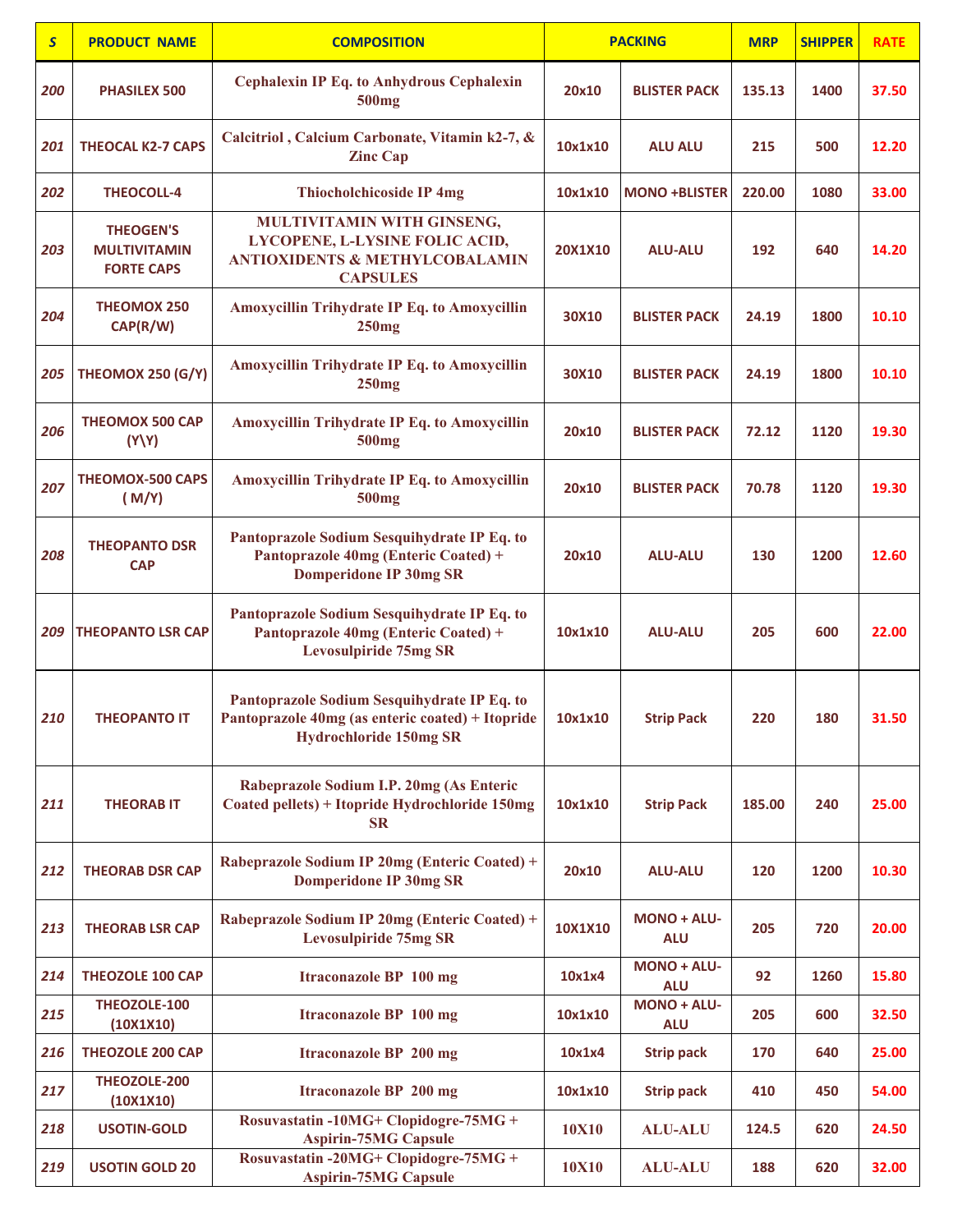| $\mathsf{S}$ | <b>PRODUCT NAME</b>                   | <b>COMPOSITION</b>                                                                                                                                                                                                                                                                                                                                                       | <b>PACKING</b> |                                                    | <b>MRP</b> | <b>SHIPPER</b> | <b>RATE</b> |
|--------------|---------------------------------------|--------------------------------------------------------------------------------------------------------------------------------------------------------------------------------------------------------------------------------------------------------------------------------------------------------------------------------------------------------------------------|----------------|----------------------------------------------------|------------|----------------|-------------|
| 220          | <b>ZINCOLEX CAPS</b>                  | Ginseng, Multiminerals, Antioxidents &<br><b>Multivitamin Caps</b>                                                                                                                                                                                                                                                                                                       | 20x1x10        | <b>ALU-ALU</b>                                     | 175        | 640            | 11.60       |
|              |                                       | <b>SOFTGEL</b>                                                                                                                                                                                                                                                                                                                                                           |                |                                                    |            |                |             |
| 221          | <b>THEOCAL D3-</b><br><b>CAPSULES</b> | <b>Each Soft Gelatin Capsule Contains:</b><br>cholecaldiferol IP 60000 IU (vitamin D3)                                                                                                                                                                                                                                                                                   | 10X1X4         | <b>MONO +BLISTER</b>                               | 109        | 960            | 10.00       |
| 222          | <b>THEOCAL-SG</b><br><b>CAPSULES</b>  | Calscitriol 0.25mg, Calcium Carbonate 500mg &<br><b>Zinc Sulphate Soft Gelatin 7.5mg Capsule</b>                                                                                                                                                                                                                                                                         | 10X2X15        | <b>Mono Carton</b>                                 | 220        | 480            | 15.30       |
| 223          | <b>THEOCOF-D-</b><br><b>Softgels</b>  | <b>Chlopheniramin Maleate 2mg,</b><br>Dextromethorphan, Hydrobromide 10mg &<br>Phenylephrine Hydrochloride5mg                                                                                                                                                                                                                                                            | 20x1x10        | <b>BLISTER PACK</b>                                | 59.00      | 720            | 10.40       |
| 224          | <b>LAVIPENE SG -CAPS</b>              | Lycopene 5000mcg, Lutein 2000mcg,<br>Betacarotene 10% 5.17mg, ZINC SULPHATE<br>MONOHYDRATE EQ. TO ELEMENTAL ZINC<br>27.45 mg, SELENIUM DIOXIDE<br>MONOHYDRATE EQ. TO ELEMENTAL<br><b>SELENIUM 70mcg, GRAPE SEED EXTRACT</b><br>10 <sub>mcg</sub>                                                                                                                         | 10X1X10        | <b>Mono Carton</b>                                 | 130        | 960            | 11.00       |
| 225          | <b>MINERALVIT-5G</b>                  | Green Tea Extract 10 mg + Ginkgo Biloba 10 mg<br>+ Ginseng 42.5 mg + Grape Seed Extract 15 mg +<br>Garlic Extract 20 mg + DHA 60 MG + epa 90                                                                                                                                                                                                                             | 10X1X10        | <b>MONO +BLISTER</b>                               | 245        | 540            | 25.50       |
| 226          | <b>MINERALVIT 12G</b>                 | Omega-3 Fatty Acids 90 mg, Green Tea Extract<br>10 mg + Ginkgo Biloba 10 mg + Ginseng 42.5 mg<br>+ Grape Seed Extract 10 mg + Garlic Extract 5<br>$mg + Guggal 10mg + DHA 60 MG + epa 90$<br>Omega-3 Fatty Acids, Green Tea Extract 10 mg +<br>Ginkgo Biloba 10 mg + Ginseng 42.5 mg + Grape<br>Seed Extract 15 mg + Garlic Extract 20 mg +<br><b>DHA 60 MG + epa 90</b> | 10X1X10        | <b>MONO +BLISTER</b>                               | 360        | 540            | 28.00       |
| 227          | <b>MINERALVIT CAP</b>                 | Green Tea Extract 10 mg + Ginkgo Biloba 10 mg<br>+ Ginseng 42.5 mg + Grape Seed Extract 15 mg +<br>Garlic Extract 20 mg + DHA 60 MG + epa 90                                                                                                                                                                                                                             | 10x1x10        | <b>MONO +BLISTER</b>                               | 120        | 600            | 8.60        |
| 228          | <b>MINERALVIT-G CAP</b>               | <b>Each Soft Gelatin Capsule Contains: Energy 4.23</b><br>kcal, Carbohydrate 0.10g, Protein 0.02g, Fat<br>$0.38$ g + Ginseng extract powder 42.5mg+ Vitamin<br>A 2500 IU, Vitamin B1 1mg, Vitamin B2 1.5mg,<br>Vitamin B3 10mg, Vitamin B5 5mg, Vitamin B6<br>1mg, Vitamin B12 1mcg, Vitamin C 50mg,                                                                     | 10x1x10        | <b>MONO +BLISTER</b>                               | 190        | 600            | 9.20        |
| 229          | PORGEST-100                           | <b>Each Soft Gelatin Capsule Conatins: Natural</b><br><b>Micronised Progestrone 100 mg</b>                                                                                                                                                                                                                                                                               | 10x1x10        | <b>MONO +BLISTER</b>                               | 199        | 840            | 39.00       |
| 230          | PORGEST-200                           | <b>Each Soft Gelatin Capsule Conatins: Natural</b><br><b>Micronised Progestrone 200 mg</b>                                                                                                                                                                                                                                                                               | 10x1x10        | <b>MONO +BLISTER</b>                               | 379        | 540            | 74.00       |
|              |                                       | <b>INJECTABLES</b>                                                                                                                                                                                                                                                                                                                                                       |                |                                                    |            |                |             |
| 231          | ARTUNIT 60 INJ @<br>5%                | Artesunate I.P. 60 mg                                                                                                                                                                                                                                                                                                                                                    |                | VIAL + 5ML WFI + 1ML<br><b>SODIUM BICARBONATE</b>  | 208.25     | 240            | 20.50       |
| 232          | <b>ARTUNIT-120 INJ.</b>               | Artesunate I.P. 120 mg                                                                                                                                                                                                                                                                                                                                                   |                | VIAL + 10ML WFI + 1ML<br><b>SODIUM BICARBONATE</b> | 456.09     | 144            | 32.00       |
| 233          | <b>AXEZE SB</b>                       | <b>Each vial contains: Sterile Cefuroxime Sodium IP</b><br>Eq. to Sulbactam Sodium USP Eq. to Sulbactam<br>750 mg                                                                                                                                                                                                                                                        |                | <b>VIAL WITH TRAY + WFI</b>                        | 298        | 120            | 64.00       |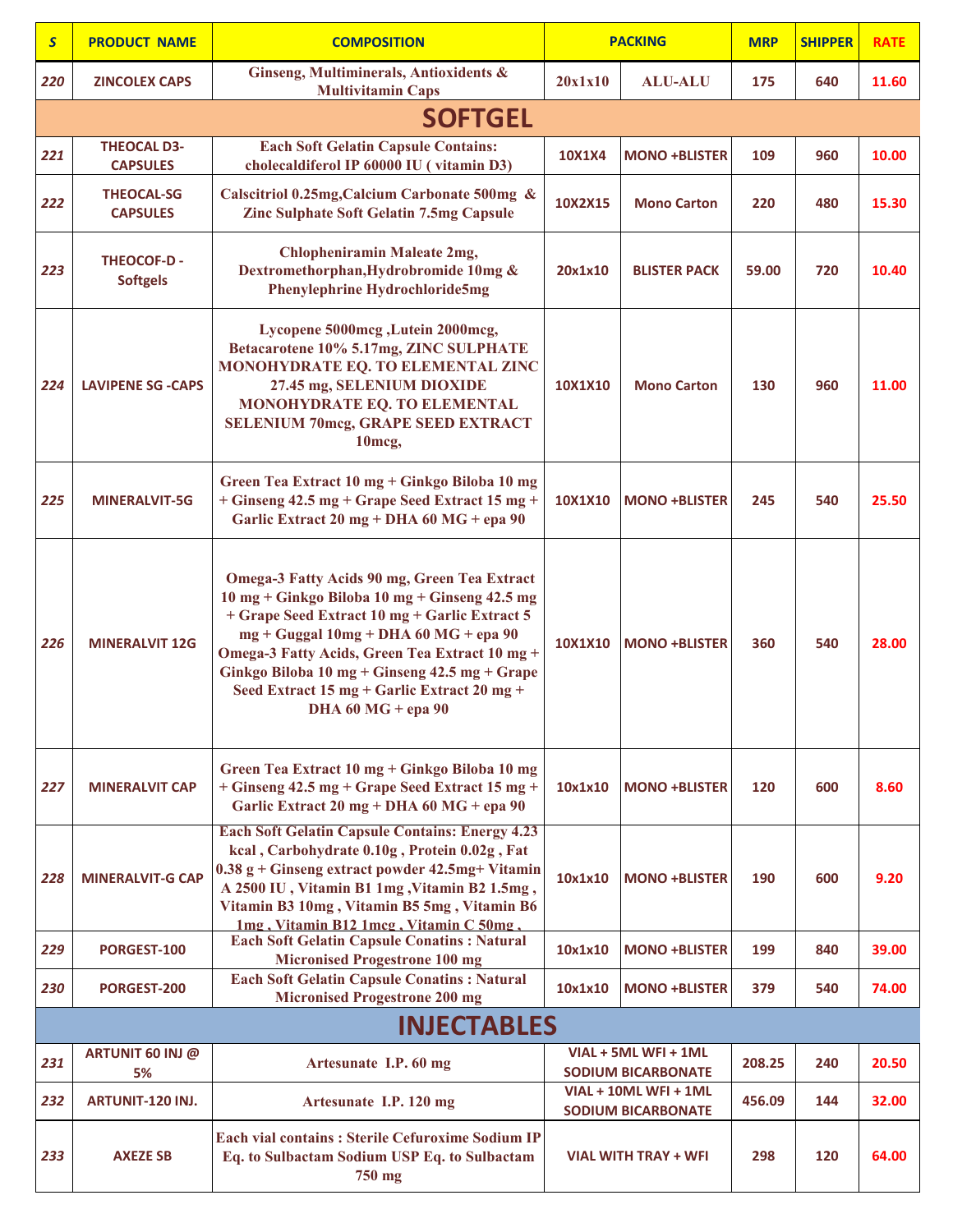| $\overline{\mathbf{S}}$ | <b>PRODUCT NAME</b>                    | <b>COMPOSITION</b>                                                                                                                         |                                                                | <b>PACKING</b>                                 | <b>MRP</b> | <b>SHIPPER</b> | <b>RATE</b> |
|-------------------------|----------------------------------------|--------------------------------------------------------------------------------------------------------------------------------------------|----------------------------------------------------------------|------------------------------------------------|------------|----------------|-------------|
| 234                     | <b>CEFROPIME 1G INJ</b>                | <b>Sterile mixture of Cefepime Hydrochloride IP</b><br>1000mg                                                                              |                                                                | 20 ML VIAL WITH TRAY + 10<br><b>ML WFI</b>     | 410        | 144            | 63.00       |
| 235                     | <b>CEFROPIME-TZ INJ</b>                | Sterile Cefepime HydrochlorideIP 1000mg,<br>sterile Tazobactam Sodium 125mg                                                                |                                                                | 20 ML VIAL WITH TRAY + 10<br><b>ML WFI</b>     | 595        | 120            | 74.00       |
| 236                     | CIFUROX-1500 INJ                       | Sterile cefuroxime sodium IP Eq. to Cefuroxime<br>1500mg                                                                                   |                                                                | 20 ML VIAL WITH 20 ML WFI                      | 471.9      | 180            | 47.50       |
| 237                     | <b>CIFUROX-750</b>                     | Sterile cefuroxime sodium IP Eq. to Cefuroxime<br>750 <sub>mg</sub>                                                                        |                                                                | 10 ML VIAL WITH 10 ML WFI                      | 320.5      | 216            | 25.50       |
| 238                     | <b>CITIZEST INJ</b>                    | <b>Citicoline Sodium IP Eq. to Citicoline 250mg</b><br>water for Injection IP                                                              |                                                                | 10x5X2ml                                       | 110        | 1200           | 17.00       |
| 239                     | DECATOLIN-100 Inj                      | <b>Nandrolone Decanoate I.P 100mg</b>                                                                                                      | $10*1ml$                                                       | <b>Combo Pack</b><br>with Disp. Syg            | 395        | 500            | 18.70       |
| 240                     | <b>DECATOLIN-25 INJ</b>                | <b>Nandrolone Decanoate I.P 25mg</b>                                                                                                       | $10*1ml$                                                       | <b>Combo Pack</b><br>with Disp. Syg            | 175        | 500            | 11.30       |
| 241                     | <b>DECATOLIN-50 INJ</b>                | <b>Nandrolone Decanoate I.P 50mg</b>                                                                                                       | $10*1ml$                                                       | <b>Combo Pack</b><br>with Disp. Syg            | 295        | 500            | 12.00       |
| 242                     | <b>DOXSHIELD</b>                       | Doxycycline for Injection 100 mg + Vitamin C<br><b>Ampoule</b>                                                                             |                                                                | Vial, Ampoule, wfi with tray<br>and Carton     | 880        | 150            | 60.00       |
| 243                     | <b>DOXZID INJ</b>                      | Each 2ml contains:-Dexamethasone 4 mg                                                                                                      |                                                                | <b>30 ML VIAL WITH STICKER</b><br><b>LABEL</b> | 37.08      | 300            | 15.60       |
| 244                     | <b>FERYSCO FORTE INJ</b>               | Ferric Hydroxide Comples with Sucrose Eq. to<br><b>Elemental Iron 20mg</b>                                                                 | <b>Tray Pack with</b><br><b>10X1X5ml</b><br><b>Mono Carton</b> |                                                | 261        | 270            | 22.50       |
| 245                     | <b>GENTONIT INJ</b>                    | Each 2ml contains:-Gentamicin 40 mg                                                                                                        | <b>30 ML VIAL WITH STICKER</b><br><b>LABEL</b>                 |                                                | 32         | 300            | 22.00       |
| 246                     | <b>GLUNEC</b>                          | <b>Glutathione for Injection 600 mg</b>                                                                                                    | Vial, Ampoule, wfi with tray<br>and Carton                     |                                                | 2550       | 150            | 180.00      |
| 247                     | <b>HYDROTISONE INJ</b>                 | Each vial contain :- hydrocotisone sodium<br>succinate eq. to hydrocotisone 100mg                                                          | <b>DRIP OFF</b><br><b>CARTON</b>                               | <b>SAPPHIRE PACK</b>                           | 42.64      | 528            | 14.50       |
| 248                     | <b>IMIZEX 500 Mg INJ</b>               | <b>Sterile Imipenem Monohydrate Eq. to Anhydrous</b><br>Imipenem 500mg+ Sterile Cilastatin Sodium IP<br>Eq. to Anhydrous Cilastatin 500 mg |                                                                | 20 ML VIAL WITH TRAY + 20<br><b>ML WFI</b>     | 2400       | 120            | 220.00      |
| 249                     | <b>KRINCORT-40 Mg INJ</b>              | Trimicilone Acetonide I.P. 40mg + Benzyl<br>Alcohol I.P $0.9\%$ w/w + water for injection IP                                               |                                                                | <b>Vial without WFI</b>                        | 98         | 1050           | 14.00       |
| 250                     | <b>LAVITRIT INJ.</b>                   | <b>LEVETIRACETAM CONCENTRATE FOR</b><br><b>INFUSION</b>                                                                                    |                                                                | <b>5 ML VIAL WITH CARTON</b>                   | 119.56     | 500            | 16.00       |
| 251                     | <b>MYKKO-FORTE</b><br><b>INJECTION</b> | Methylcobalamine 1000 mcg +Pyridoxine 100 mg<br>+D Panthenol 50 mg.+Niacinamide 100 mg.+<br><b>Benzyl Alcohol 2%</b>                       |                                                                | <b>Combo Pack with Disp. Syg</b>               | 75         | 300            | 9.50        |
| 252                     | <b>MYKKO-1500</b>                      | Each 2ml contains: Methylcobalamin 1500 mcg                                                                                                | <b>Combo Pack with Disp. Syg</b>                               |                                                | 82         | 560            | 10.00       |
| 253                     | PORGEST-250 INJ                        | <b>Each ml Contains: Hydroxyprogesterone</b><br>caproate 250 MG                                                                            | <b>10X1X1ML</b>                                                | <b>Combo Pack</b><br>with Disp. Syg            | 170        | 310            | 20.00       |
| 254                     | PORGEST-500 INJ                        | <b>Each ml Contains: Hydroxyprogesterone</b><br>caproate 250 MG                                                                            | <b>Combo Pack</b><br><b>10X1X2ML</b><br>with Disp. Syg         |                                                | 275        | 510            | 26.50       |
| 255                     | <b>THEFTAZ-1GM</b>                     | Sterile Ceftazidime Pentahydrate IP Eq. to<br><b>Ceftazidime 1000mg</b>                                                                    |                                                                | 20 ML VIAL WITH TRAY + 10<br><b>ML WFI</b>     | 212.69     | 144            | 43.50       |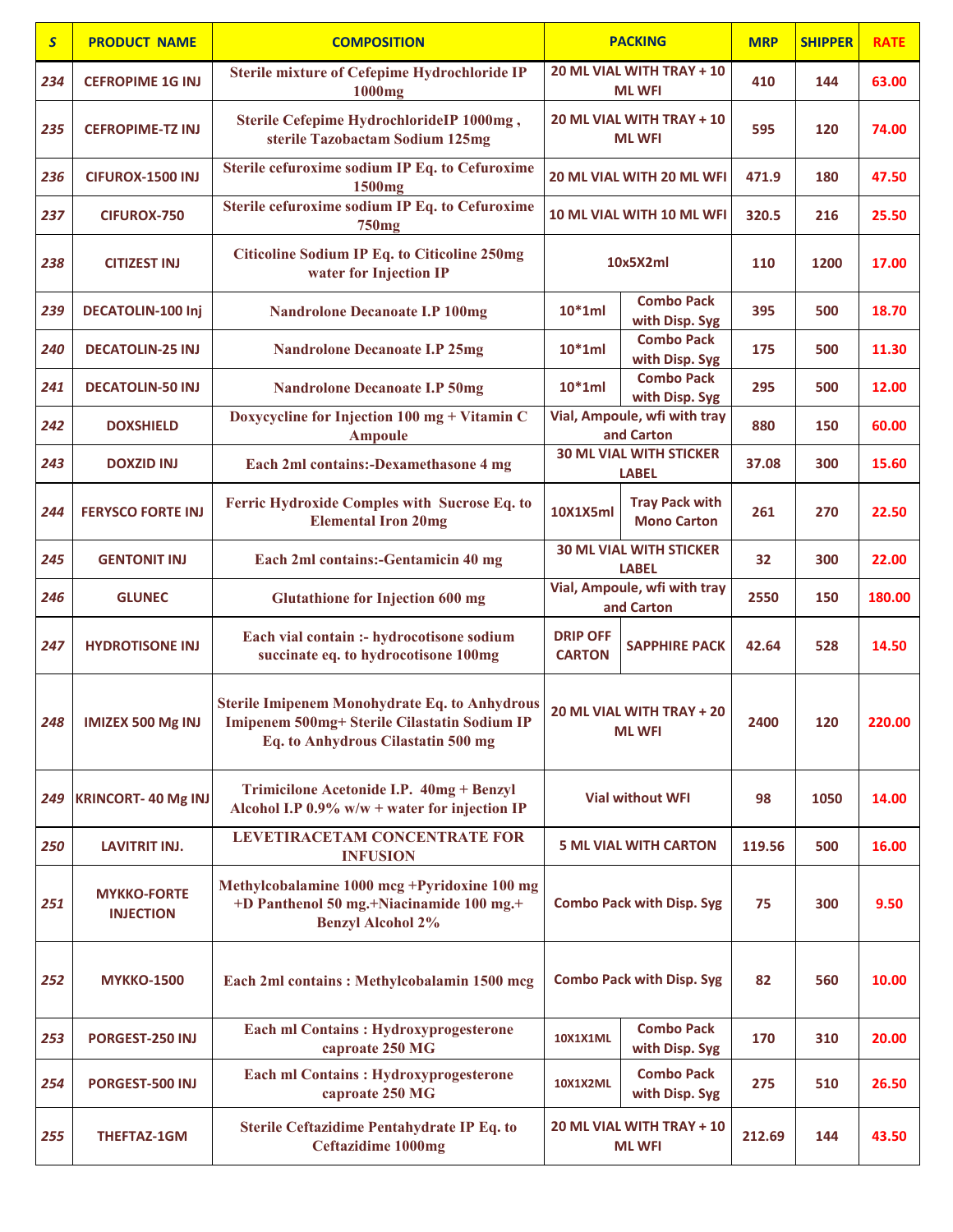| $\mathsf{S}$ | <b>PRODUCT NAME</b>                        | <b>COMPOSITION</b>                                                                                                                          |                                               | <b>PACKING</b>                                | <b>MRP</b> | <b>SHIPPER</b> | <b>RATE</b> |
|--------------|--------------------------------------------|---------------------------------------------------------------------------------------------------------------------------------------------|-----------------------------------------------|-----------------------------------------------|------------|----------------|-------------|
| 256          | THEFTAZ-250                                | <b>Sterile Mixture of Ceftazidime Pentahydrate IP</b><br>Eq. to Ceftazidime 250mg                                                           |                                               | 7.5 ML VIAL WITH TRAY + 5<br><b>ML WFI</b>    | 71.34      | 196            | 17.50       |
| 257          | <b>THEFTAZ-TZ 1.125</b>                    | Sterile Ceftazidime Pentahydrate IP Eq. to<br>Ceftazidime 1000mg + Sterile Tazobactam<br><b>Sodium Eq. to Tazobactam 125mg</b>              | <b>20 ML VIAL WITHOUT TRAY</b><br>+ 10 ML WFI |                                               | 281.6      | 144            | 60.00       |
| 258          | <b>THEODROT INJ</b>                        | Each 2ml contains: Drotaverin Hydrochloride<br>40mg                                                                                         |                                               | 10x5x2ml                                      | 30         | 1600           | 3.00        |
| 259          | <b>THEOFEN INJ</b>                         | Diclofenac Sodium IP 75mg + Benzyl Alcohol IP<br>$4\%$ v/v + water for injection IP                                                         | 10*5*1ml                                      | <b>Blister Pack</b>                           | 22.4       | 2000           | 2.30        |
| 260          | <b>THEOMOX CLV 1.2</b><br>INJ              | Amoxycillin Sodium (Sterile) IP Eq. to Anhydrous<br>Amoxycillin 1000mg + Potassium Clavulanate IP<br>Eq. to Anhydrous Clavulanic Acid 200mg | 20ml                                          | <b>VIAL WITH WFI</b>                          | 132        | 240            | 39.50       |
| 261          | <b>THEOPANTO IV INJ</b>                    | Pantoprazole Sodium (sterile) IP 40mg                                                                                                       |                                               | Vial + WFI + BIG TRAY PACK                    | 48.79      | 400            | 9.70        |
| 262          | <b>THEOPANTO-IV</b><br><b>WITHOUT TRAY</b> | Pantoprazole Sodium (sterile) IP 40mg                                                                                                       |                                               | Vial + WFI WITHOUT TRAY                       | 48.79      | 400            | 9.20        |
| 263          | <b>THEOPENEM 1 GM</b><br>INJ.              | <b>Sterile Meropenem IP Eq. to Anhydrous</b><br>Meopenem 1gm Also contains Sterile Sodium<br><b>Carbonate IP (Sodium 90.2mg)</b>            |                                               | 20 ML VIAL WITH TRAY + 20<br><b>ML WFI</b>    | 2700       | 144            | 210.00      |
| 264          | <b>THEOPENAM-250</b>                       | <b>Sterile Meropenem IP 250mg And Sterile Sodium</b><br><b>Carbonate IP (Sodium 22.55mg)</b>                                                | 7.5 ML VIAL WITH TRAY + 5<br><b>ML WFI</b>    |                                               | 795        | 196            | 94.00       |
| 265          | THEOPENAM-500                              | <b>Sterile Meropenem IP 500mg</b>                                                                                                           | 20 ML VIAL WITH TRAY + 10<br><b>ML WFI</b>    |                                               | 1625       | 280            | 140.00      |
| 266          | <b>THEOPENAM-SB</b><br>1.5GM               | <b>Sterile Meropenem IP Eq. to Anhydrous</b><br>Meopenem 1gm + Sulbactam 500mg                                                              | 20 ML VIAL WITH TRAY + 20<br><b>ML WFI</b>    |                                               | 2560       | 120            | 290.00      |
| 267          | <b>THEOPIP 2.25</b>                        | Piperacillin Sodium USP 2 gm + Tazobactam<br>Sodium 250mg                                                                                   |                                               | 20 ML VIAL WITH TRAY + 20<br><b>ML WFI</b>    | 229.2      | 120            | 56.00       |
| 268          | <b>THEOPIP INJ</b>                         | <b>Sterile Piperacillin Sodium USP Eq. to</b><br>Piperacillin 4gm + Sterile Tazobactam Sodium<br>Eq. to Tazobactam 500mg                    |                                               | 30 ML VIAL WITH TRAY + 20<br><b>ML WFI</b>    | 481.5      | 144            | 75.00       |
| 269          | <b>THEORAB-20 INJ</b>                      | Rabeprazole Sodium (Sterile) I.P. 20mg IV                                                                                                   |                                               | 10ml WFI +Tray Pack                           | 180        | 210            | 14.10       |
| 270          | <b>THEOTRAX 1 GM INJ</b>                   | <b>Sterile Ceftriaxone Sodium IP Eq. to Ceftriaxone</b><br>1gm                                                                              |                                               | <b>10 ML VIAL WITHOUT TRAY</b><br>+ 10 ML WFI | 60.2       | 324            | 17.00       |
| 271          | <b>THEOTRAX 2G</b>                         | <b>Sterile Ceftriaxone Sodium IP Eq. to Ceftriaxone</b><br>2 <sub>gm</sub>                                                                  |                                               | VIAL + WFI                                    | 140.45     | 108            | 29.00       |
| 272          | THEOTRAX-250                               | <b>Sterile Ceftriaxone Sodium IP Eq. to Ceftriaxone</b><br>250mg                                                                            |                                               | <b>7.5 ML VIAL WITHOUT TRAY</b><br>+5 ML WFI  | 27.56      | 288            | 11.90       |
| 273          | THEOTRAX-500                               | Sterile Ceftriaxone Sodium IP Eq. to Ceftriaxone<br>500 <sub>mg</sub>                                                                       |                                               | 7.5 ML VIAL WITHOUT TRAY<br>+5 ML WFI         | 49.41      | 432            | 13.60       |
| 274          | <b>THEOTRAX SB 1.5 INJ</b>                 | <b>Sterile Ceftriaxone Sodium IP Eq. to Ceftriaxone</b><br>1gm + Sterile Sulbactam Sodium USP Eq. to<br><b>Sulbactam 500mg</b>              | <b>15 ML VIAL WITHOUT TRAY</b><br>+ 10 ML WFI |                                               | 184.8      | 288            | 26.00       |
| 275          | <b>THEOTRAX-SB 375</b><br><b>MG</b>        | Sterile Ceftriaxone Sodium IP Eq. to Ceftriaxone<br>250mg + Sterile Sulbactam Sodium USP Eq. to<br><b>Sulbactam 125mg</b>                   |                                               | 7.5 ML VIAL WITHOUT TRAY<br>$+5$ ML WFI       | 51.2       | 324            | 13.90       |
| 276          | <b>THEOTRAX SB 750</b>                     | <b>Sterile Ceftriaxone Sodium IP Eq. to Ceftriaxone</b><br>500mg + Sterile Sulbactam Sodium USP Eq. to<br><b>Sulbactam 250mg</b>            |                                               | <b>7.5 ML VIAL WITHOUT TRAY</b><br>+5 ML WFI  | 94.78      | 288            | 16.50       |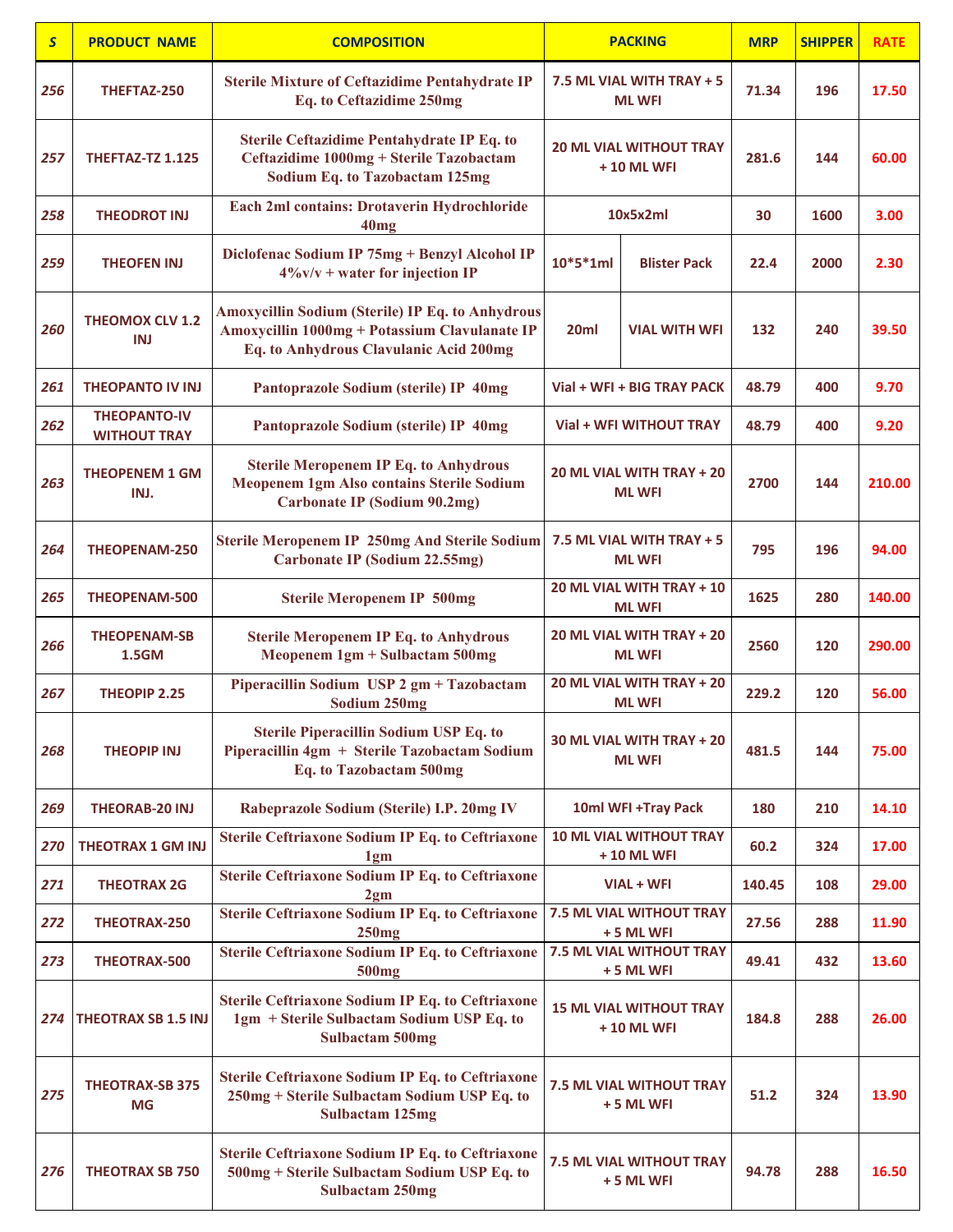| $\mathsf{S}$ | <b>PRODUCT NAME</b>                                               | <b>COMPOSITION</b>                                                                                                                 |                      | <b>PACKING</b>                                    | <b>MRP</b> | <b>SHIPPER</b> | <b>RATE</b> |
|--------------|-------------------------------------------------------------------|------------------------------------------------------------------------------------------------------------------------------------|----------------------|---------------------------------------------------|------------|----------------|-------------|
| 277          | <b>THEOTRAX TBZ 1.125</b><br>G                                    | <b>Sterile Ceftriaxone Sodium IP Eq. to Ceftriaxone</b><br>1gm + Sterile Tazobactam Sodium Eq. to<br><b>Tazobactam 125mg</b>       |                      | <b>10 ML VIAL WITHOUT TRAY</b><br>+ 10 ML WFI     | 152.44     | 288            | 35.50       |
| 278          | <b>THEOTRIT INJ</b>                                               | Each 2ml contains: $\alpha\beta$ Arteether IP 150mg                                                                                | $3*2ml$              | <b>Tray in Mono</b><br>Pack                       | 105        | 1800           | 9.70        |
| 279          | <b>THEOZONE SB 1GM</b><br>INJ                                     | <b>Sterile Cefoperazone Sodium IP Eq. to</b><br>Cefoperazone 500mg + Sterile Sulbactam Sodium<br><b>USP Eq. to Sulbactam 500mg</b> |                      | <b>10 ML VIAL WITHOUT TRAY</b><br>+ 10 ML WFI     | 290        | 288            | 25.50       |
| 280          | <b>THEOZONE 1GM</b>                                               | <b>Sterile Cefoperazone Sodium IP Eq. to</b><br><b>Cefoperazone 1gm</b>                                                            |                      | <b>10 ML VIAL WITHOUT TRAY</b><br>+ 10 ML WFI     | 250        | 216            | 25.00       |
| 281          | <b>THEOZONE SB INJ 1.5</b>                                        | <b>Sterile Cefoperazone Sodium IP Eq. to</b><br>Cefoperazone 1gm + Sterile Sulbactam Sodium<br><b>USP Eq. to Sulbactam 500mg</b>   |                      | <b>15 ML VIAL WITHOUT TRAY</b><br>+ 10 ML WFI     | 350.00     | 216            | 32.50       |
| 282          | <b>THEOZONE TZ INJ</b>                                            | <b>Sterile Cefoperazone Sodium IP Eq. to</b><br>Cefoperazone 1gm + Sterile Tazobactam Sodium<br>Eq. to Tazobactam 125mg            |                      | <b>20 ML VIAL WITH TRAY + 10</b><br><b>ML WFI</b> | 372.00     | 140            | 49.00       |
| 283          | <b>TRENAMIC-500 INJ</b>                                           | <b>Tranexamic Acid B.P. 100mg</b>                                                                                                  |                      | 5ml                                               | 77         | 675            | 12.80       |
| 284          | VINKPRED-40mg Inj                                                 | Each ml contain:- methylprednisolone acetate<br>$40$ mg/ml                                                                         |                      | 40mg/1ml Vial without WFI                         | 59.14      | 1200           | 17.00       |
| 285          | VINKPRED-80MG INJ.                                                | Each 2ml contain:- methylprednisolone acetate<br>$80$ mg/ml                                                                        |                      | 80mg/2ml Vial without WFI                         | 113        | 1200           | 27.00       |
| 286          | <b>VINKPRED S 40mg Inj</b>                                        | <b>Sterile Methylprednisolone Sodium Succinate for</b><br>injection USP 40 mg                                                      | <b>VIAL WITH WFI</b> |                                                   | 59.14      |                | 0.00        |
| 287          | <b>VOMIVOKE INJ.</b>                                              | Each ml contain :- Ondansetron hydrochloride I.P<br>$2$ mg/ml                                                                      | <b>10X5X2ML</b>      |                                                   | 12.29      | 2000           | 2.10        |
|              |                                                                   | <b>NASAL SPRAY</b>                                                                                                                 |                      |                                                   |            |                |             |
| 288          | <b>THEOCOLD NASAL</b><br><b>ADULT</b>                             | Xylometazoline 0.1% W/V Nasal Drop 10ML                                                                                            |                      | 24 shrink pack                                    | 54.6       | 300            | 11.60       |
| 289          | <b>THEOCOLD NASAL</b><br><b>JUNIOR</b>                            | Xylometazoline 0.5% W/V Nasal Drop 10ML                                                                                            |                      | 24 shrink pack                                    | 41.3       | 300            | 11.00       |
|              |                                                                   | <b>INTRAVENOUS (</b>                                                                                                               | $\mathsf{IV}$ )      |                                                   |            |                |             |
| 290          | <b>PEROCIMOL-IV</b>                                               | Each 100ml contain:-Paracetamol IP(1.0%<br>$W/V$ )1000mg                                                                           |                      | 1000mg/100ML                                      | 450        | 100            | 30.50       |
| 290          | <b>FLUACER IV</b>                                                 | Each 100ml contain:-Flucaonazole IP 200 mg                                                                                         |                      | 200mg/100ML                                       | 119.28     | 120            | 28.00       |
|              |                                                                   | <b>DRY SYRUP with WFI</b>                                                                                                          |                      |                                                   |            |                |             |
| 291          | <b>AZITHEO-200 Dry</b><br><b>Syrup</b>                            | Each 5ml. Of reconstituted suspension contain:-<br>Azithromycin I.P 200mg                                                          | <b>30ML</b>          | <b>GLASS BOTTLE +</b><br>20ML WFI                 | 101.13     | 200            | 33.50       |
| 292          | <b>CARITHROTIC-125 DS</b>                                         | Each 5ml. Of reconstituted suspension contain:-<br><b>Clarithromycin I.P 125mg</b>                                                 | 30ml                 | <b>HDPE Bottle +</b><br>20ml WFR                  | 141.79     | 200            | 54.00       |
| 293          | <b>CIFEXIN-50 DS WITH</b><br><b>WFI</b>                           | <b>Cefixime Trihydrate IP Eq to Anhydrous</b><br><b>Cefixime 50mg</b>                                                              | 30ml                 | <b>Glass Bottle</b><br>with WFI                   | 48.72      | 200            | 19.30       |
| 294          | <b>CIFEXIN-50 PLUS DRY</b><br>Syrup (WFI)                         | Cefixime 50 mg                                                                                                                     | <b>60 ML</b>         | <b>Glass Bottle</b><br>with WFI                   | 97.44      | 96             | 30.50       |
| 295          | <b>CIFEXIN-100</b><br><b>DS(GLASS BOTTLE</b><br><b>WITH WIFI)</b> | <b>Cefixime Trihydrate IP Eq to Anhydrous</b><br><b>Cefixime 100mg</b>                                                             | 30ml                 | <b>Glass Bottle</b><br>with WFI                   | 70.89      | 200            | 25.50       |
| 296          | <b>CIFEXIN-100 PLUS</b><br>Dry Syrup (WFI)                        | Cefixime 100 mg                                                                                                                    | <b>60 ML</b>         | <b>Glass Bottle</b><br>with WFI                   | 144.48     | 96             | 38.50       |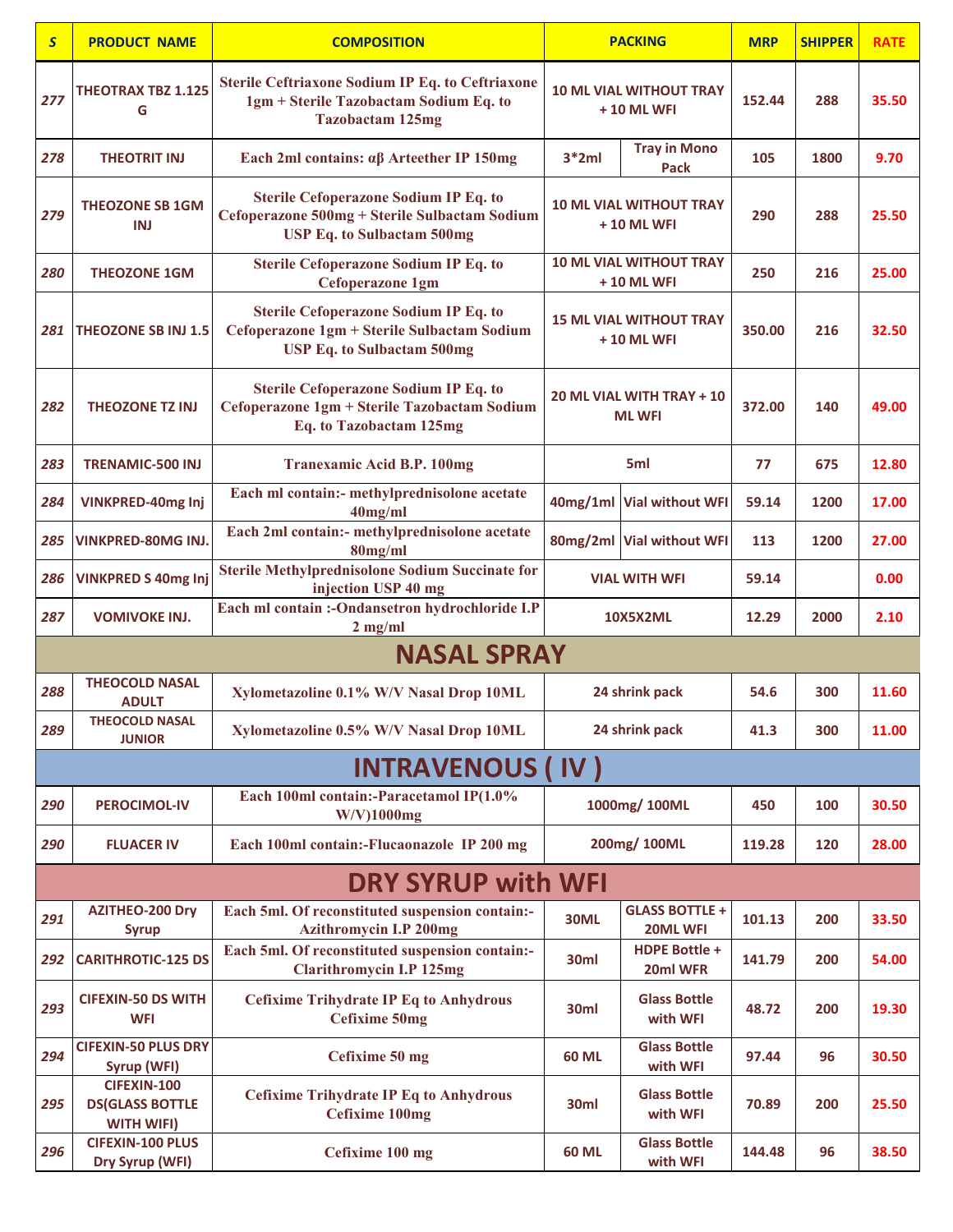| $\overline{\mathbf{S}}$ | <b>PRODUCT NAME</b>                                                  | <b>COMPOSITION</b>                                                                                                                     |                  | <b>PACKING</b>                                                              | <b>MRP</b> | <b>SHIPPER</b> | <b>RATE</b> |
|-------------------------|----------------------------------------------------------------------|----------------------------------------------------------------------------------------------------------------------------------------|------------------|-----------------------------------------------------------------------------|------------|----------------|-------------|
| 297                     | <b>CIFEXIN CV D/S WITH</b><br><b>WFI</b>                             | <b>Cefixime Trihydrate IP Eq. to Anhydrous</b><br>Cefixime 50mg + Potassium Clavulanate Diluted<br>IP Eq. to Clavulanic Acid 31.25 mg  | 30ml             | <b>Mono Carton</b><br>with WFI                                              | 140        | 200            | 29.50       |
| 298                     | <b>CIFEXIN-O DRY</b><br><b>SYRUP</b>                                 | <b>Cefixime Trihydrate IP Eq to Anhydrous</b><br>Cefixime 50mg + Ofloxacin IP 50mg                                                     | 30 <sub>ml</sub> | <b>Glass Bottle</b><br>with WFI                                             | 104.5      | 200            | 21.50       |
| 299                     | <b>CIFUROX-DS</b>                                                    | <b>Cefuroxime Axetil IP Eq to Anhydrous</b><br>Cefuroxime 125mg                                                                        | 30 ml            | <b>WFI</b>                                                                  | 170        | 200            | 38.00       |
| 300                     | <b>THEOMOX CLAV DS</b><br>(WITH GLASS WFI)                           | Amoxycillin Trihydrate IP Eq. to amoxycillin<br>200mg + Potassium Clavulanate Diluted IP Eq. to<br><b>Clavulanic Acid 28.5mg</b>       | 30ml             | <b>Glass Bottle</b><br>+WFI                                                 | 59.47      | 150            | 26.50       |
| 301                     | <b>THEOMOX CLV DUO (</b><br>WFI)                                     | Amoxycillin Trihydrate IP Eq. to amoxycillin 400<br>mg & Potassium Clavulanate Diluted IP Eq. to<br><b>Clavulanic Acid 57 mg</b>       | 30 ml            | <b>Bigger</b><br><b>Carton+WFI</b>                                          | 109.00     | 160            | 32.50       |
| 302                     | <b>THEOPOD 50 DS</b>                                                 | <b>Cefpodoxime Proxetil IP Eq. to Cefpodoxime</b><br>50mg                                                                              | 30 <sub>ml</sub> | <b>Glass Bottle</b><br>+WFI                                                 | 82.10      | 200            | 24.50       |
| 303                     | <b>THEOPOD 100 DS</b>                                                | <b>Cefpodoxime Proxetil IP Eq. to Cefpodoxime</b><br><b>100mg</b>                                                                      | 30 <sub>ml</sub> | <b>Glass Bottle</b><br>+WFI                                                 | 130        | 200            | 28.50       |
| 304                     | <b>THEOPOD CV (WITH</b><br>WFI)                                      | <b>Cefpodoxime Proxetil IP Eq. to Cefpodoxime</b><br>50mg + Potassium Clavulanate Diluted IP eq. to<br><b>Clavulanic Acid 31.25 mg</b> | 30 <sub>ml</sub> | <b>Glass Bottle</b><br>+WFI                                                 | 160        | 200            | 31.00       |
| 305                     | <b>THEOPOD CV DUO</b><br>(WITH WFI)                                  | Cefpodoxime Proxetil IP Eq. to Cefpodoxime 100<br>mg + Potassium Clavulanate Diluted IP eq. to<br><b>Clavulanic Acid 62.5 mg</b>       | 30 <sub>ml</sub> | <b>Glass Bottle</b><br>+WFI                                                 | 165        | 200            | 41.50       |
| 306                     | <b>WENLOID D/S</b>                                                   | <b>Linezolid IP 100mg</b>                                                                                                              | 30ml             | <b>HDPE BOTTLE +</b><br><b>WFI</b>                                          | 132        | 200            | 27.00       |
|                         |                                                                      | <b>DRY SYRUP without WFI</b>                                                                                                           |                  |                                                                             |            |                |             |
| 307                     | <b>CIFEXIN-50 Dry Syrup</b><br>(Without Wfi)                         | <b>Cefixime Trihydrate IP Eq to Anhydrous</b><br><b>Cefixime 50mg</b>                                                                  | 30ml             | <b>Glass Bottle</b><br>without WFI                                          | 48.72      | 252            | 17.70       |
| 308                     | CIFEXIN-100 Dry<br><b>Syrup (GLASS BOTTLE</b><br><b>WITHOUT WFI)</b> | <b>Cefixime Trihydrate IP Eq to Anhydrous</b><br><b>Cefixime 100mg</b>                                                                 | 30ml             | <b>Glass Bottle</b><br>without WFI                                          | 67.87      | 200            | 21.00       |
| 309                     | <b>PHASILEX 125 DS</b>                                               | <b>Cephalexin IP 125mg</b>                                                                                                             | 30 <sub>ml</sub> | <b>Without Mono</b><br><b>Carton without</b><br><b>WFI (HDPE</b><br>Bottle) | 33.93      | 200            | 13.60       |
| 310                     | THEOMOX-125 30ML                                                     | Amoxycillin trihydrate eq. to Amoxycillin 125mg                                                                                        | 30ml             | <b>HDPE Bottle</b><br><b>Without mono</b><br>carton                         | 21.16      | 180            | 8.60        |
| 311                     | THEOMOX 125 60ML                                                     | Amoxycillin trihydrate eq. to Amoxycillin 125mg                                                                                        | 60ml             | <b>HDPE Bottle</b><br><b>Without mono</b><br>carton                         | 42.33      | 100            | 13.60       |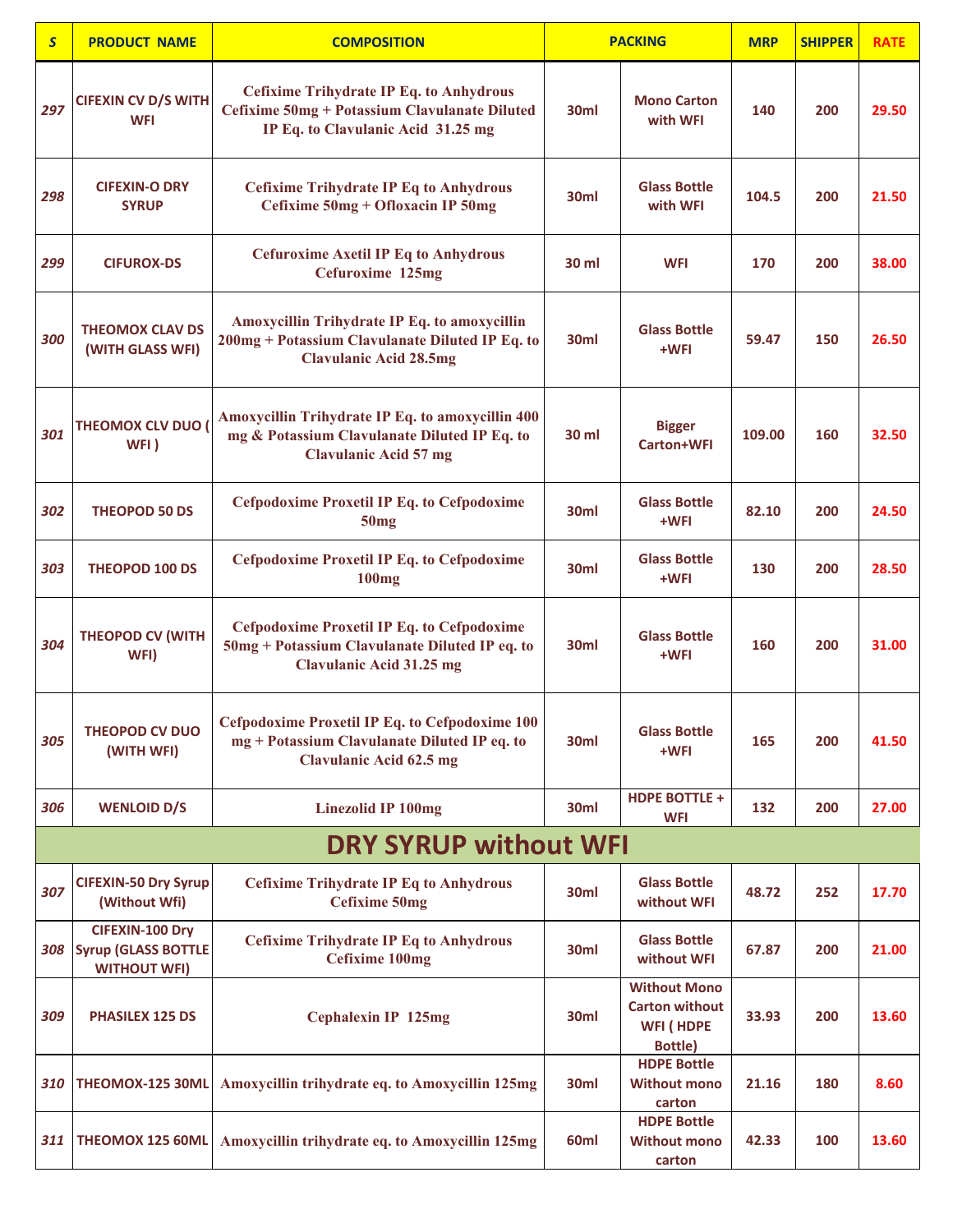| $\overline{\mathbf{S}}$ | <b>PRODUCT NAME</b>                            | <b>COMPOSITION</b>                                                                                                                                                                                                                            | <b>PACKING</b>        |                                                       | <b>MRP</b> | <b>SHIPPER</b> | <b>RATE</b> |
|-------------------------|------------------------------------------------|-----------------------------------------------------------------------------------------------------------------------------------------------------------------------------------------------------------------------------------------------|-----------------------|-------------------------------------------------------|------------|----------------|-------------|
| 312                     | <b>THEOMOX CLAV DS</b><br><b>WITHOUT WATER</b> | Amoxycillin Trihydrate IP Eq. to amoxycillin<br>200mg + Potassium Clavulanate Diluted IP Eq. to<br><b>Clavulanic Acid 28.5mg</b>                                                                                                              | 30ml                  | <b>Glass Bottle</b><br>without WFI<br>(UV Drip off)   | 59.47      | 200            | 20.00       |
| 313                     | <b>THEOTRIT AL 40 DS</b>                       | <b>Artemether IP 40mg + Lumefantrine USP 240mg</b>                                                                                                                                                                                            | 30 <sub>ml</sub>      | <b>Glass Bottle</b><br><b>WITHOUT WFI</b>             | 140.0      | 200            | 31.00       |
|                         |                                                | <b>OINMENTS/CREAMS</b>                                                                                                                                                                                                                        |                       |                                                       |            |                |             |
| 314                     | <b>CLOBEZEN-GM OINT</b>                        | Clobetasol Propionate IP 0.05% w/w +<br>Miconazole nitrate IP 2.0% $w/w + N$ eomycin<br>sulphate IP 0.5% w/w                                                                                                                                  | 10GM                  | Lami Tube                                             | 60         | 600            | 6.80        |
| 315                     | <b>EVICIZOL CREAM</b>                          | Eberconazole Nitrate $IP + eq$ . to Eberconazole<br>$1.0\%$ w/w + Methyl Paraben IP 0.25% w/w                                                                                                                                                 | <b>30GM</b>           | Lami Tube                                             | 390        | 216            | 68.00       |
| 316                     | <b>INFILITE CREAM</b>                          | Hydroquionone USP 2%w/w + Tretinoin USP<br>$0.025\%$ w/w + Mometasone Furoate IP $0.10\%$ w/w<br>+ Chlorocresol IP 0.1%w/w                                                                                                                    | 15GM                  | <b>Lami Tube</b>                                      | 140        | 720            | 15.30       |
| 317                     | <b>ITADINE OINT</b>                            | <b>POVIDONE IODINE 5%</b>                                                                                                                                                                                                                     | 15GM                  | Inner + Outer<br><b>With Drip Off</b>                 | 30.4       | 600            | 8.80        |
| 318                     | <b>KEZONIT OINT</b>                            | <b>KETACONAZOLE 2%</b>                                                                                                                                                                                                                        | 15GM                  | Lami tube                                             | 70         | 720            | 10.10       |
| 319                     | <b>KEZONIT-5 CREAM</b>                         | Clobetasol Propionate I.P. 0.05%w/w + Neomycin<br>Sulphate I.P. Eq. to Neomycin $0.10\%$ w/w +<br>Tolnaftate I.P. $1\%$ w/w +<br>Lodochoorhydroxyquinoline I.P 1%w/w +<br>Ketoconazole I.P. 2%w/w                                             | <b>20X15MG</b>        | Lami tube                                             | 99         | 720            | 12.60       |
| 320                     | <b>KEZONIT K5</b>                              | <b>Composition:</b><br>Ketoconazole IP 2% w/w +<br>Iodochlorhydroxyquinoline IP 1% w/w +<br>Clobetasole Propionate IP 0.05% w/w +<br>Gentamicin Sulphate IP eq. to Gentamicin 0.10%<br>$w/w + Chlorocresol IP$ 0.10% w/w<br><b>Cream base</b> | 20 X 15<br><b>GMS</b> | <b>LAMI TUBE</b><br><b>WITH MONO</b><br><b>CARTON</b> | 84         | 672            | 14.10       |
| 321                     | LUZOINT-10G                                    | Luliconazole 1% w/w                                                                                                                                                                                                                           | 10gm                  | Lami tube                                             | 180        | 200            | 14.70       |
| 322                     | <b>LUZOINT OINTMENT</b><br>20G                 | Luliconazole 1% w/w                                                                                                                                                                                                                           | 20gm                  | Lami tube With<br><b>Try Pack</b>                     | 305        | 180            | 25.50       |
| 323                     | <b>M-SORE</b>                                  | <b>Choline Salicylate Solution BP Eq. to Choline</b><br>Salicylate $8.7\%$ w/w + Lignocaine Hydrochloride<br>IP 2% w/w + Benzalkonium Chloride Solution IP<br>$0.01\%$ w/w                                                                    | 10gm                  | Lami tube                                             | 44.5       | 600            | 8.60        |
| 324                     | <b>PRIMRIN-OINT</b>                            | <b>Each gm Contains: Permethirin 50mg</b>                                                                                                                                                                                                     | 30gm                  | Lami tube                                             | 54.72      | 240            | 14.20       |
| 325                     | <b>MUCOPREIN OINT</b>                          | Mupirocin 2% w/w                                                                                                                                                                                                                              | 5gm                   | Lami tube                                             | 130        | 480            | 19.60       |
| 326                     | <b>THEOFEN PLUS OINT</b>                       | Diclofenac Diethylamine BP 1.16% w/w (Eq to<br>Diclofenac Sodium 1% w/w) + Linseed oil BP<br>3.0% w/w + Methyl Salicylate IP 10% w/w +<br>Menthol IP 5% w/w + Benzyl Alcohol IP 1% w/w                                                        | 25x30gm               | Lami tube with<br>shrink pack                         | 85         | 300            | 14.40       |
| 327                     | <b>THEOFEN-TH</b>                              | Diclofenac Diethylamin 1.16% w/w eq to<br>Diclofenac $1\%$ w/w + Thiocholchicoside 0.125%<br>$w/w$ +Linseed Oil 3.00 % $w/w$ + Methyl salicylate<br>10 % w/w + Menthol 5 % + Benzyl Alcohol (as<br>preservative) 1 % w/wAlcohol               | 15gm                  | Lami tube                                             | 125        | 180            | 26.50       |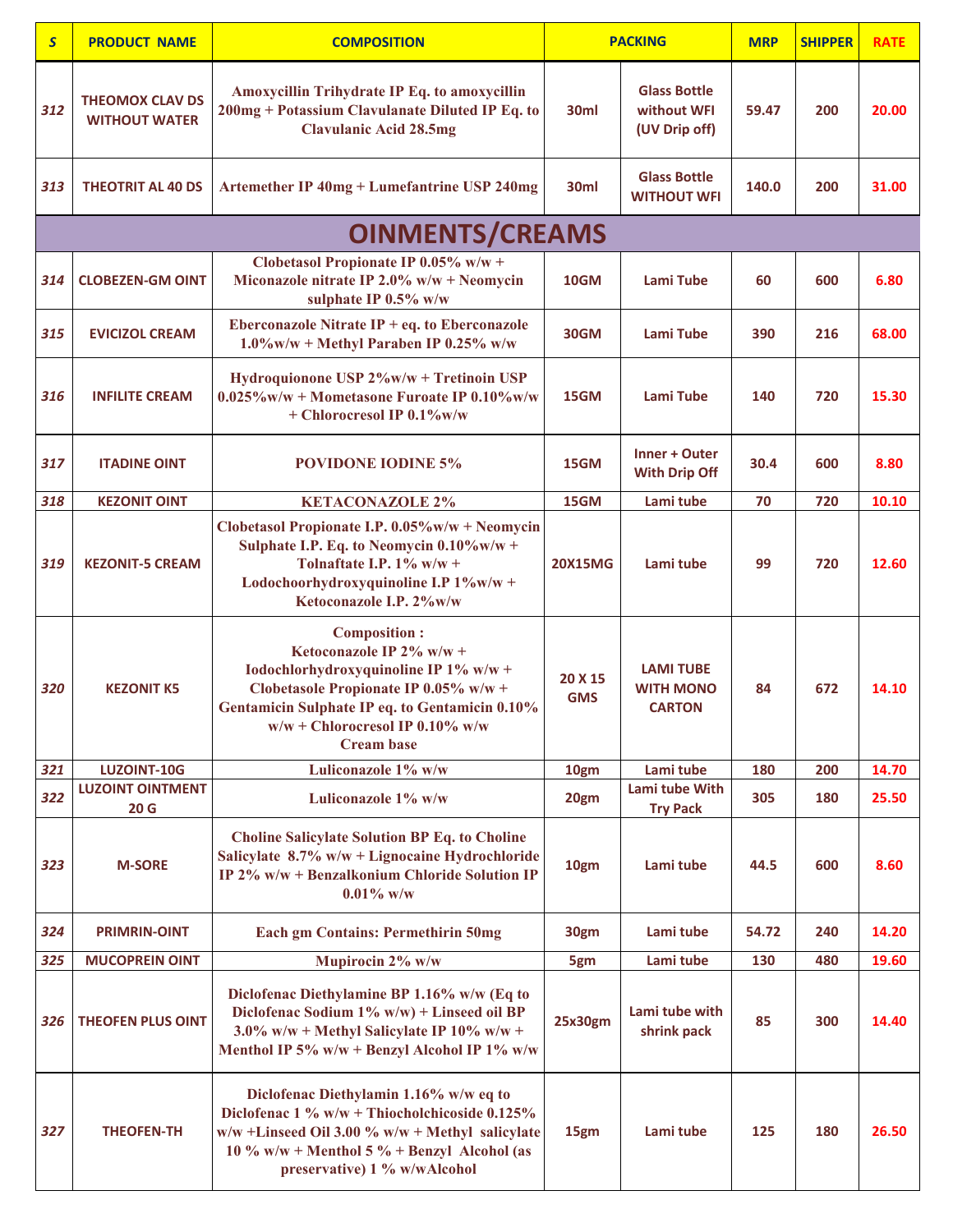| $\overline{\mathbf{S}}$ | <b>PRODUCT NAME</b>                                        | <b>COMPOSITION</b>                                                                                                                                                                                                                                                                           |                            | <b>PACKING</b>                                                          | <b>MRP</b> | <b>SHIPPER</b> | <b>RATE</b> |  |  |  |  |
|-------------------------|------------------------------------------------------------|----------------------------------------------------------------------------------------------------------------------------------------------------------------------------------------------------------------------------------------------------------------------------------------------|----------------------------|-------------------------------------------------------------------------|------------|----------------|-------------|--|--|--|--|
| 328                     | <b>THEOGEN DIAPER</b><br><b>RASH 30G</b>                   | Aloevera, Zinc oxide, Vitamin-E, Megnisium<br>Sulphate, Heptahydrate, Nicotinamide, d-pentonol<br>& vitamins.                                                                                                                                                                                | 30gm                       | gm Lami Tube                                                            | 125        | 216            | 25.00       |  |  |  |  |
| 329                     | <b>THEOTERB</b>                                            | Terbinafine 1% w/w                                                                                                                                                                                                                                                                           | 10gm                       | Lami tube                                                               | 75         | 200            | 9.00        |  |  |  |  |
| 330                     | <b>THEOZOLE OINT</b>                                       | <b>Itraconazole 1% GEL</b>                                                                                                                                                                                                                                                                   | 15gm                       | <b>LAMI TUBE</b>                                                        | 148        | 300            | 12.20       |  |  |  |  |
| 331                     | <b>THEOZOLE-OC</b>                                         | Itraconazole U.S.P. 1%w/w + Ofloxacin I.P.<br>$0.75\%$ w/w + Ornidazole I.P. 2.0% w/w +<br>Clobetasol Propionate I.P. 0.05% w/w +<br>Methylparaben I.P. 0.20%w/w + Propylparaben<br>I.P $0.02\%$ w/w                                                                                         | 15gm                       | <b>LAMI TUBE</b><br><b>WITH OUTER</b><br><b>CARTON</b>                  | 120        | 540            | 15.20       |  |  |  |  |
| 332                     | <b>SERTIOL 30</b>                                          | Sertaconazole Nitrate BP 2% w/w                                                                                                                                                                                                                                                              | 30gm                       | <b>LAMI TUBE</b><br><b>WITH OUTER</b><br><b>CARTON</b>                  | 360        | 200            | 48.00       |  |  |  |  |
| 333                     | <b>SERTIOL-10</b>                                          | Sertaconazole Nitrate BP 2% w/w                                                                                                                                                                                                                                                              | 10gm                       | <b>LAMI TUBE</b><br><b>WITH OUTER</b><br><b>CARTON</b>                  | 115        | 200            | 17.70       |  |  |  |  |
| 334                     | <b>VOLNAC PLUS OINT</b>                                    | Diclofenac Diethylamine BP 1.16% w/w (Eq to<br>Diclofenac Sodium 1% w/w) + Linseed oil BP<br>$3.0\%$ w/w + Methyl Salicylate IP 10% w/w +<br>Menthol IP 0.5% w/w + Benzyl Alcohol IP 1%<br>$\mathbf{w}/\mathbf{w}$                                                                           | <b>20X30</b><br><b>GMS</b> | <b>LAMI TUBE</b><br><b>WITH MONO+</b><br><b>MASTER</b><br><b>CARTON</b> | 85         | 600            | 10.90       |  |  |  |  |
|                         | <b>NUTRITIONAL SUPPLEMENTS</b>                             |                                                                                                                                                                                                                                                                                              |                            |                                                                         |            |                |             |  |  |  |  |
| 335                     | <b>THEOPROT POWDER</b><br>(CHOCOLATE)                      | <b>Protein Powder with Vitamins &amp; Minerals</b>                                                                                                                                                                                                                                           | <b>TIN</b>                 |                                                                         | 340        | 50             | 39.50       |  |  |  |  |
| 336                     | <b>THEOPROT POWDER</b><br>AL/ AMERICAN ICE<br><b>CREAM</b> | <b>Protein Powder with Vitamins &amp; Minerals with</b><br><b>American ICE Cream flavour</b>                                                                                                                                                                                                 |                            | <b>TIN</b>                                                              | 340        | 50             | 39.50       |  |  |  |  |
| 337                     | <b>THEOPROT DHA</b><br><b>POWDER (BUTTER</b>               | Protein powder with Vitamins, Minerals & DHA                                                                                                                                                                                                                                                 |                            | $TIN + LID$                                                             | 375        | 50             | 40.50       |  |  |  |  |
| 338                     | <b>THEOPROT LP</b><br>(KESAR PISTA)                        | Protein powder with Vitamins, Minerals &<br><b>Lycopene</b>                                                                                                                                                                                                                                  |                            | <b>TIN</b>                                                              | 395        | 50             | 42.00       |  |  |  |  |
|                         |                                                            | <b>AYURVEDIC PRODUCT</b>                                                                                                                                                                                                                                                                     |                            |                                                                         |            |                |             |  |  |  |  |
| 339                     | <b>THEOVEDA</b><br><b>ALOEVERA JUICE</b>                   | Each 10ml contain:-Alovera Juice 1000mg                                                                                                                                                                                                                                                      | <b>500ML</b>               | <b>SYRUP</b>                                                            | 260        | 36             | 79.00       |  |  |  |  |
| 340                     | <b>THEOVEDA COUGH</b><br><b>SYRUP</b>                      | Each 5ml contains aq. Extract derived from:-<br>Yasaka-500mg+Tulsi-100mg+Kantakari-100mg+<br>Mulethi-150mg+ Bahada-100mg+ Kulanjan-<br>50mg+Kakdasighi-50mg+Vakhand-30mg+<br>Dalchini-20mg+ Pippali-20mg+ Sonth-20mg+ Kali<br>Mirch-20mg+ Sunthi-20mg+ Flavoured Syrup<br>base Honey flavour | <b>100ML</b>               | <b>SYRUP</b>                                                            | 75         | 120            | 14.60       |  |  |  |  |
| 341                     | <b>THEOVEDA</b><br><b>LIVERTONIC</b>                       | Bhuiamla, Kasni, Kalmegh, Kakamachi, bhringraj, p<br>unaranava, pitpapda,sankh<br>puspi, Giloy, Harar, Amla, Chitrakmool, vaividang,<br>Daru Haldi, Arjun<br>Chhal, Guduchi, Mulaka, Haritaki, Brinjashipa, Jha<br>vuka, Nagarmotha, Manjishtha, Bahera, Kutki, Rohi<br>tiki Chhal.          | <b>200ML</b>               | <b>LIVER TONIC</b>                                                      | 145        | 72             | 23.50       |  |  |  |  |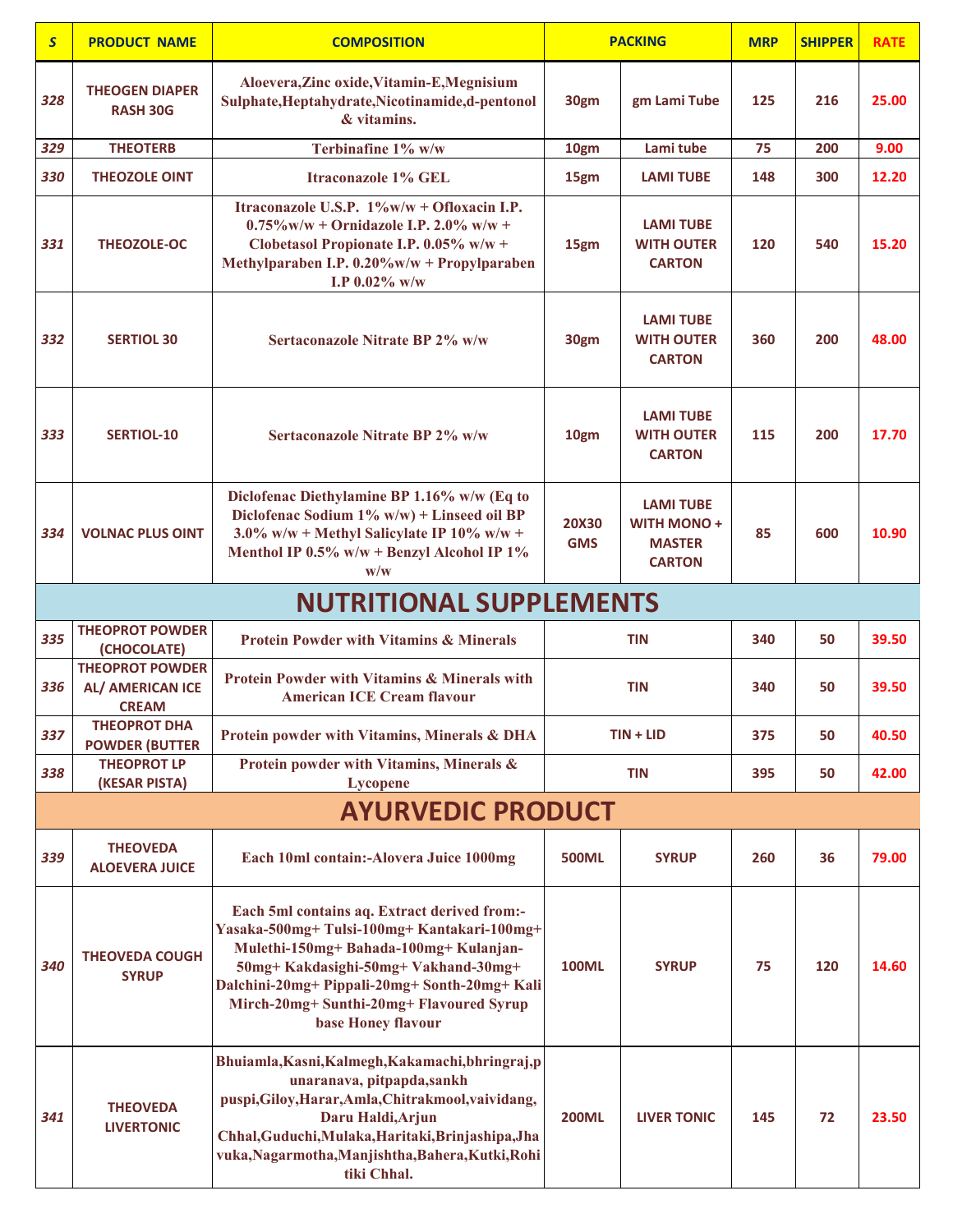| $\overline{\mathsf{S}}$ | <b>PRODUCT NAME</b>                              | <b>COMPOSITION</b>                                                                                                                                                                                                                                                                                                                                                                                                                                           |              | <b>PACKING</b>                                            | <b>MRP</b> | <b>SHIPPER</b> | <b>RATE</b> |
|-------------------------|--------------------------------------------------|--------------------------------------------------------------------------------------------------------------------------------------------------------------------------------------------------------------------------------------------------------------------------------------------------------------------------------------------------------------------------------------------------------------------------------------------------------------|--------------|-----------------------------------------------------------|------------|----------------|-------------|
| 342                     | <b>THEOVEDA PROTEIN</b><br><b>MALT</b>           | ArjunChhal, Shatavari, Ashwagandha, Vidarikand,<br>Safed Musli, Amla, Mulethi, Shankh<br>Pushpi, Gopkhru, Amruta, vach.                                                                                                                                                                                                                                                                                                                                      | 400GM        | <b>MALT</b>                                               | 240        | 40             | 65.00       |
| 343                     | <b>THEOVEDA PROTEIN</b><br><b>SHILAJEET MALT</b> | Shilajeet, Soyabeen, Ashwagandha, Shatavari, Vidh<br>ayar, Bidarikand, Safed<br>musli, Amla, Sounth, Mulethi, Shankh<br>puspi, Khark, Gangeran, Gokhru, Amrutha, Mailt<br>ext.                                                                                                                                                                                                                                                                               | 400GM        | <b>MALT</b>                                               | 295        | 40             | 66.00       |
| 344                     | <b>THEOVEDA PAIN OIL</b>                         | Each 10ml Contains extracts of: Maha Narayan<br>Tail 27% + Guggal Satva 27% + Gandopura Tail<br>15% + Neelgiri Tail 13% + Tarpeen Tail 13% +<br>Kapoor Satva 5%                                                                                                                                                                                                                                                                                              | 60ML         | OIL                                                       | 150        | 96             | 35.00       |
| 345                     | <b>PATHRI CRUSH</b>                              | Each 10 ml.<br>Shudh Shilajeet 200 mg. + Swait Parpati 150 mg.<br>+ Moolishar 150 mg. + Sheetal Chini 100mg. +<br>Saindha Namak 50 mg. + Sajjkhar 50 mg. Extract<br>of Punarnava 500 mg. + Panchtrin Mool 500 mg.<br>+ Ikshu Mool 450 mg. + Gokshur 450 mg. +<br>Varun Twak 400 mg. + Kulatha 400 mg. + Pashan<br>Bhed 100 mg. + Palashpushp 100 mg. + Makoi 100<br>mg. + Kakri Beej 100 mg. + Daruharidra 50 mg. +<br>Dhuiamal 300 mg. + Revanchini 200 mg. | <b>200ML</b> | <b>WITH CARTON</b>                                        | 165        | 72             | 25.50       |
| 346                     | <b>THEOVEDA HAIR OIL</b>                         | Each 100ml contains:- Bhringraj-1500mg+ amla-<br>500mg+ Brahmi-500mg+ Jatamansi-500mg+<br>Neem-100mg+ Hibiskus-100mg+ Henna Leaf-<br>500mg+Yashtimadhu-200mg+Tulsi-<br>500mg+Ambica Root-100mg+ jaiphal-0.02%+ Tea<br>Tree Oil-0.05%+ Wheat Germ Oil-0.05%+ Jojoba<br>Oil-0.05%+ Kaddu Seed Oil-1%+ Coconut Oil-<br>10%+ Sesame Oil-40%+ LLP-Q.s. HAIR OIL                                                                                                   | <b>100ML</b> | OIL                                                       | 145        | 120            | 41.50       |
|                         |                                                  | <b>SACHET</b>                                                                                                                                                                                                                                                                                                                                                                                                                                                |              |                                                           |            |                |             |
| 347                     | <b>RECATIP SACHET</b>                            | <b>Racecadotril 10mg</b>                                                                                                                                                                                                                                                                                                                                                                                                                                     | 20x1gm       | <b>Sachet</b>                                             | 20         | 2800           | 3.60        |
| 348                     | <b>RESIPREG SACHET</b>                           | Each 5g granules Contains: L- Arginine<br>3gm+Proanthocyanidine(95% Grape Seed<br>Extract)75gm +Folic Acid 1mg                                                                                                                                                                                                                                                                                                                                               | 20x5gm       | <b>Sachet</b>                                             | 59         | 1200           | 8.90        |
| 349                     | <b>THEOCAL D3 SACHET</b>                         | Vitamin D3 60,000 I.U                                                                                                                                                                                                                                                                                                                                                                                                                                        | 20x1gm       | <b>Sachet</b>                                             | 34         | 2800           | 3.80        |
| 350                     | <b>UCOPREIN CP Sachet</b>                        | <b>EACH SACHET CONTAINS :- COLLAGEN</b><br>PEPTIDE 10GM, GLUCOSAMINE SULPHATE<br>POTASSIUM CHLORIDE 1500 MG, VITAMIN<br><b>C35 MG</b>                                                                                                                                                                                                                                                                                                                        | 1X20         | <b>SACHET</b>                                             | 90         | 1260           | 29.50       |
|                         |                                                  | <b>SOAPS</b>                                                                                                                                                                                                                                                                                                                                                                                                                                                 |              |                                                           |            |                |             |
| 351                     | <b>INFILITE SOAP</b>                             | Vitamin E 1 % W/W, Glycerine 3% w/w, Olive<br>Oli 1% w/w, Milk cream 4% w/w                                                                                                                                                                                                                                                                                                                                                                                  | <b>75G</b>   | <b>Mettalic + UV</b><br><b>Hybrid</b><br><b>Packaging</b> | 70         | 144            | 21.50       |
| 352                     | <b>KEZONIT-SOAP - 2%</b>                         | <b>KETOCONAOLE 2% &amp; CETRIMIDE 0.5%</b>                                                                                                                                                                                                                                                                                                                                                                                                                   | <b>75 GM</b> | <b>Metallic + Uv</b><br><b>Hybrid</b><br><b>Packaging</b> | 108        | 200            | 27.00       |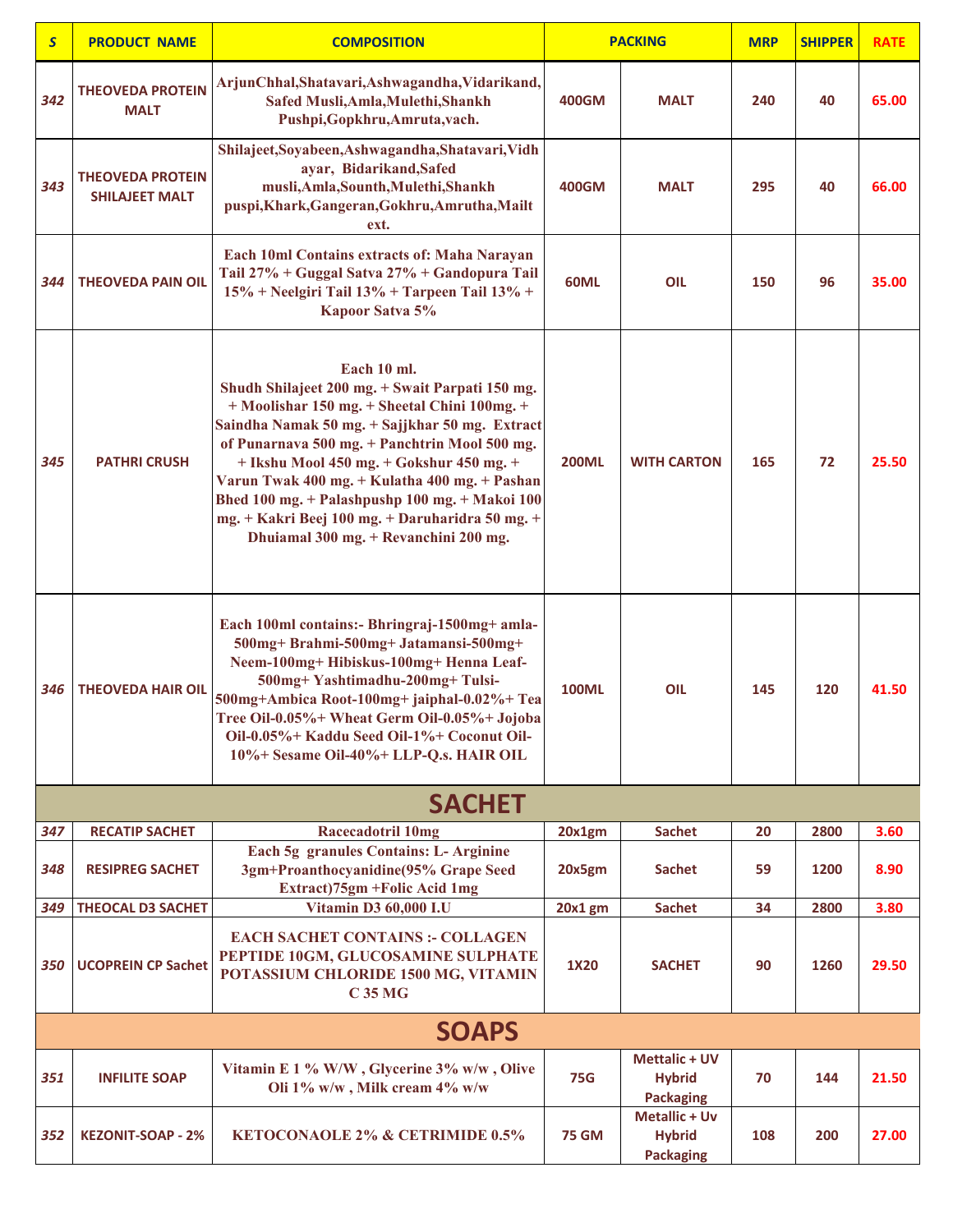| $\mathsf{s}$ | <b>PRODUCT NAME</b>                                  | <b>COMPOSITION</b>                                                                                                         | <b>PACKING</b>                    |                                                                               | <b>MRP</b> | <b>SHIPPER</b> | <b>RATE</b> |
|--------------|------------------------------------------------------|----------------------------------------------------------------------------------------------------------------------------|-----------------------------------|-------------------------------------------------------------------------------|------------|----------------|-------------|
| 353          | <b>KEZONIT-1% SOAP</b>                               | <b>KETOCONAOLE 1% &amp; CETRIMIDE 0.5%</b>                                                                                 | <b>75 GM</b>                      | <b>Metallic + Uv</b><br><b>Hybrid</b><br><b>Packaging</b>                     | 96         | 200            | 24.00       |
| 354          | <b>PRIMRIN SOAP</b>                                  | Permethrin 1 % w/w                                                                                                         | <b>75G</b>                        | <b>Mettalic + UV</b><br><b>Hybrid</b><br><b>Packaging</b>                     | 60         | 144            | 18.20       |
| 355          | <b>THEOGEN'S NEEM</b><br><b>SOAP</b>                 | <b>Neem Extract Sodium Palmate Sodium</b><br>Palmkernelate made from 100 % Vegetable Oils                                  | <b>75G</b>                        | <b>Mettalic + UV</b><br><b>Hybrid</b><br><b>Packaging</b>                     | 60         | 144            | 18.20       |
|              |                                                      | <b>PEDIATRIC DROP</b>                                                                                                      |                                   |                                                                               |            |                |             |
| 356          | <b>AZITHEO-100 SUSP</b>                              | <b>Azithromycin 100MG</b>                                                                                                  | 15ML                              | <b>With Dropper</b>                                                           | 27.72      | 200            | 19.10       |
| 357          | <b>AZITHEO-200 SUSP</b>                              | <b>Azithromycin 200MG</b>                                                                                                  | 15ML                              | <b>With Dropper</b>                                                           | 48.55      | 200            | 24.00       |
| 358          | <b>CIFEXIN DROPS</b>                                 | Each ml of reconstituted Susp. Contains: Cefixime<br><b>Trihydrate IP Eq to Anhydrous Cefixime 25mg</b>                    | <b>10ML</b>                       | HDPE 10 ML<br><b>BOTTLE+10 WFR</b><br><b>DROPPER</b>                          | 57.5       | 200            | 15.90       |
| 359          | <b>THEOCOF-LS DROPS</b>                              | Each 5 ml contains: Ambroxol Hydrochloride<br>,Guaiphenesin ,Levosalbutamol Sulphate IP eq.<br>to Levosalbutamol 15ml drop | 15ml                              | With dropper +<br>with CARTON                                                 | 55.5       | 200            | 12.70       |
| 360          | <b>THEOCOLD DROP</b>                                 | Each MI contais:- Phenylephrine HCL I.P. 2.5 mg<br>, Paracetamol I.P 125Mg, Chlorpheniramine<br>Maleate I.P 1.0 Mg         | 15ML                              | With dropper +<br>with CARTON                                                 | 48         | 200            | 11.30       |
| 361          | <b>THEOGEN</b><br><b>MULTIVITAMIN</b><br><b>DROP</b> | Methylcobalamin, Multivitamin & L-Lysine<br><b>Drops</b>                                                                   | <b>30ML</b>                       | With dropper +<br>with METALLIC<br><b>CARTON</b>                              | 55         | 256            | 13.60       |
| 362          | <b>THEOPOD DROP</b>                                  | Each ml of reconstituted Susp. Contains:<br><b>Cefpodoxime Proxetil IP Eq. to Cefpodoxime</b><br>25mg                      | <b>10ML</b>                       | <b>10ML HDPE</b><br><b>Bottle with 10</b><br>ML WFR $+10$<br><b>MLDropper</b> | 75         | 200            | 17.10       |
| 363          | <b>THEOZYME DROPS</b>                                | Digestive Enzymes, B- Complex with L- Lysin                                                                                | 30ml                              | With dropper +<br>with CARTON                                                 | 52         | 225            | 11.00       |
| 364          | <b>T-PEPTIN DROPS</b>                                | - Alpha amylase $20mg + P$ apain 10 mg                                                                                     | 15ml                              | With dropper +<br>with CARTON                                                 | 72         | 200            | 10.80       |
| 365          | <b>VOMIVOKE DROPS</b>                                | <b>ONDENSETRON 2MG DROPS</b>                                                                                               | 30ml                              | With dropper +<br>with CARTON                                                 | 35.6       | 200            | 9.20        |
|              |                                                      | <b>EYE/EAR DROPS</b>                                                                                                       |                                   |                                                                               |            |                |             |
| 366          | <b>SHARP I</b>                                       | <b>Sodium Carboxymethyl Cellulose Sodium Eye</b><br>Drops I.P. $0.5$ w/v                                                   | 1X25                              | $INNER +$<br><b>OUTER</b>                                                     | 143.47     | 600            | 9.50        |
| 367          | <b>THEOCIP-D EYE DROP</b>                            | <b>CIPROFLOXACIN 0.3 %, DEXAMETHASONE</b><br>0.05% HPMC 0.25 % & BENZALKONIUM<br><b>CHLORIDE 0.02%</b>                     | <b>10ML</b><br>Dripp of<br>carton | $1X25$ inner+<br>outer                                                        | 42         | 600            | 6.60        |
| 368          | <b>THEOFLO-D EYE</b><br><b>DROP</b>                  | <b>OFLOXACIN 0.3% DEXAMETHASONE SOD</b><br>PHOS 0.05%, HPMC 0.25 % &<br><b>BENALKONIUM CHLORIDE 0.02%</b>                  | <b>10ML</b><br>Dripp of<br>carton | $1X25$ inner+<br>outer                                                        | 43         | 600            | 6.60        |
|              |                                                      | <b>RESPULES</b>                                                                                                            |                                   |                                                                               |            |                |             |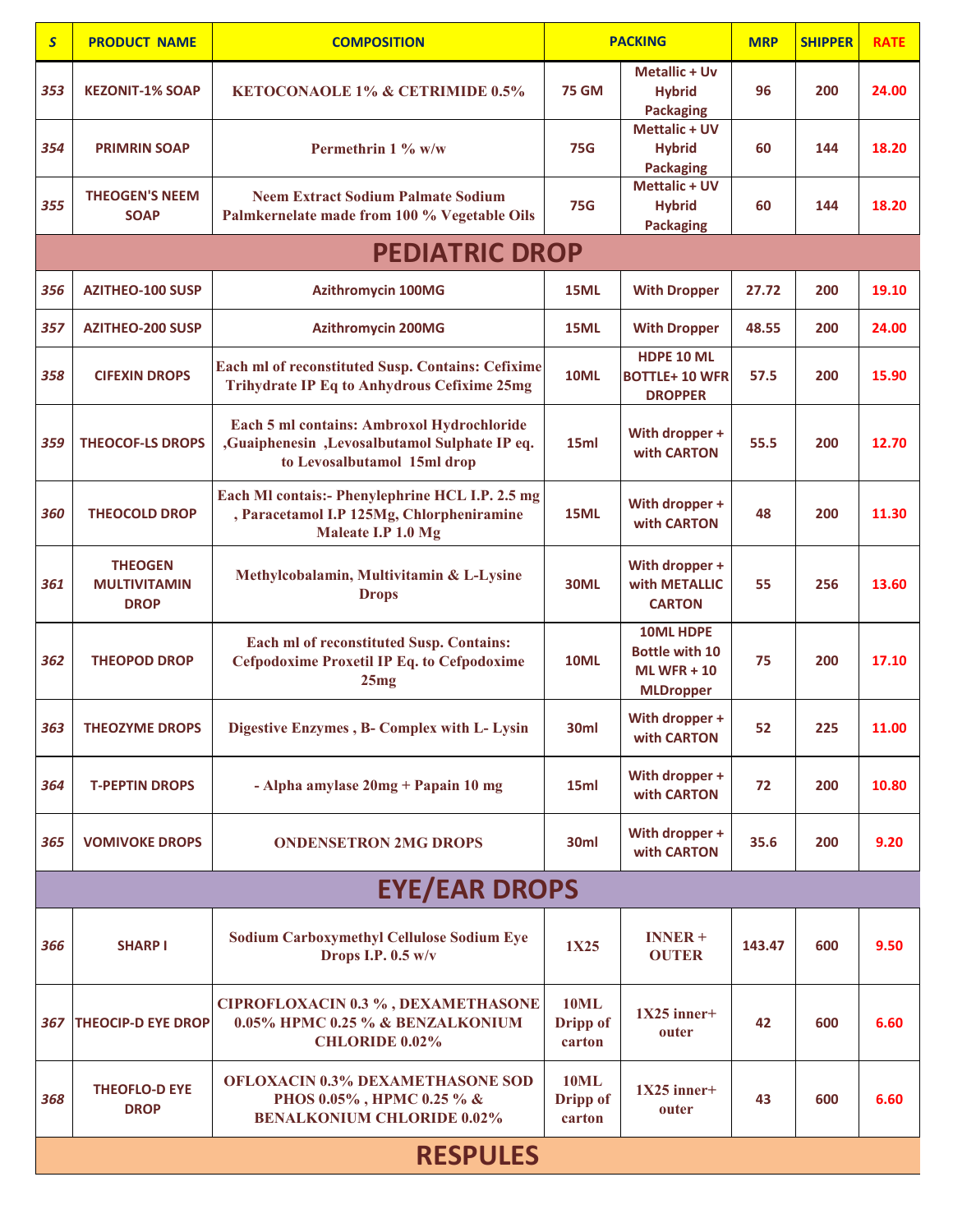| $\overline{\mathbf{S}}$ | <b>PRODUCT NAME</b>      | <b>COMPOSITION</b>                                                                                                                                                                                             |                                           | <b>PACKING</b>                                                                                                | <b>MRP</b> | <b>SHIPPER</b> | <b>RATE</b> |
|-------------------------|--------------------------|----------------------------------------------------------------------------------------------------------------------------------------------------------------------------------------------------------------|-------------------------------------------|---------------------------------------------------------------------------------------------------------------|------------|----------------|-------------|
| 369                     | <b>B-SONIDE</b>          | <b>BUDESONIDE 0.5MG</b>                                                                                                                                                                                        | <b>5X4</b><br><b>POUCH</b><br><b>PACK</b> | <b>DRIP OFF</b><br><b>CARTON</b>                                                                              | 117.35     | 240            | 29.00       |
| 370                     | <b>LEVOSLIDE</b>         | LEVOSALBUTAMOL 0.63 MG +<br><b>IPRATROPIUM 500MCG</b>                                                                                                                                                          | <b>5X4</b><br><b>POUCH</b><br><b>PACK</b> | <b>DRIP OFF</b><br><b>CARTON</b>                                                                              | 129.8      | 240            | 27.50       |
| 371                     | <b>SABITOL 2.5ML</b>     | <b>SALBUTAMOL RESPIRATOR SOLUTIONS</b>                                                                                                                                                                         |                                           | 20X5X2.5ML                                                                                                    | 24.2       | 240            | 15.40       |
|                         |                          | <b>SYRUPS/ SUSPENSIONS</b>                                                                                                                                                                                     |                                           |                                                                                                               |            |                |             |
| 372                     | <b>ACIDAINE GEL</b>      | Oxetacaine 10mg + Aluminium hydroxide 291mg<br>+ Magnesium hydroxide 98mg                                                                                                                                      | <b>200ML</b>                              | <b>Without carton</b>                                                                                         | 160        | 80             | 23.00       |
| 373                     | <b>AMCEE SYRUP</b>       | Each 15 ml contains : Vitamin C 50 Mg + Vitamin<br>Acetate 5 Mg + Vitamin B6 + Zinc Sulphate                                                                                                                   | <b>200ML</b>                              | <b>With carton</b>                                                                                            | 170        | 72             | 17.10       |
| 374                     | <b>BICNOLEX-PLUS SYP</b> | <b>B-COMPLEX WITH L-LYSIN</b><br><b>MULTIVITAMIN &amp; MINERALS</b>                                                                                                                                            | <b>200ML</b>                              | <b>Drip Off Carton</b>                                                                                        | 135        | 72             | 20.50       |
| 375                     | <b>CENCRIZ M SUSP</b>    | Montelukast Sodium IP Eq. to Montelukast 4mg<br>+ Levocetirizine Hydrochloride IP 2.5mg                                                                                                                        | <b>60 ML</b>                              | With Carton +<br>With M.Cap                                                                                   | 101.95     | 160            | 18.80       |
| 376                     | <b>CITVIN-P SYP</b>      | Cetirizine Hydrochloride I.P. 2.5mg +<br>Phenylephrine Hydrochloride I.P. 2.5mg +<br>Paracetamol I.P. 125mg                                                                                                    | 60 ML                                     | With Carton +<br>With M.Cap                                                                                   | 75         | 200            | 10.10       |
| 377                     | <b>CITVIN-P DS</b>       | Cetirizine Hydrochloride I.P. 2.5mg +<br>Phenylephrine Hydrochloride I.P. 2.5mg +<br>Paracetamol I.P. 250mg                                                                                                    | 60 ML                                     | <b>Without Carton</b><br>+ With M.Cap                                                                         | 90         | 200            | 11.60       |
| 378                     | <b>CITVIN 60ML SYRUP</b> | Cetirizine Hydrochloride I.P. 5mg                                                                                                                                                                              | <b>60 ML</b>                              | <b>Without carton</b>                                                                                         | 37.63      | 240            | 7.90        |
| 379                     | <b>FERYSCO-XT SYP</b>    | Ferrous Ascorbate Eq. to Elemental Iron 30mg +<br>Folic Acid I.P. 500mcg                                                                                                                                       | <b>150 ML</b>                             | <b>With Carton and</b><br>without M.Cap                                                                       | 120        | 80             | 23.00       |
| 380                     | <b>HEMORAISE 200ML</b>   | Each IShil Contains: Ferric Aminomum Citrate<br>I.P. $160 \text{ mg} + \text{Folic Acid I.P. } 0.5 \text{ mg} +$<br>Cynocobalamin I.P. 7.5 mcg + Cupric Sulphate                                               | <b>200 ML</b>                             | <b>With Carton and</b><br>without M.Cap                                                                       | 120        | 60             | 19.60       |
| 381                     | <b>HEMORAISE SYP</b>     | Each 15ml Contains: Ferric Ammonium Citrate<br>I.P. $160mg +$ Folic Acid I.P. $0.5mg +$<br>Cynocobalamin I.P. 7.5mcg + Cupric Sulphate<br>USP 30mcg + Manganese Sulphate 30mcg                                 | 300ml                                     | <b>WITH</b><br><b>CORRUGATED</b><br><b>PACK AND</b><br><b>METTALIC</b><br><b>CARTON &amp;</b><br><b>LABLE</b> | 185        | 40             | 28.00       |
| 382                     | <b>JEROTUS 100ML</b>     | Dextromethorphen Hbr 5 mg + Chlorpheniramine<br>Maleate 2.5 mg /5 ml Suspension + Guaiphenesin<br>50MG & Ammonium Chlorid 60mg                                                                                 | <b>100ML</b>                              | <b>WITH CARTON</b>                                                                                            | 90         | 120            | 19.20       |
| 383                     | <b>JEROTUS-L</b>         | - Levodropropizine 30mg + Chlorpheniramine<br>2mg                                                                                                                                                              | <b>100ML</b>                              | <b>WITH CARTON</b>                                                                                            | 95         | 100            | 27.00       |
| 384                     | <b>LAVIPENE SYP</b>      | Each 10ml contains: Lycopene 10% 2000mcg+<br>Niacinamide IP 25mg + Folic Acid IP 100mcg +<br>Selenium 35mcg+ zinc3mg + Copper 500mcg +<br>Iodine $100 \text{ mcg} + \text{Vit B12 1mcg} + \text{Vit B6 1.5mg}$ | <b>200ML</b>                              | <b>With Metallic</b><br><b>Carton</b>                                                                         | 150        | 72             | 22.50       |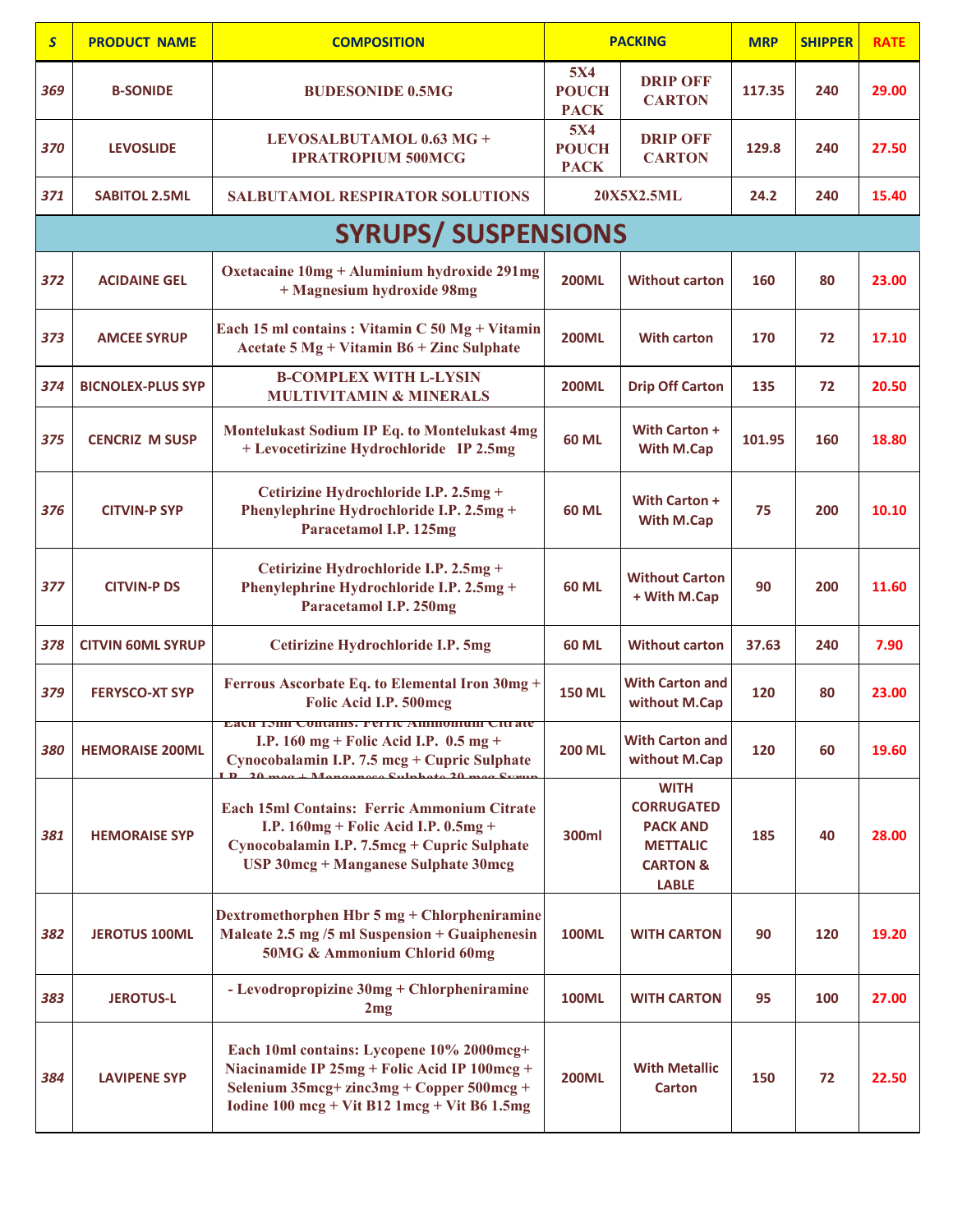| $\overline{\mathsf{S}}$ | <b>PRODUCT NAME</b>                       | <b>COMPOSITION</b>                                                                                                                                                | <b>PACKING</b>      |                                                                | <b>MRP</b> | <b>SHIPPER</b> | <b>RATE</b> |
|-------------------------|-------------------------------------------|-------------------------------------------------------------------------------------------------------------------------------------------------------------------|---------------------|----------------------------------------------------------------|------------|----------------|-------------|
| 385                     | <b>LIVOLOX-OZ SUSP</b>                    | Each 5ml Contains: Levofloxacin Hemihydrate<br>I.P. eq. Levofloxacin 50 mg + Ornidazole I.P. 125<br>mg                                                            | <b>30 ML</b>        | <b>ROUND BOTTLE</b><br>$+ M.CAP +$<br>Carton                   | 65         | 180            | 12.90       |
| 386                     | <b>MIFONIC-P SUSP</b>                     | Mefenamic Acid I.P. 50mg + Paracetamol I.P.<br>125mg                                                                                                              | 60ML                | <b>ROUND BOTTLE</b><br><b>WITH M.CAP</b>                       | 49         | 240            | 9.90        |
| 387                     | <b>MIFONIC-P DS</b>                       | Mefenamic acid I.P 100mg + Paracetamol I.P<br>250mg                                                                                                               | 60ML                | <b>ROUND BOTTLE</b><br><b>WITH M.CAP</b>                       | 68.75      | 240            | 11.30       |
| 388                     | <b>THEOGEN NARI SURE</b><br><b>Syrup</b>  | Women Health Restrorative & Uterine Tab &<br><b>Tonic</b>                                                                                                         | $300ml + 30$<br>Tab | <b>Mettalic Carton</b><br>& 30 Tabs in<br><b>Blister Pack'</b> | 180        | 40             | 41.50       |
| 389                     | <b>O-GELIC PINEAPPLE</b>                  | Each 10ml Contains: Dried Aluminum Hydroxide<br>I.P. 250mg + Magnesium Hydroxide I.P. 250mg +<br>Simethicon I.P. 50mg + Sodium<br>Carboxymehtylcellulose I.P. 5mg | <b>170 ML</b>       | <b>Without M.Cap</b><br>& Without<br><b>Mono Carton</b>        | 80         | 72             | 14.20       |
| 390                     | <b>O-GELIC MANGO</b>                      | Each 10ml Contains: Dried Aluminum Hydroxide<br>I.P. 250mg + Magnesium Hydroxide I.P. 250mg +<br>Simethicon I.P. 50mg + Sodium<br>Carboxymehtylcellulose I.P. 5mg | <b>170 ML</b>       | <b>Without M.Cap</b><br>& Without<br><b>Mono Carton</b>        | 80         | 72             | 14.20       |
| 391                     | <b>O GELIC-MINT</b>                       | Each 10ml Contains: Dried Aluminum Hydroxide<br>I.P. 250mg + Magnesium Hydroxide I.P. 250mg +<br>Simethicon I.P. 50mg + Sodium<br>Carboxymehtylcellulose I.P. 5mg | <b>170 ML</b>       | <b>Without M.Cap</b><br>& Without<br><b>Mono Carton</b>        | 80         | 72             | 14.20       |
| 392                     | <b>O-GELIC SAUNF</b>                      | Each 10ml Contains: Dried Aluminum Hydroxide<br>I.P. 250mg + Magnesium Hydroxide I.P. 250mg +<br>Simethicon I.P. 50mg + Sodium<br>Carboxymehtylcellulose I.P. 5mg | <b>170 ML</b>       | <b>Without M.Cap</b><br>& Without<br><b>Mono Carton</b>        | 80         | 72             | 14.20       |
| 393                     | <b>PEROCIMOL-125 SYP</b>                  | Each 5ml Conatins: Paracetamol I.P. 125mg                                                                                                                         | <b>60 ML</b>        | With M.Cap &<br><b>Without Carton</b>                          | 22.17      | 240            | 10.40       |
| 394                     | <b>PEROCIMOL DS</b>                       | Paracetamol 250 mg / 5 ml Paediatric Suspension                                                                                                                   | <b>60 ML</b>        | With M.Cap &<br><b>Without Carton</b>                          | 38.3       | 200            | 11.00       |
| 395                     | <b>SUCRAX</b>                             | Each 10 ml contains : Sucralfate 1000 mg.                                                                                                                         | <b>200 ML</b>       | <b>With Carton</b>                                             | 156        | 60             | 39.00       |
| 396                     | <b>SUCRAX-O</b>                           | Each 10 ml contains : Sucralfate 1000 mg. +<br>Oxetacaine BP 20 mg.                                                                                               | <b>200 ML</b>       | <b>With Carton</b>                                             | 225        | 60             | 44.00       |
| 397                     | <b>TENGRO PLUS SYP-</b><br><b>MIXFRUT</b> | Cyproheptadine Hydrochloride IP 2mg +<br>Tricholine Citrate Sodium 275 mg + Sorbitol<br><b>Solution IP</b>                                                        | <b>200 ML</b>       | <b>Metallic Carton</b>                                         | 95         | 60             | 23.00       |
| 398                     | <b>TENGRO PLUS</b><br><b>MANGO</b>        | Cyproheptadine Hydrochloride IP 2mg +<br>Tricholine Citrate Sodium 275 mg + Sorbitol<br><b>Solution IP</b>                                                        | <b>200 ML</b>       | <b>Metallic Carton</b>                                         | 95         | 60             | 23.00       |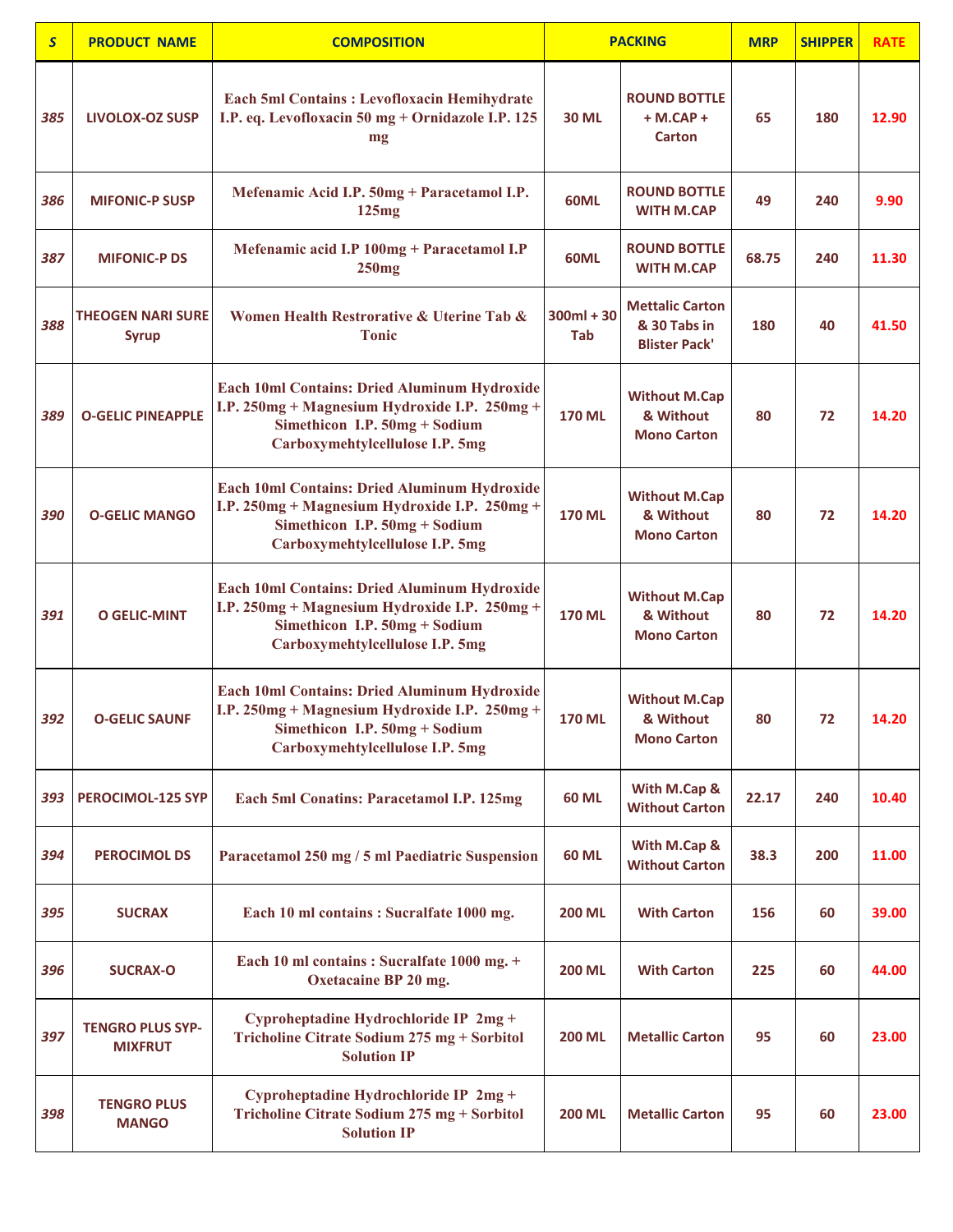| $\overline{\mathsf{S}}$ | <b>PRODUCT NAME</b>                         | <b>COMPOSITION</b>                                                                                                                                                             |               | <b>PACKING</b>                                         | <b>MRP</b> | <b>SHIPPER</b> | <b>RATE</b> |
|-------------------------|---------------------------------------------|--------------------------------------------------------------------------------------------------------------------------------------------------------------------------------|---------------|--------------------------------------------------------|------------|----------------|-------------|
| 399                     | <b>TENGRO PLUS</b><br><b>STRAWBERRY</b>     | Cyproheptadine Hydrochloride IP 2mg +<br>Tricholine Citrate Sodium 275 mg + Sorbitol<br><b>Solution IP</b>                                                                     | <b>200 ML</b> | <b>Metallic Carton</b>                                 | 95         | 60             | 23.00       |
| 400                     | <b>TENGRO PLUS</b><br><b>ORANGE</b>         | Cyproheptadine Hydrochloride IP 2mg +<br>Tricholine Citrate Sodium 275 mg + Sorbitol<br><b>Solution IP</b>                                                                     | <b>200 ML</b> | <b>Metallic Carton</b>                                 | 95         | 60             | 23.00       |
| 401                     | <b>THEOCAL SUSP</b>                         | Calcium Vitamin B12 & Cholecalciferol                                                                                                                                          | <b>200 ML</b> | With Carton +<br><b>Without M. Cap</b>                 | 118        | 60             | 20.00       |
| 402                     | <b>THEOCHERI Syrup</b>                      | Multi Vitamin & Multi Mineral with L-Lysine<br><b>Health Supplent</b>                                                                                                          | <b>200 ML</b> | <b>With Metallic</b><br><b>Carton</b>                  | 110        | 72             | 19.80       |
| 403                     | <b>THEOCOF-JUNIOR</b>                       | Dextromethorphan Hydrobromide IP 10mg,<br>Phenylephrin hydrochloride IP 5mg,<br>chlorpheniramine Maleate IP 2mg                                                                | 60ML          | <b>With CARTON</b><br>with M.CAP                       | 60         | 200            | 12.20       |
| 404                     | <b>THEOCOF-MINT</b><br>60ML                 | Citirizine hydrochloride IP 5mg,<br>dextromethorphan Hydrobromide I.P. 5MG &<br>phenylephrine hydrochloride I.P 2.5mg                                                          | 60ML          | <b>Without Carton</b><br>+ With M.Cap                  | 73.5       | 200            | 10.80       |
| 405                     | <b>THEOCOF MINT 100</b><br>ML               | Citirizine hydrochloride IP 5mg,<br>dextromethorphan Hydrobromide I.P. 5MG &<br>phenylephrine hydrochloride I.P 2.5mg                                                          | <b>100ML</b>  | With Carton +<br>With M.Cap                            | 92         | 120            | 15.20       |
| 406                     | <b>THEOCOF MINT</b><br><b>100ML WITHOUT</b> | Citirizine hydrochloride IP 5mg,<br>dextromethorphan Hydrobromide I.P. 5MG &<br>phenylephrine hydrochloride I.P 2.5mg                                                          | <b>100ML</b>  | <b>Withour Carton</b><br>+ With M.Cap                  | 92         | 120            | 13.80       |
| 407                     | <b>THEOCOF DX SUSP</b>                      | Dextromethorphan Hydrobromide I.P. 10mg +<br><b>Chlorpheniramine Maleate I.P. 4mg</b>                                                                                          | <b>100 ML</b> | <b>Without M.Cap</b>                                   | 82.13      | 100            | 13.60       |
| 408                     | <b>THEOCOF-LS SYP</b>                       | Each 5 ml contains: Ambroxol Hydrochloride IP<br>30 mg , Guaiphenesin IP 50 mg , Levosalbutamol<br>Sulphate IP eq. to Levosalbutamol 1 mg<br><b>Flavoured Syrupy base q.s.</b> | <b>100 ML</b> | <b>Without Carton</b><br>+ With M. Cap                 | 98         | 120            | 16.60       |
| 409                     | <b>THEOCOF-LS WITH</b><br><b>CARTON</b>     | Each 5 ml contains: Ambroxol Hydrochloride IP<br>30 mg , Guaiphenesin IP 50 mg , Levosalbutamol<br>Sulphate IP eq. to Levosalbutamol 1 mg<br><b>Flavoured Syrupy base q.s.</b> | <b>100 ML</b> | With Carton +<br>With M. Cap                           | 110        | 120            | 17.90       |
| 410                     | <b>THEOCOF-SF SYRUP</b>                     | <b>Bromhexine hydrochloride 8mg +</b><br>Dextromethophan hydrochloride 10mg +<br>amonium chloride 100mg                                                                        | <b>100 ML</b> | <b>Sticker label</b><br>with leafing<br>without carton | 83.5       | 100            | 13.50       |
| 411                     | <b>THEOCOLD DS SYP</b>                      | Paracetamol 250 + CPM + phenylephrine 5mg                                                                                                                                      | <b>60 ML</b>  | <b>Without Carton</b><br>+ With M. Cap                 | 75         | 240            | 10.40       |
| 412                     | <b>THEOFIT PLUS SUSP</b>                    | Pyridoxine Hydrochloride I.P 0.75mg +<br>Niacinamide I.P 15mg + Cynocobalamin I.P.<br>2mcg + L-Lysine Hydrochloride U.S.P 37.5mg                                               | <b>200 ML</b> | <b>With</b><br>Carton+Without<br>M.Cap                 | 115        | 60             | 19.60       |
| 413                     | <b>THEOFLO SUSP</b>                         | Each 5ml Contain: Ofloxacin I.P. 50mg                                                                                                                                          | <b>30 ML</b>  | <b>Mono</b><br>Carton+Measuri<br>ng Cap                | 24.85      | 200            | 9.90        |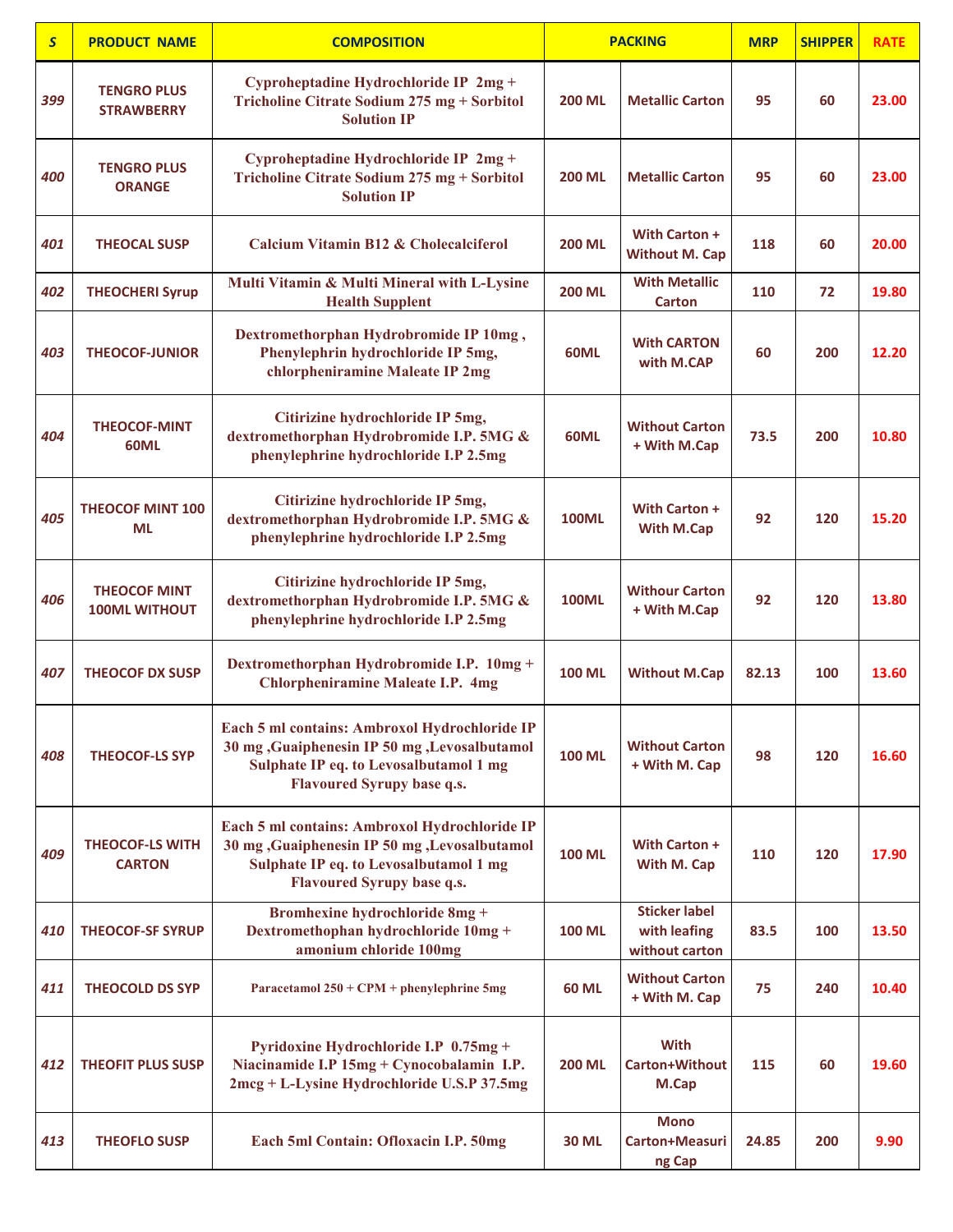| $\mathsf{S}$ | <b>PRODUCT NAME</b>                                       | <b>COMPOSITION</b>                                                                                                                                                                                                                                                                                                                                                                                                                                                                                                                      | <b>PACKING</b> |                                                         | <b>MRP</b> | <b>SHIPPER</b> | <b>RATE</b> |
|--------------|-----------------------------------------------------------|-----------------------------------------------------------------------------------------------------------------------------------------------------------------------------------------------------------------------------------------------------------------------------------------------------------------------------------------------------------------------------------------------------------------------------------------------------------------------------------------------------------------------------------------|----------------|---------------------------------------------------------|------------|----------------|-------------|
| 414          | <b>THEOFLO MS 30ML</b>                                    | Ofloxacin IP 50 mg + Metronidazole Benzoate IP<br>120mg+Simethicone IP 10mg                                                                                                                                                                                                                                                                                                                                                                                                                                                             | <b>30 ML</b>   | <b>WITH carton</b><br>with M. Cap                       | 52         | 200            | 11.70       |
| 415          | <b>THEOGEN's</b><br><b>LIVERZYME SYRUP</b>                | Liver & Digestive Enzyme Syrup                                                                                                                                                                                                                                                                                                                                                                                                                                                                                                          | <b>200 ML</b>  | <b>With Metallic</b><br><b>Carton</b>                   | 148        | 72             | 24.50       |
| 416          | <b>THEOGEN's</b><br><b>LIVERZYME-5G Syrup</b>             | Liver & Digestive Enzyme 5G Syrup                                                                                                                                                                                                                                                                                                                                                                                                                                                                                                       | <b>225 ML</b>  | <b>With Metallic</b><br><b>Carton</b>                   | 208        | 48             | 28.00       |
| 417          | <b>THEOGEN</b><br><b>MULTIVITAMIN</b><br><b>SYRUP</b>     | Each 15ml contain:-energy 6.36 kcal,<br>carbohydrates 1.59gm, sugar 1.56gm, protein<br>0.00gm, fat 0.00 gm, l-lysine hydrochloride<br>5.00mg, lycopene (6%) 2000 mcg, folic acid<br>150mcg, methylcobalamin 5.00mcg, vitamin c 10<br>mg, vitamin e acetate 5 mg, vitamin B1 1.00 mg,<br>vitamin B2 1.00mg, vitamin B6 1.00mg, vitamin<br>A (palmitate) 461.50 mcg, D-Panthenol 250mcg,<br>vitamin D3 5 mcg, vitamin B12 0.80mcg, zinc<br>sulphate 4.94mg, copper sulphate 1 mg, sodium<br>selenate 86.15 mcg, potassium iodine 50 mcg   | <b>200ML</b>   | <b>WITH METALLIC</b><br><b>CARTON</b>                   | 135        | 72             | 21.50       |
| 418          | <b>THEOGEN</b><br><b>MULTIVITAMIN SYP</b><br><b>300ML</b> | Each 15ml contain:-energy 6.36 kcal,<br>carbohydrates 1.59gm, sugar 1.56gm, protein<br>0.00gm, fat 0.00 gm, l-lysine hydrochloride<br>5.00mg, lycopene (6%) 2000 mcg, folic acid<br>150mcg, methylcobalamin 5.00mcg, vitamin c 10<br>mg, vitamin e acetate 5 mg, vitamin B1 1.00 mg,<br>, vitamin B2 1.00mg, vitamin B6 1.00mg, vitamin<br>A (palmitate) 461.50 mcg, D-Panthenol 250mcg,<br>vitamin D3 5 mcg, vitamin B12 0.80mcg, zinc<br>sulphate 4.94mg, copper sulphate 1 mg, sodium<br>selenate 86.15 mcg, potassium iodine 50 mcg | <b>300ML</b>   | <b>WITH METALLIC</b><br><b>CARTON</b>                   | 185        | 40             | 29.00       |
| 419          | <b>THEOLACT-100 ML</b>                                    | Each 15ml contains: Lactulose Concentrate USP<br>Eq. to Lactulose 10gm                                                                                                                                                                                                                                                                                                                                                                                                                                                                  | 100ml          | with mono<br>carton                                     | 105        | 120            | 46.50       |
| 420          | <b>THEOLACT-200 ML</b>                                    | Each 15ml contains: Lactulose Concentrate USP<br><b>Eq.</b> to Lactulose 10gm                                                                                                                                                                                                                                                                                                                                                                                                                                                           | <b>200ml</b>   | with mono<br>carton                                     | 215        | 72             | 91.00       |
| 421          | <b>THEONAC-P WITH</b><br><b>CARTON</b>                    | Aceclofenac I.P. 50mg + Paracetamol I.P. 125mg                                                                                                                                                                                                                                                                                                                                                                                                                                                                                          | <b>60 ML</b>   | <b>With Measuring</b><br>Cap + WitH<br><b>Carton</b>    | 65         | 200            | 11.60       |
| 422          | <b>THEOREX 100 ML</b><br><b>SYRUP</b>                     | Diphenhydramine Hydrochloride I.P. 15mg +<br>Phenylephrine Hydrochloride I.P 2.5mg +<br>Ammonium Chloride I.P. 120mg + Sodium<br>Citrate I.P. 60mg + Citric Acid I.P. 5mg +<br>Menthol I.P. 1mg                                                                                                                                                                                                                                                                                                                                         | <b>100 ML</b>  | <b>Without M.Cap</b><br>& Without<br><b>Mono Carton</b> | 65         | 120            | 9.80        |
| 423          | <b>THEOREX BR SUSP</b>                                    | Terbutaline Sulphate I.P 1.25mg + Bromhexine<br>Hydrochloride I.P. 2mg+ Guiaphenesin I.P. 50mg<br>+ Menthol I.P. 0.5mg                                                                                                                                                                                                                                                                                                                                                                                                                  | <b>100 ML</b>  | <b>Without</b><br>M.Cap+without<br><b>Mono Carton</b>   | 102        | 120            | 13.20       |
| 424          | <b>THEOREX M SUSP</b>                                     | Ambroxol Hydrochloride I.P. 15 mg +<br>Terbutaline I.P. 1.25 mg + Guiaphenesin I.P. 50<br>$mg + Menthol I.P. 2.5 mg$                                                                                                                                                                                                                                                                                                                                                                                                                    | <b>100 ML</b>  | <b>Without M.Cap</b><br>& Without<br><b>Mono Carton</b> | 64         | 120            | 15.80       |